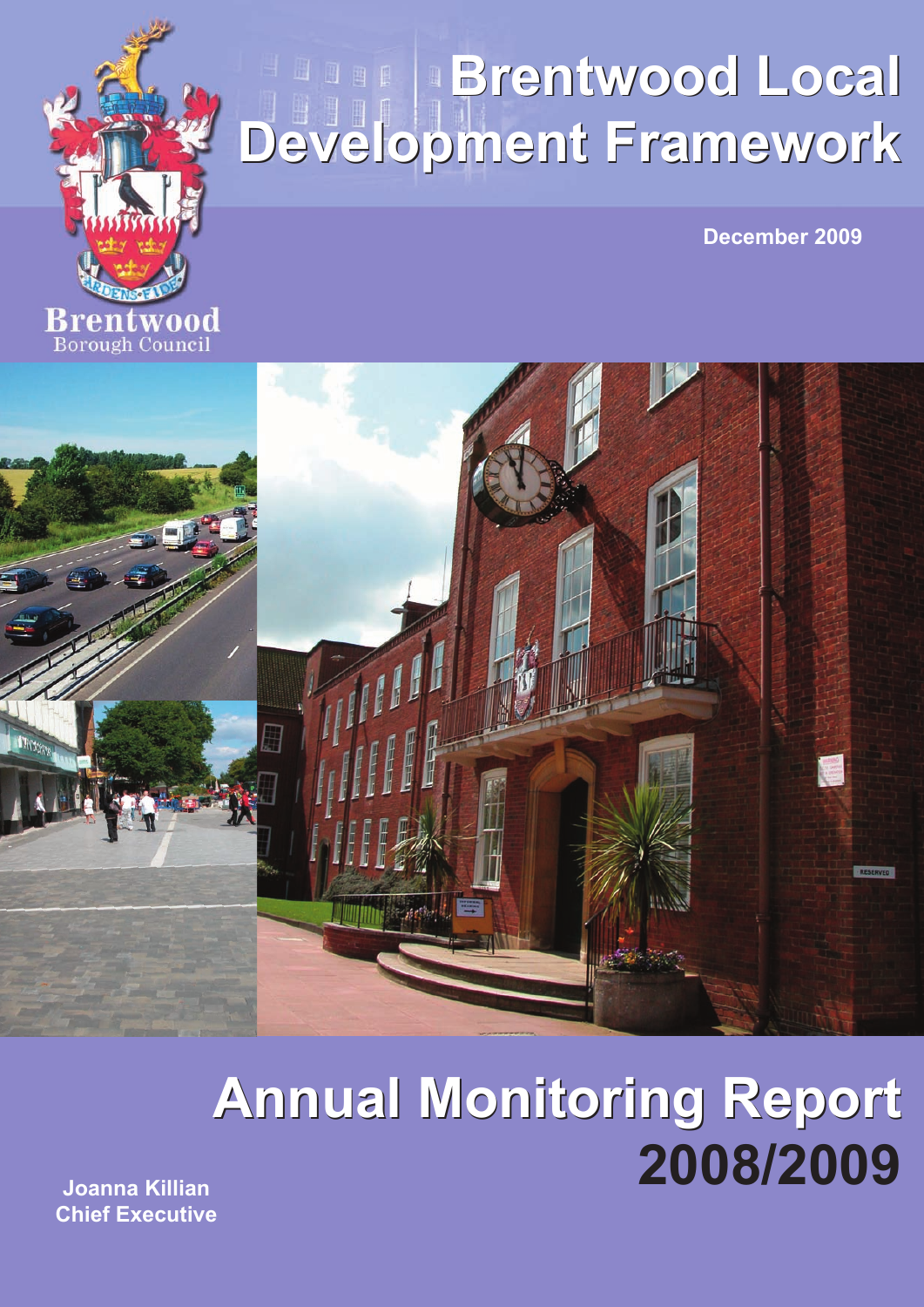Brentwood Borough Local Development Framework

# Annual Monitoring Report 2008/09

December 2009

Brentwood Borough Council, Town Hall, Ingrave Road, Brentwood CM15 8AY

**Telephone:** 01277 312500 **Website:** www.brentwood.gov.uk **Email:** planning.policy@brentwood.gov.uk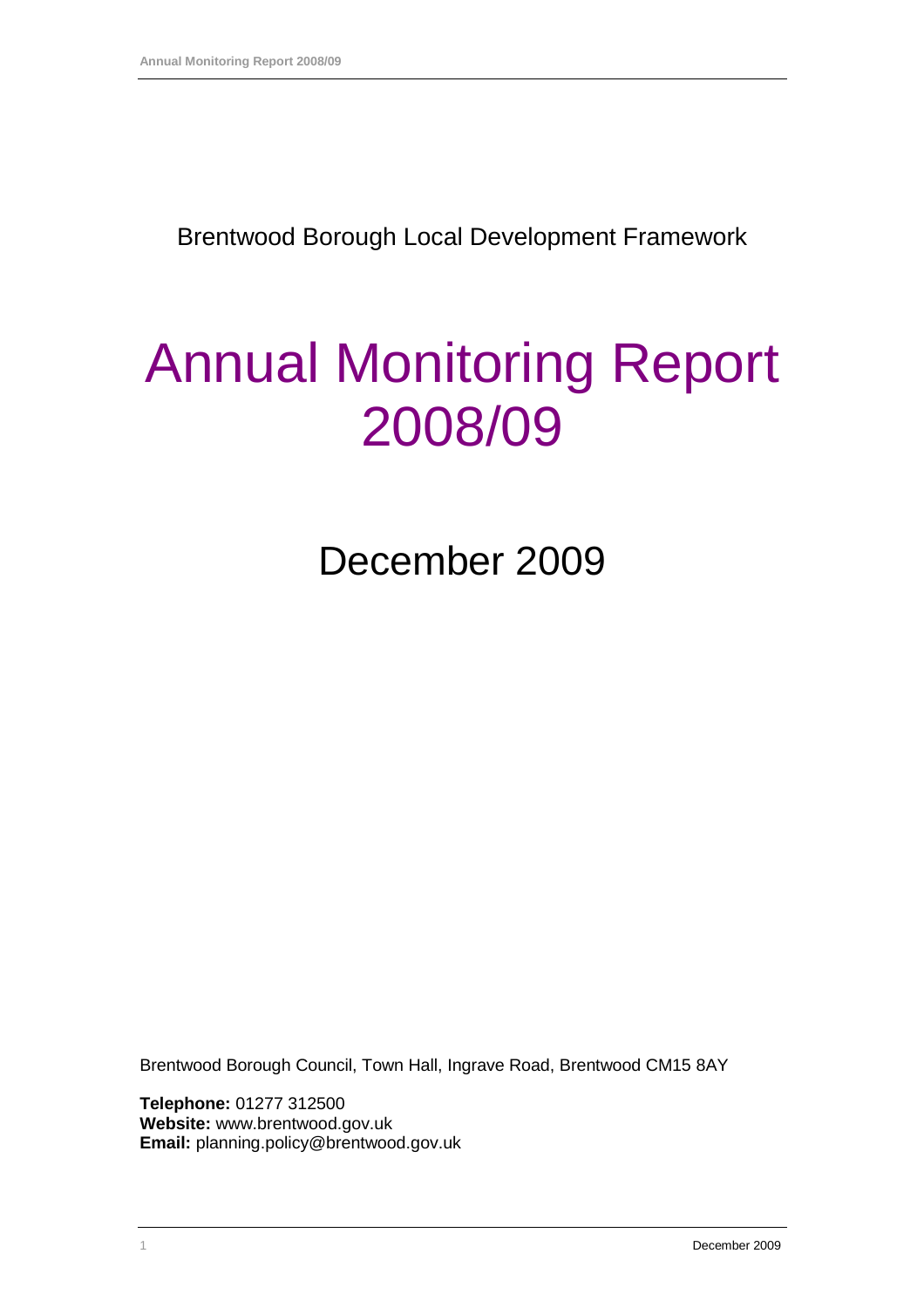**We can provide this document in other formats, such as large print, audio tape or a translation. For more information, please call 01277 312629**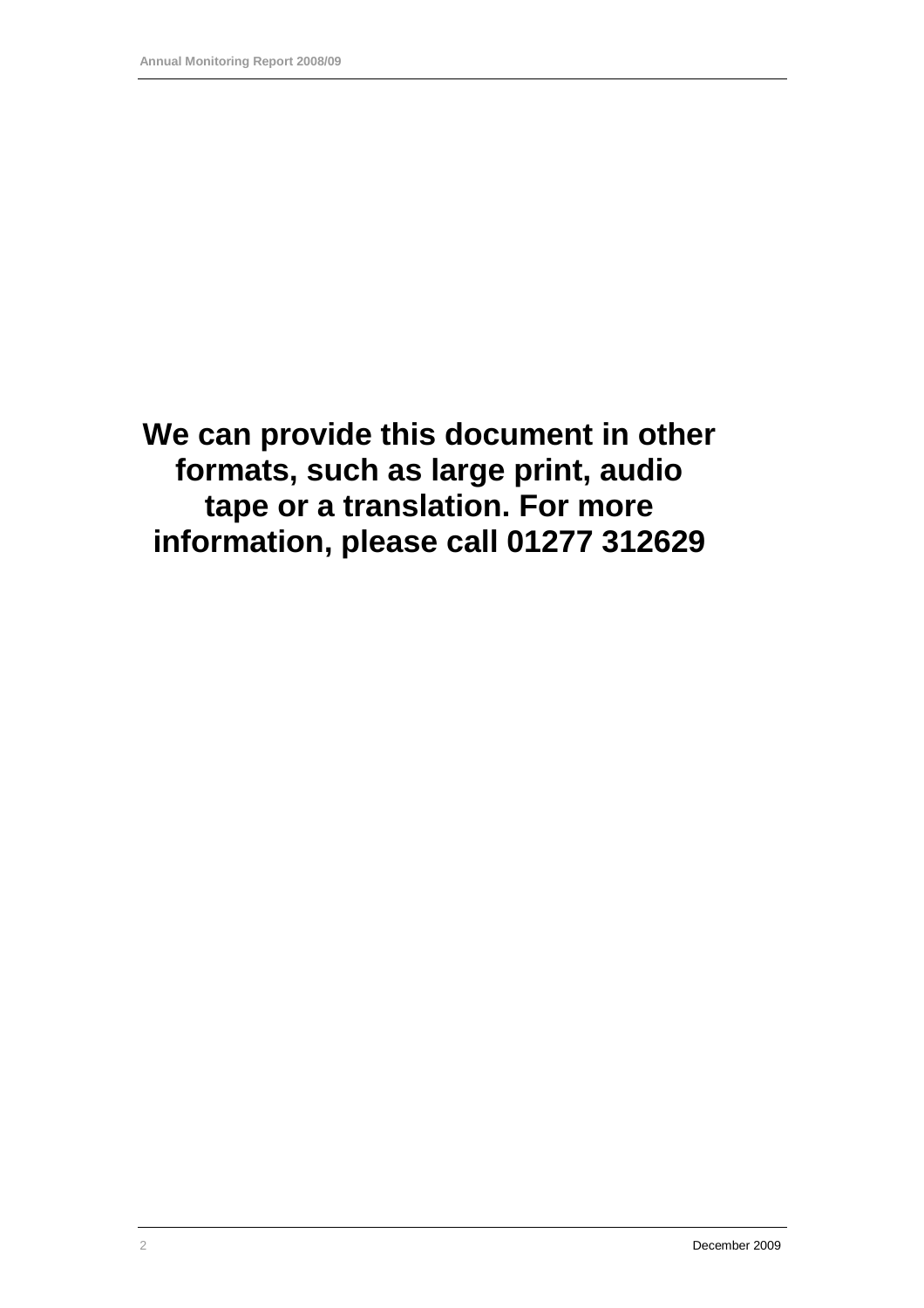| $\overline{2}$ |                                                                |  |
|----------------|----------------------------------------------------------------|--|
|                |                                                                |  |
| 3              |                                                                |  |
| $\overline{4}$ | Progress on Preparation of the Local Development               |  |
|                |                                                                |  |
|                | Core Strategy and Generic Development Control Policies DPD  17 |  |
|                |                                                                |  |
|                |                                                                |  |
| 5              |                                                                |  |
| 6              |                                                                |  |
|                | Housing 24                                                     |  |
|                |                                                                |  |
|                |                                                                |  |
|                |                                                                |  |
|                |                                                                |  |
|                |                                                                |  |
|                |                                                                |  |
|                |                                                                |  |
|                |                                                                |  |
|                |                                                                |  |
|                |                                                                |  |
| 7              |                                                                |  |
|                |                                                                |  |
|                |                                                                |  |
|                |                                                                |  |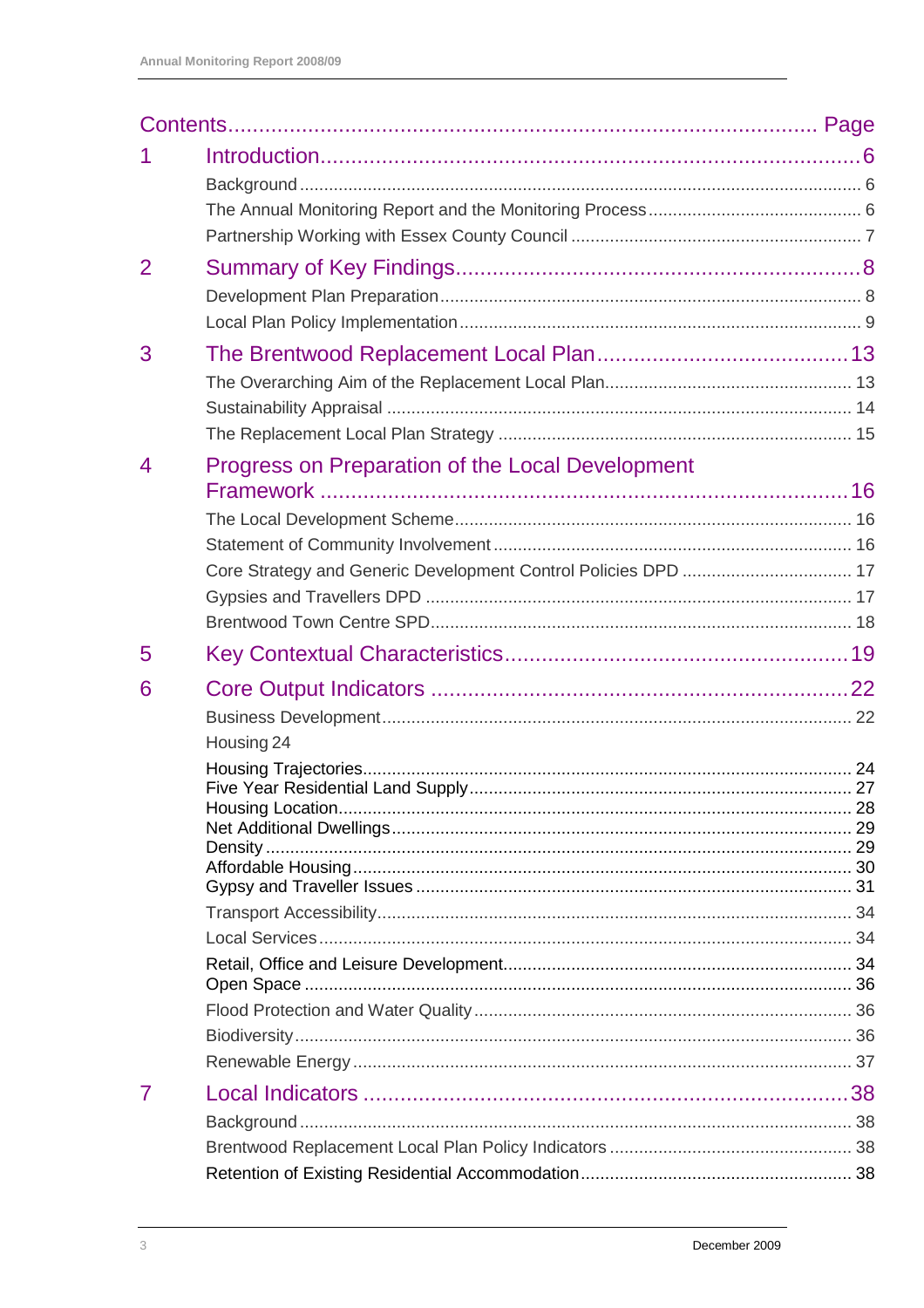| Re-use and Adaptation of Rural Buildings - Residential                                                                          |  |
|---------------------------------------------------------------------------------------------------------------------------------|--|
|                                                                                                                                 |  |
|                                                                                                                                 |  |
|                                                                                                                                 |  |
| Development Affecting County Wildlife Sites, Local Nature<br>Reserves and Other Habitats and Natural Features of Local Value 42 |  |
| Use of Upper Floors above Commercial Premises in the Town                                                                       |  |
|                                                                                                                                 |  |
|                                                                                                                                 |  |
|                                                                                                                                 |  |
|                                                                                                                                 |  |
|                                                                                                                                 |  |
|                                                                                                                                 |  |
| Brentwood Local Development Scheme - Summary Timetable                                                                          |  |
|                                                                                                                                 |  |
|                                                                                                                                 |  |
| Brentwood Housing Trajectory 2001-2025: comparison of                                                                           |  |
|                                                                                                                                 |  |
|                                                                                                                                 |  |
|                                                                                                                                 |  |
|                                                                                                                                 |  |
| Brentwood Replacement Local Plan Detailed Policy Targets and                                                                    |  |
|                                                                                                                                 |  |
|                                                                                                                                 |  |
| Housing 49                                                                                                                      |  |
|                                                                                                                                 |  |
|                                                                                                                                 |  |
|                                                                                                                                 |  |
|                                                                                                                                 |  |
|                                                                                                                                 |  |
|                                                                                                                                 |  |
|                                                                                                                                 |  |
|                                                                                                                                 |  |
|                                                                                                                                 |  |
|                                                                                                                                 |  |
|                                                                                                                                 |  |
|                                                                                                                                 |  |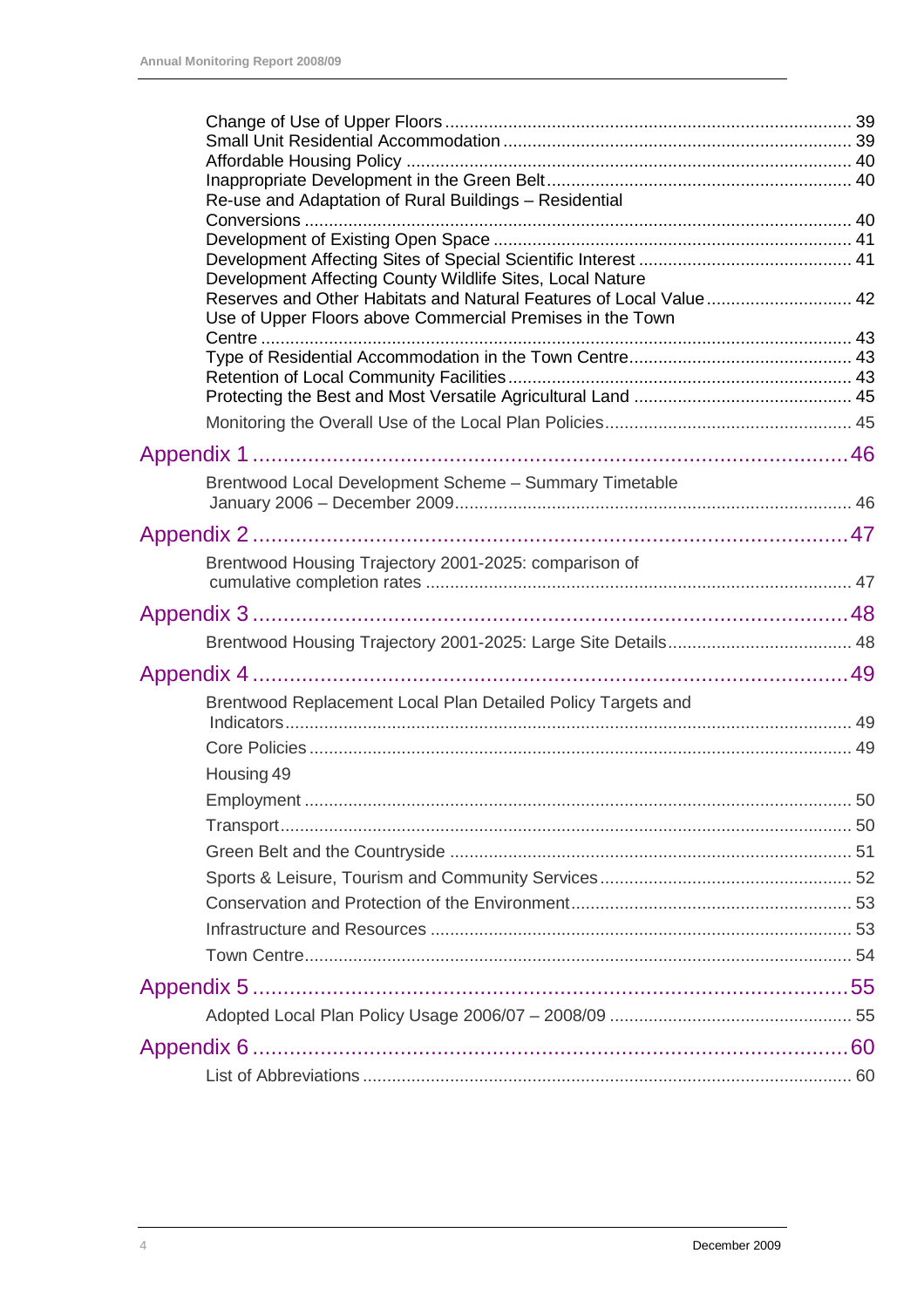|--|--|

### List of Tables and Charts

| Table 1:  | Net Employment Land Available by Type (Hectares)                                                           | 23 |
|-----------|------------------------------------------------------------------------------------------------------------|----|
| Table 2:  |                                                                                                            | 23 |
| Table 3:  |                                                                                                            | 24 |
| Table 4:  | Housing Completions since 2001 by dwelling size and PDL.                                                   | 28 |
| Table 5:  | Net Additional Dwellings (1 April 2008 - 31 March 2009)                                                    | 29 |
| Table 6:  |                                                                                                            | 30 |
| Table 7:  |                                                                                                            | 31 |
| Table 8:  |                                                                                                            | 31 |
| Table 9:  | Gypsy and Traveller Caravan Counts in Brentwood                                                            | 32 |
| Table 10: | Additional Gypsy and Traveller Pitches Delivered 2008/09                                                   | 32 |
| Table 11: | Residential Development within 30 minutes public transport                                                 | 34 |
| Table 12: | Retail, Office and Leisure Development 2008/09                                                             | 35 |
| Table 13: | Sites of Special Scientific Interest in Brentwood                                                          | 42 |
| Chart 1:  | Brentwood Housing Trajectory – comparison of cumulative<br>completion rates against RSS targets, 2001-2025 | 26 |
| Chart 2:  | Brentwood housing trajectory managed delivery target,                                                      | 27 |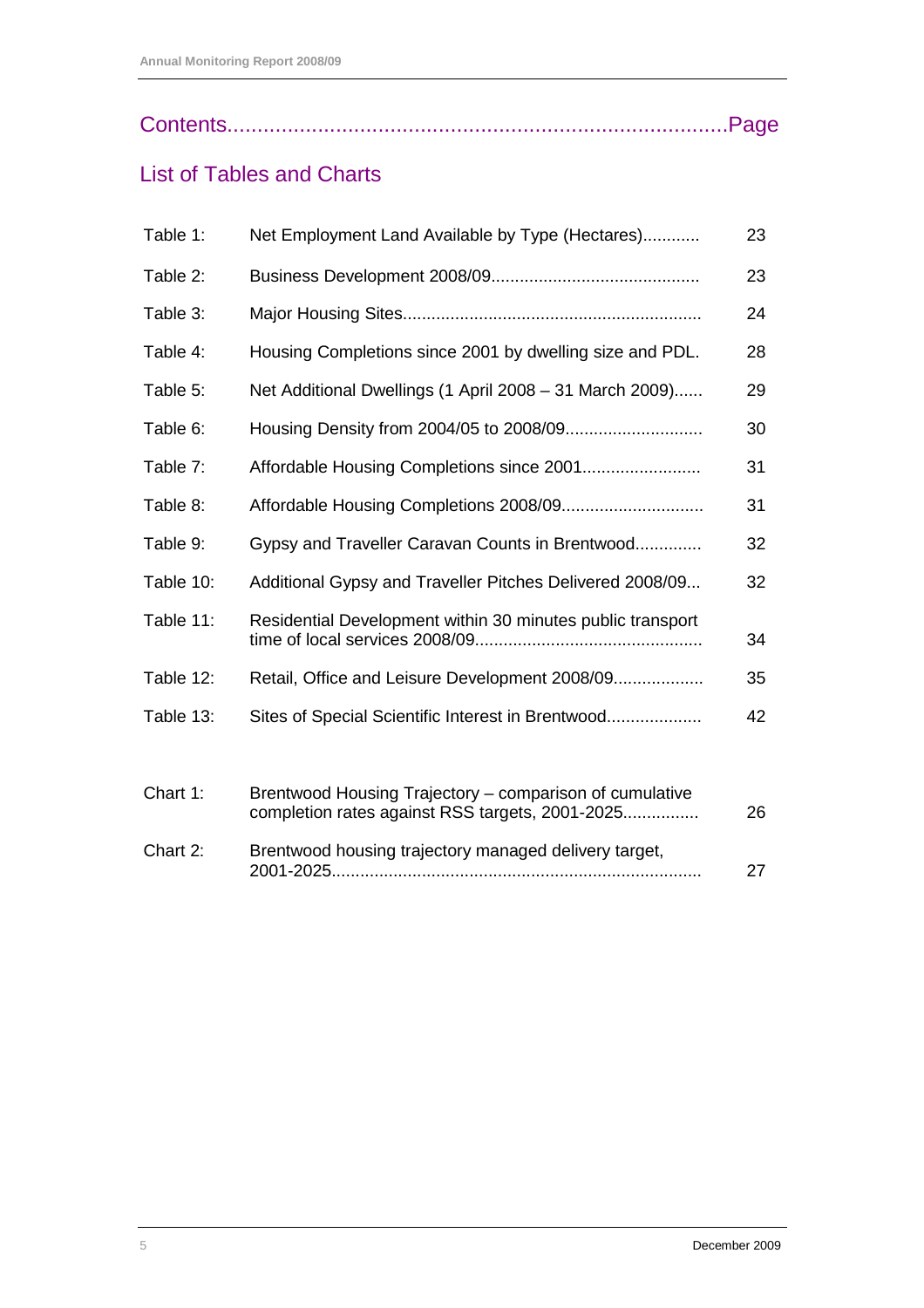# 1 Introduction

### **Background**

- 1.1 The Planning and Compulsory Purchase Act 2004 (The Act) requires every local planning authority to make an annual report to the Secretary of State containing information on the implementation of the Local Development Scheme (LDS). This sets out the 3 year programme for Local Development Framework (LDF) preparation, and the extent to which the policies as set out in the adopted development plan are being achieved. Under the new LDF process, this latter monitoring requirement will apply to Local Development Documents (LDDs), both Development Plan Documents (DPDs) and Supplementary Planning Documents (SPDs), prepared under The Act.
- 1.2 However, the Council has yet to complete any LDDs under the new process and, until such documents have been adopted and replace the Brentwood Replacement Local Plan (RLP), adopted in August 2005, this and, as appropriate, future annual monitoring reports will monitor the policies of the RLP.
- 1.3 Monitoring of the policies in the local development plan will assess:
	- Whether their objectives, and in particular the delivery of sustainable development, are being achieved;
	- Whether the policy targets are being achieved;
	- Whether the assumptions and policy objectives need to be reviewed.
- 1.4 Monitoring of the LDS will also enable the Council to assess the need to amend the content of the local development document programme in the light of changing circumstances.

#### The Annual Monitoring Report and the Monitoring Process

- 1.5 This is the fifth Annual Monitoring Report (AMR) to be produced by the Council under the Act and the Town and Country Planning (Local Development) (England) (Amendment) Regulations 2008 (The Regulations) and covers the period 1 April 2008 to 31 March 2009. Each AMR is published by the end of December following the period that the monitor covers.
- 1.6 The monitoring document has been produced by the Planning Policy Section of the Council's Business Improvement & Development Service. The information and statistics used for the AMR have been collected and provided from the following sources:
	- (i) Essex County Council Residential and Non-Residential Development Progress System;
	- (ii) The Brentwood Council Planning Services Planning Application Progress System;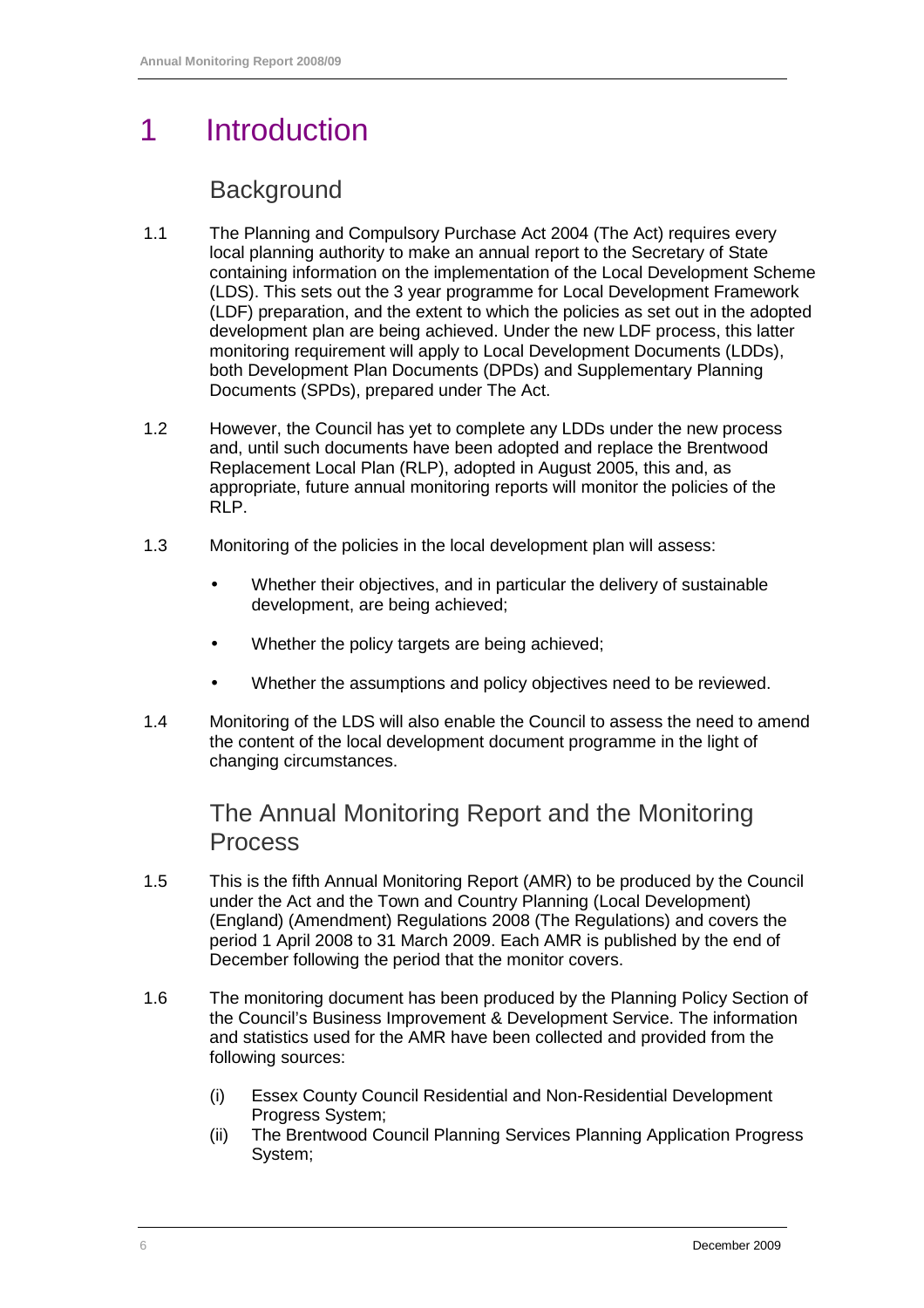- (iii) Other Borough Council services' databases and monitoring e.g. Countryside Management Service;
- (iv) Available national statistics e.g. the Neighbourhood Statistics website.
- (v) The Regional Spatial Strategy Annual Monitoring Report
- 1.7 The content of this report builds upon the information published in previous AMRs, which were limited by the monitoring processes and experience in producing such documents. It is intended to continue to seek improvement to the existing monitoring systems, including those developed with Essex County Council through further development of the monitoring Service Level Agreement (SLA) and Geographical Information Systems (GIS); improved partnership working with other relevant bodies and agencies; and the development of the sustainability appraisal of LDDs as they are produced over the next 3 years and beyond.
- 1.8 Preparation of this fifth AMR has sought to extend coverage of the required content of such documents as set out in the legislation and Planning Policy Statements, and more specifically has sought to reflect the amendments to the national indicators detailed in the government document 'Regional Spatial Strategy and Local Development Framework Core Output Indicators – Update 2/2008'. However, there remain monitoring issues that, as yet, have not been covered or will require better and more comprehensive coverage in future AMRs.

### Partnership Working with Essex County Council

- 1.9 Essex County Council has considerable experience in plan and policy monitoring developed over a number of years. As referred to above, the Council has entered into a SLA with Essex County Council, such that the County Council takes a lead role in monitoring a number of specific policy and development types for the Borough Council. The scope and content of the SLA continues to be developed to provide additional monitoring information for the AMR. The current SLA runs for 3 years up to 31 March 2010.
- 1.10 The County Council also acts as the co-ordinator for input of monitoring information for the Regional Spatial Strategy (RSS) Annual Monitoring Report.
- 1.11 These arrangements are overseen through a countywide monitoring group, which meets regularly throughout the year; chaired by the County Council with representatives from each of the district authorities.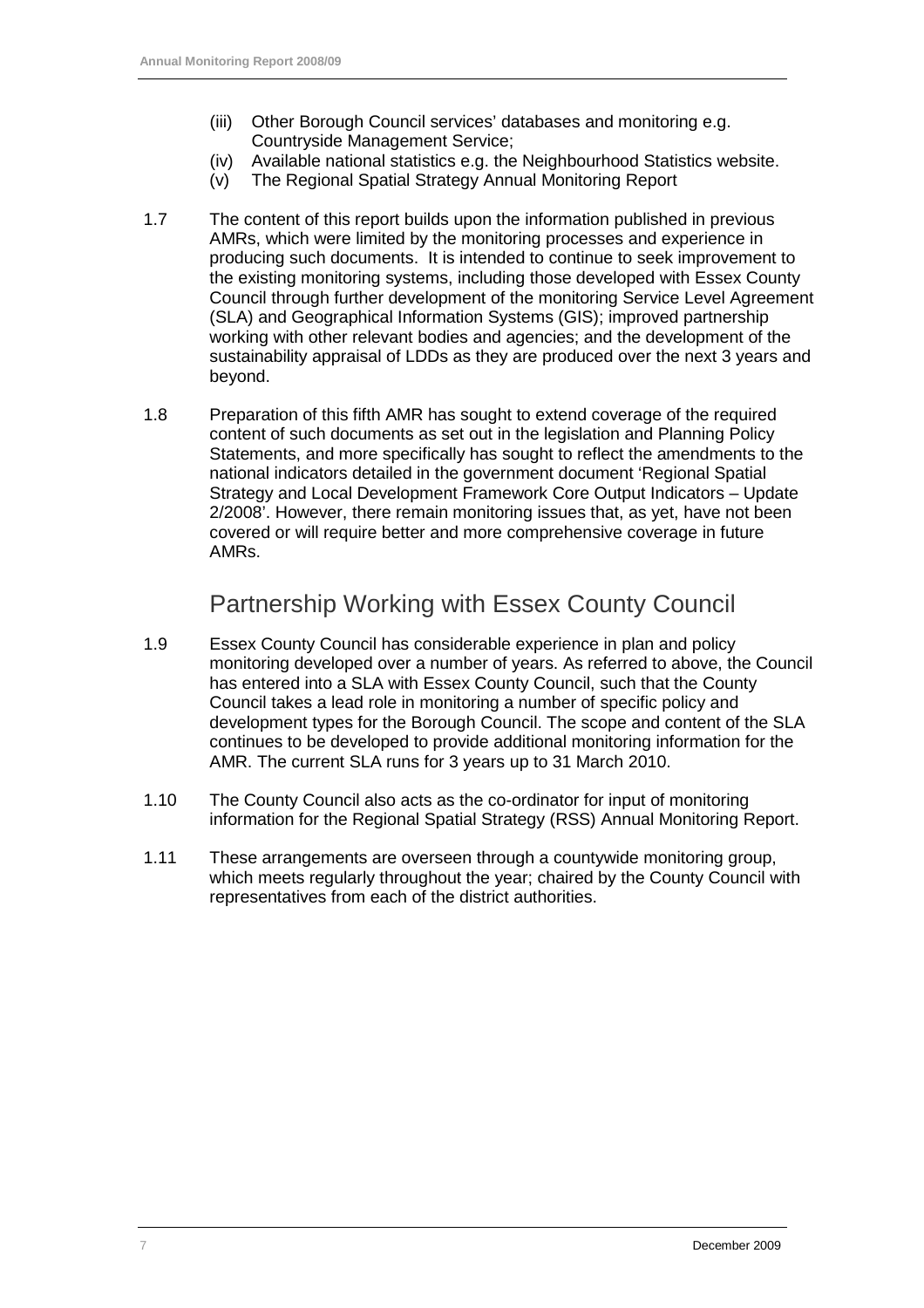# 2 Summary of Key Findings

### Development Plan Preparation

- 2.1 The Replacement Brentwood Local Plan (RLP) was adopted in August 2005. Under the Act, the RLP is automatically saved for three years from adoption unless it is replaced by Local Development Documents (LDDs) or becomes redundant and is withdrawn by the Council. Prior to the end of the three year period, the Council can request the Secretary of State to extend the "saved" period.
- 2.2 This process of saving the local plan polices has been undertaken, and in August 2008 the Secretary of State issued a direction setting out which RLP policies have been saved beyond the 3 year period. The majority of the local plan policies have been saved and are indicated in Appendix 5.
- 2.3 Each Local Planning Authority is required to prepare and maintain a Local Development Scheme (LDS), which sets out a three-year timetable for the preparation of various LDDs that make up the LDF and which will eventually replace the RLP. The First LDS was approved by the Secretary of State on 1 August 2006, and was formally brought into effect on 12 October 2006. However, following approval, the programme for document preparation set out in the LDS was subject to slippage for a number of reasons. Discussions were had with the government office (GO-East) during the first half of 2007 on revisions to the LDF timetable and a Second LDS was approved by the Secretary of State on 25 July 2007 and was formally brought into effect on 27 September 2007. The Second LDS timetable is set out in Appendix 1. However, the preparation of Local Development Documents has continued to slip and the Second LDS itself is also now out of date and in need of review.
- 2.4 The first LDF document produced by the Council was the Statement of Community Involvement (SCI), which was formally adopted in February 2007, in line with the Second LDS. However, the government amended the regulations in regard to LDF preparation in 2008, particularly in regard to the process of public consultation [The Town and Country Planning (Local Development) (England) (Amendment) Regulations 2008] and, in the light of the new regulations, the Council has commenced a review of the adopted SCI.
- 2.5 Work on the LDF evidence base has continued, some in partnership with other Essex authorities. A study of hotel and other overnight accommodation was commissioned in November 2007 and completed in April 2008.
- 2.6 A full list of documents currently adopted can be viewed on the Council's website Planning pages.
- 2.7 The Council, together with five other 'London Commuter Belt' authorities, has undertaken a Strategic Housing Market Assessment (SHMA). The study commenced in April 2008 and was completed in November 2009. Work also commenced in October 2009 on a Strategic Housing Land Availability Assessment (SHLAA), which is due for completion by March 2010.
- 2.8 This work, together with other pre-production and survey work previously or yet to be undertaken, will inform the preparation of the Core Strategy and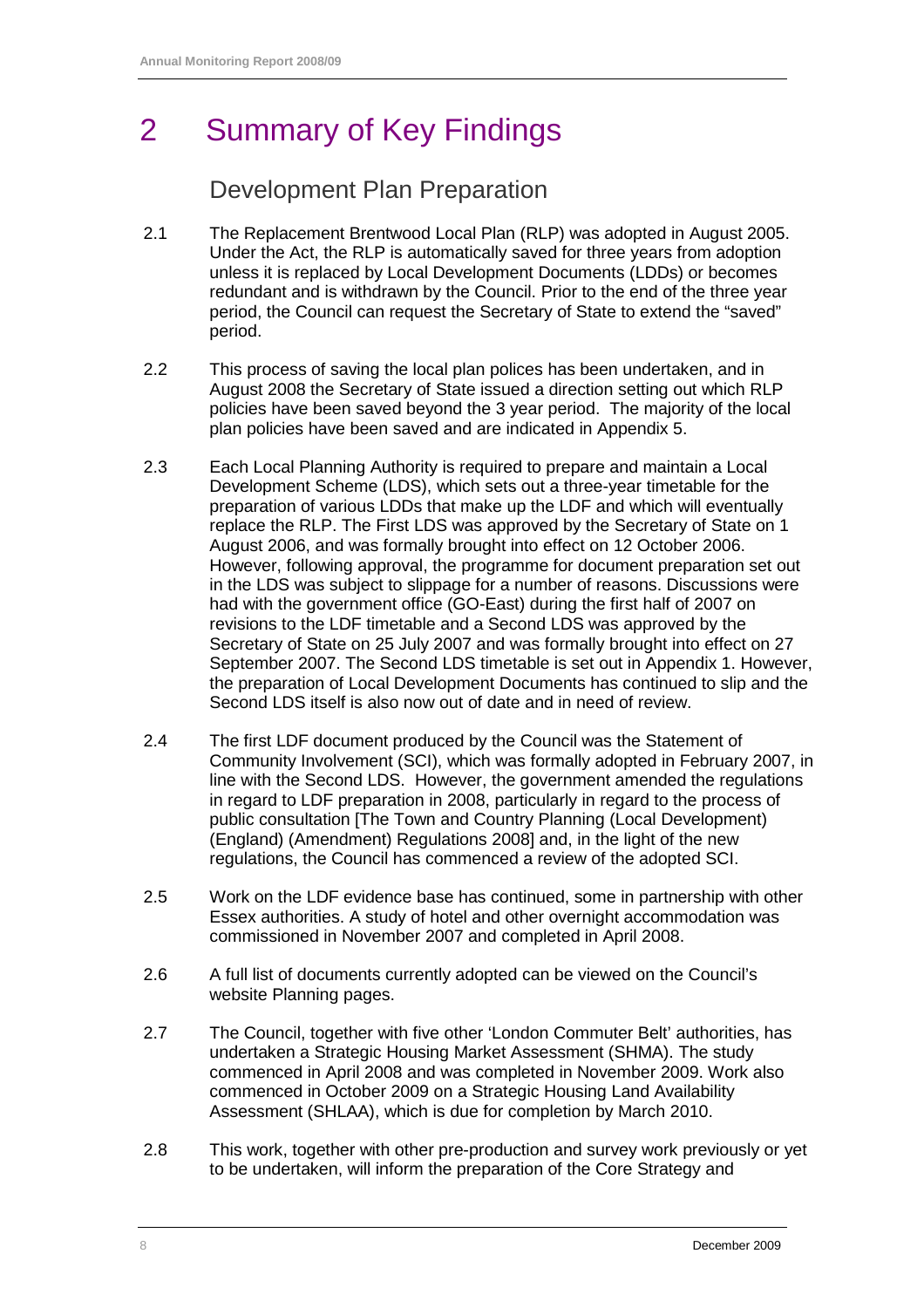Development Control Policies DPD. However, due to priority being given to the Gypsy and Traveller DPD and the capacity of the policy team, progress on the Core Strategy DPD has continued to slip. The proposed 'Issues and Options' consultation, set out in the Second LDS for September/October 2007, did not take place until November to December 2009.

- 2.9 Work on the Gypsy and Traveller DPD initially continued as programmed with an 'Issues and Options' consultation being undertaken during July to September 2007. However, an additional 'Issues and Options Stage 2' consultation on sites suggested to the Council as potential permanent residential Gypsy and Traveller sites was undertaken between May and July 2008. Following detailed analysis of the consultation, in March 2009, the Council accepted the need to provide for 15 additional authorised permanent residential Gypsy and Traveller sites in the Borough By 2011. The Council identified 5 sites to meet the 15 pitch provision, and consultation on the proposed sites commenced in December 2009.
- 2.10 At the same time as the Council has been preparing the Gypsy and Traveller DPD, the East of England Regional Assembly (EERA) has been progressing the RSS Single Issue Review on Gypsy and Traveller accommodation needs. Following an examination in to the Draft Policy in October 2008, the Secretary of State approved the policy review in May 2009. The Essex local authorities also commissioned a further Essex Gypsy and Traveller Accommodation Assessment (GTAA); to include a district level assessment of need. This was completed in December 2009.
- 2.11 In December 2009 the Council commenced consultation on two draft SPD; the Brentwood Town Centre Regeneration Strategy and Shopfront Guidance.

### Local Plan Policy Implementation

- 2.12 Brentwood's location on the edge of the Greater London area and wholly within the Metropolitan Green Belt has and will continue to be a significant factor influencing future development in the Borough. Pressures for development will continue as a result of the proximity to London and access to the major road and rail connections that radiate from London and, in terms of the M25, orbit the capital. Whilst the Borough is well located in regard to the strategic road network, the local road network in severely congested, particularly at peak times.
- 2.13 The proximity to London also has a significant impact on employment structure and high levels of commuting, particularly into the City.
- 2.14 The only sizeable settlement is the town of Brentwood, but all settlements are constrained by the Green Belt, which provides an attractive setting to the main town and smaller villages.
- 2.15 Strategic planning, as set out in both the previous County Structure Plan (RSP), now largely deleted in September 2007, and the approved Regional Spatial Strategy (RSS), has and continues to recognise the important function of the Green Belt in the Borough.
- 2.16 The RSS, the East of England Plan, was approved in May 2008, and provides for a minimum of 3,500 additional dwellings (net) to be built in the Borough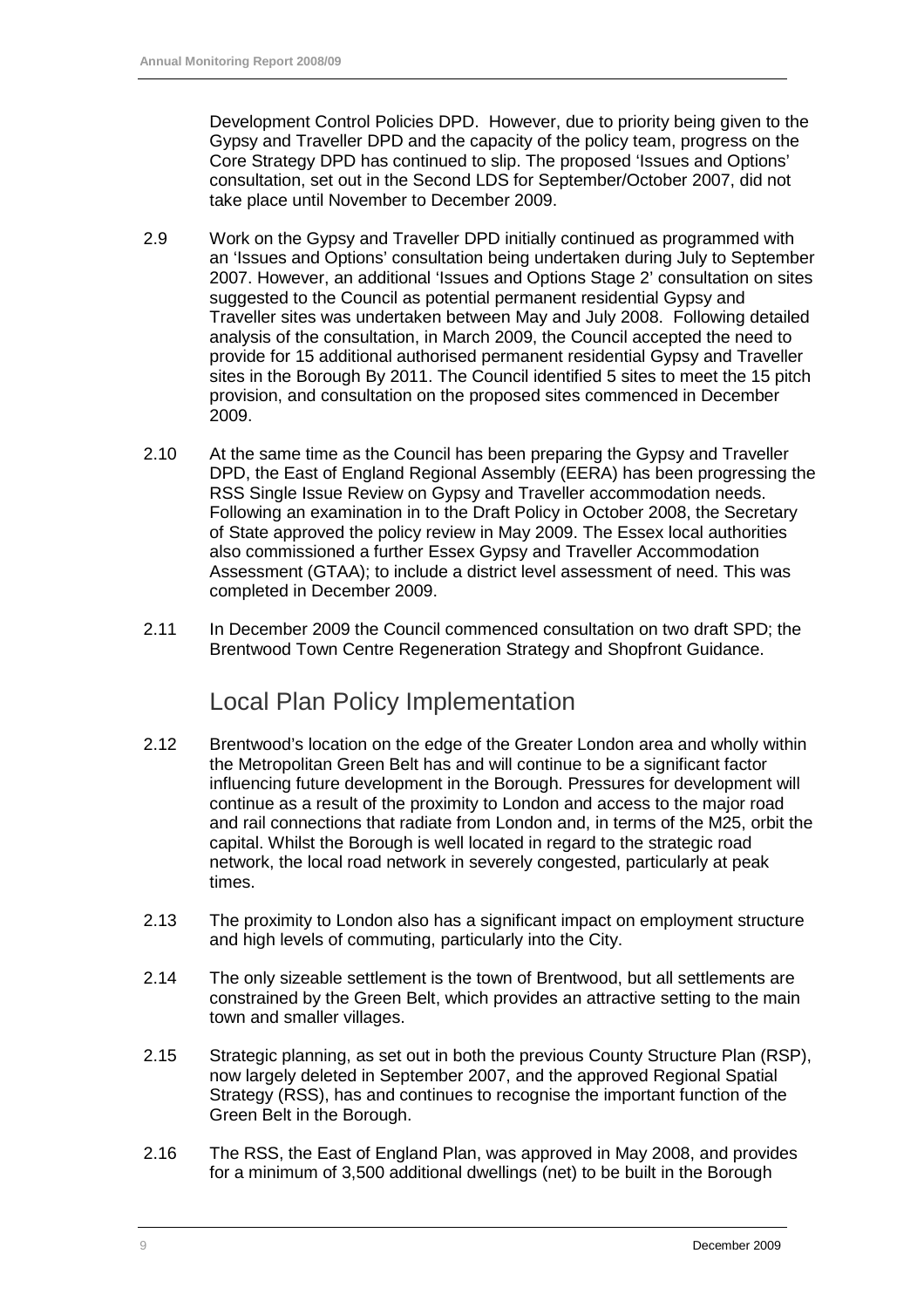between 2001 and 2021; an annual average of 175 dwellings. This is a significant increase on the annual average of 97 dwellings set out in the previous RSP for the period 1996 to 2011, and provides a challenging figure for the Borough. However, it is the second lowest provision figure across the whole of the Eastern Region and reflects Brentwood's location within an area of Green Belt restraint. The East of England Regional Assembly has already begun a review of the East of England Plan and roll forward of the plan period to 2031. A consultation on 4 growth scenarios was completed on 23 November 2009.

- 2.17 Since 2001, annual net dwelling completions have been above the RSS average annual requirement, apart from 2004/05 and 2005/06. 251 dwellings were completed in the monitoring year, resulting in a total of 1,629 dwelling completions since 2001, which is 229 dwellings above the RSS cumulative completion rate of 1,400 dwellings. Annual completions are forecast to continue to exceed the RSS annual rate until 2013, but thereafter to fall below the rate, such that if projected completions materialise as estimated, the supply of new dwellings at 2021 will fall short of the RSS 3,500 dwelling provision figure by some 72 dwellings. However, additional windfalls continue to materialise year on year (last year's AMR forecast the shortfall would be some 220 dwellings), and the trajectory figures will continue to monitor the actual and projected outcomes.
- 2.18 The housing trajectory also continues to show a 5 year supply of deliverable residential land to meet the requirement set out in Planning Policy Statement (PPS) 3 'Housing', i.e. 951 dwellings on identified sites (equivalent to 6.1 years' supply) and 1029 dwellings (6.6 years' supply) taking into account windfall numbers based on historic completion rates.
- 2.19 Brentwood has consistently achieved high proportions of development on previously developed land (pdl), and the monitoring year has been no different with 97.8% of completions on pdl.
- 2.20 In line with government objectives, housing development in the Borough continues to make more efficient use of urban land through higher densities, with 100% of new housing completed during 2008/2009 being built at more than 50 dwellings to the hectare. The average density of outstanding housing permissions is 62 dwellings per hectare. These figures are a reflection of the government's objectives being followed by the housing industry and a large proportion of sites being located within highly accessible central areas, combined with a continuing high proportion of small units; 178 units of the 267 gross dwellings completed in 2008/09 were 1 or 2 bedroom properties (67%). Within town centres in the borough, 100% (17 residential units) of completions during the year were either 1 or 2 bedrooms.
- 2.21 Accessibility of residential development to local services (schools, GPs, shopping, employment, etc) is a key component of sustainable communities. Between 95.22% and 98.41% of all residential completions during 2008/09 were located within 30 minutes public transport time of all key services.
- 2.22 Pressure also continues to be averted for the release of green field land for housing by retaining existing residential units. Over 2008/2009, there was no net loss of residential units on any site in the Borough.
- 2.23 Whilst affordable housing is a significant issue within the Borough, provision is severely constrained by the availability and size of housing sites. Supply tends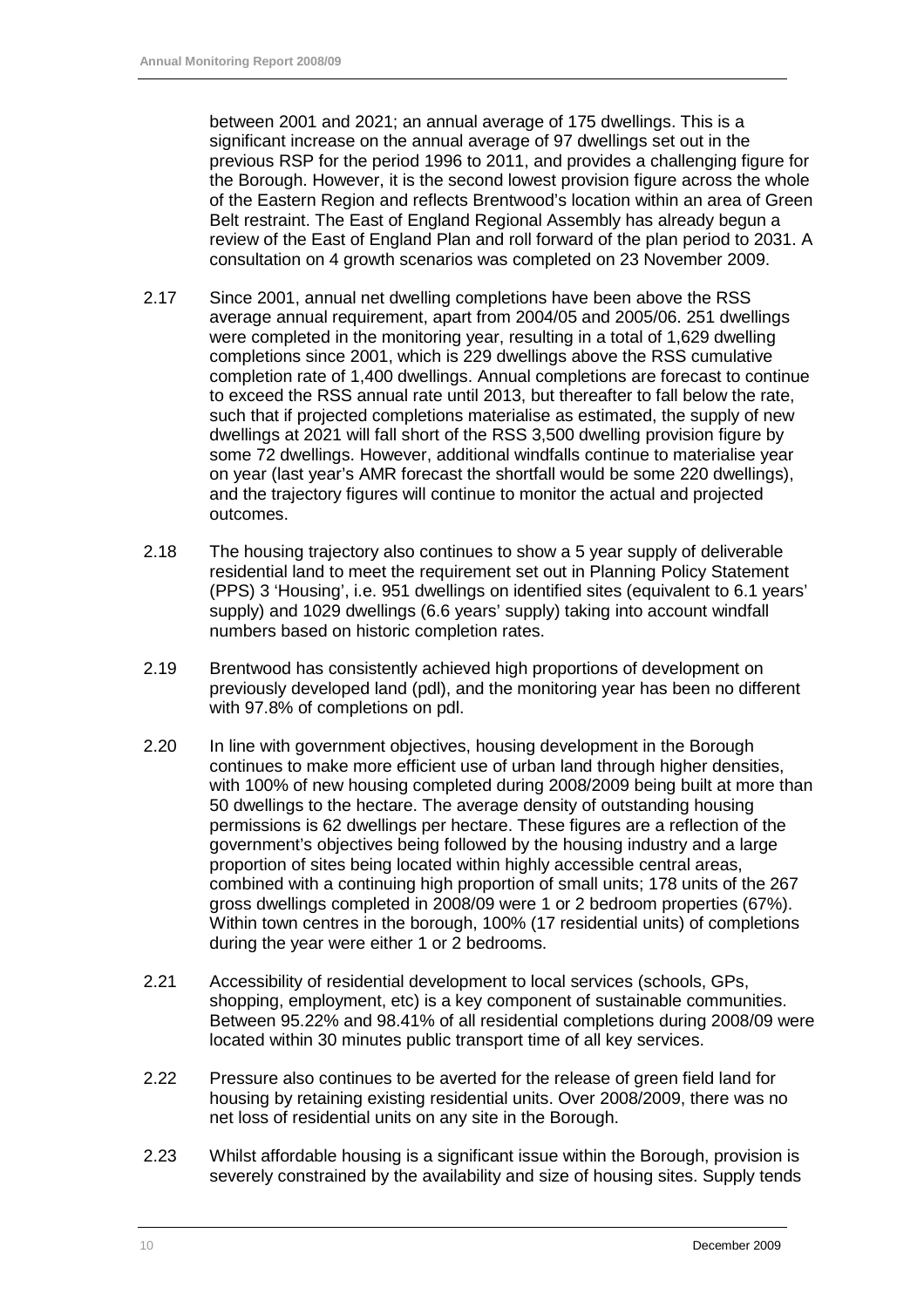to vary considerably from one year to the next. However, a gross total of 78 affordable housing completions took place in the monitoring year, comprising 28 units at the NVTools site, St James Road, Brentwood, 44 units at the former Transco site, Wharf Road, Brentwood, and 6 units on the former Village Hall site, Navestock. This amounts to 27% of the gross dwelling completions for the monitoring year. Of these completions, 29 units (37%) were social rented homes.

- 2.24 Gypsy and Traveller accommodation is a particular issue for the East of England. The number of authorised residential gypsy caravans in the Borough remained fairly constant July 2007, but since that date the number has risen significantly due to temporary permissions. In July 2009 there were 70 caravans with either temporary or permanent permission. As a result, the number of caravans on unauthorised sites has decreased to 26 caravans at July 2009. During the monitoring year, 11 additional pitches on three sites were granted temporary permission.
- 2.25 Employment development is also constrained by the Borough's Green Belt. The now deleted RSP provided for just 1 hectare of new employment land within the Borough over the period 1996 to 2011. Vacant employment land allocations in the RLP total some 3.92 hectares, which, together with some 1.81 hectares of extant planning permissions, provides a total of 5.73 hectares (net) of available employment land.
- 2.26 Future availability of employment land will be a key issue for the emerging LDF, with the RSS providing for some 56,000 additional jobs within the 'Rest of Essex' (Braintree, Brentwood, Chelmsford, Epping Forest, Harlow, Maldon and Uttlesford) for the period 2001 to 2021. However, local employment opportunities continue to increase through intensification, change of use and redevelopment. In 2008/2009 there was 1,967 sq.m. of B1(a) office completions (over the 1,000 sq.m. threshold), but due to the change of use of Brentwood House from offices to hotel there was a net loss of 1.793 sq.m. Some 4.815 sq.m. (gross) of B1(b)(c), B2 and B8 floorspace was completed on, with an overall net increase of business floorspace of some 3,022 sq.m. There are also outstanding planning permissions for 7,907 sq.m. (net) of B1(a) office floorspace and 1,417 sq.m. (net) of B1(b)(c), B2 and B8 floorspace, giving a total of 5,870 sq.m. of outstanding business floorspace.
- 2.27 As with the previous three years, all of this new business development was on pdl.
- 2.28 Policies seek to direct new shopping, office and leisure development to town centres (including district centres) in order to maintain the vitality and viability of existing shopping centres and in line with government policy advice. Following the significant qualitative and quantitative improvement in shopping provision in the town centre in 2006/07 (12,294 sq.m.) with the completion of the Baytree Centre refurbishment, there have been a further 4,634 sq.m. of retail completions in the town centre during this monitoring year. There is also further potential from the proposed redevelopment of the William Hunter Way car park.
- 2.29 In addition to accommodating new housing and business development in the most sustainable manner, policies in the local plan continue to successfully conserve and protect the natural environment, both within the Green Belt and with urban areas.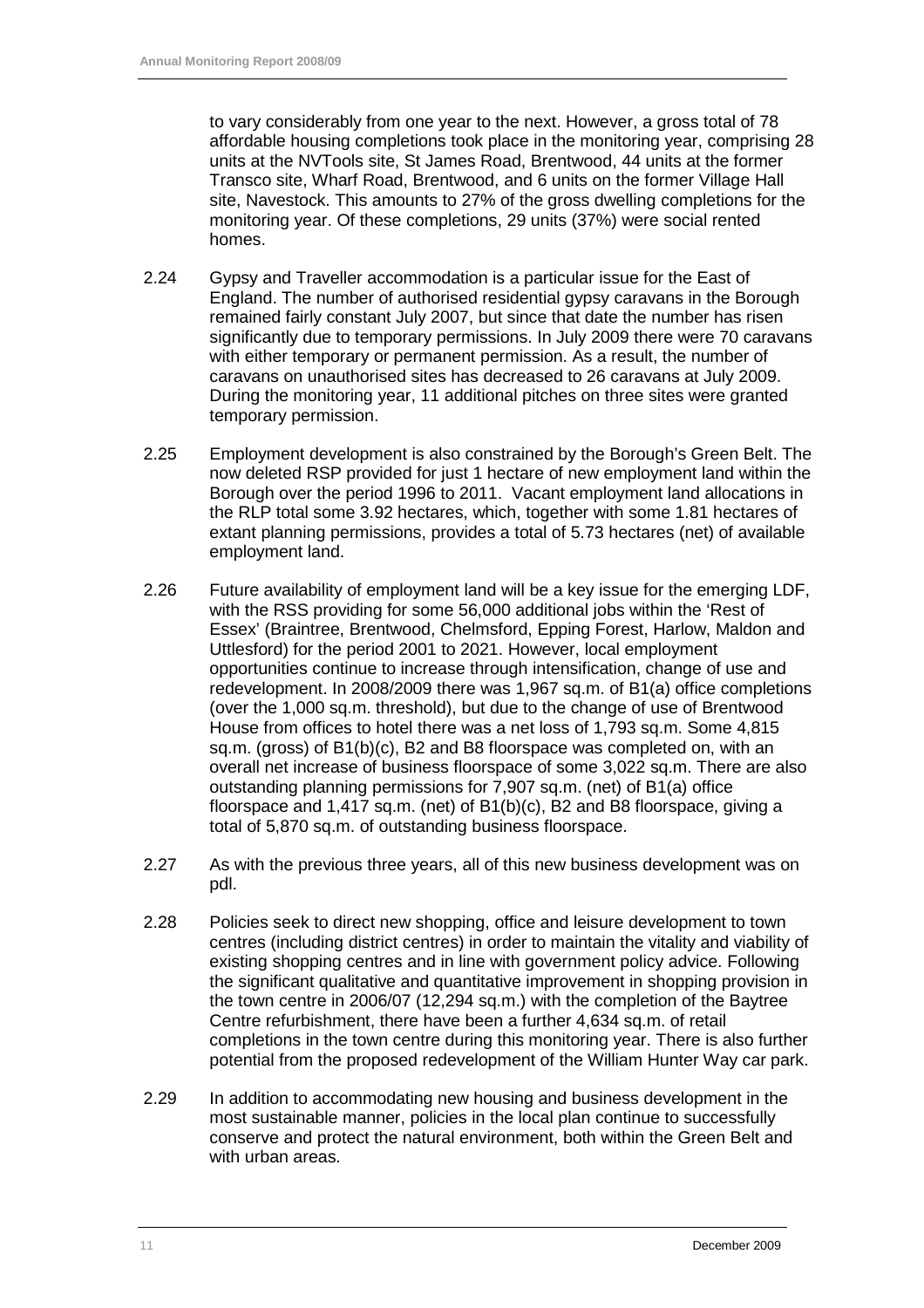- 2.30 During the monitoring year, there were two permissions for development within an existing urban open space, both small in scale. One was for extension of the Kelvedon Hatch Football Club at New Hall, Kelvedon Hatch and the other to a number of external signs and advertisements to the Swan Public House in Kelvedon Hatch.
- 2.31 Three permanent permissions were granted for inappropriate development in the Green Belt during 2008/2009.
- 2.32 Local Plan policies seek to prevent harm to Sites of Special Scientific Interest (SSSI) and other protected flora, fauna and their habitats and to sites of nature conservation value (e.g. Local Nature Reserves and County Wildlife Sites). The Council, therefore, monitors the number of permissions for development adversely affecting species and habitats covered by the Essex Biodiversity Action Plan and County Wildlife Sites/Local Nature Reserves.
- 2.33 There was one application potentially affecting the Borough's SSSIs; works to form a full size golf practice area/driving range etc. at Stapleford Abbotts Golf Club. Although the site was in the vicinity of an SSSI, it was not considered that the proposals would adversely affect it. There were four other applications with potential biodiversity impacts. One application for an agricultural workers dwelling was refused due to insufficient survey information regarding the effect on legally protected species; a high ropes course was approved subject to an appropriate management plan; and two applications were approved subject to conditions regarding badgers
- 2.34 Further and more specific monitoring information is set out in the AMR but, generally, development in the Borough has been in line with the overall aims and objectives of the Local Plan and its detailed polices, and consistent with the principles of sustainable development.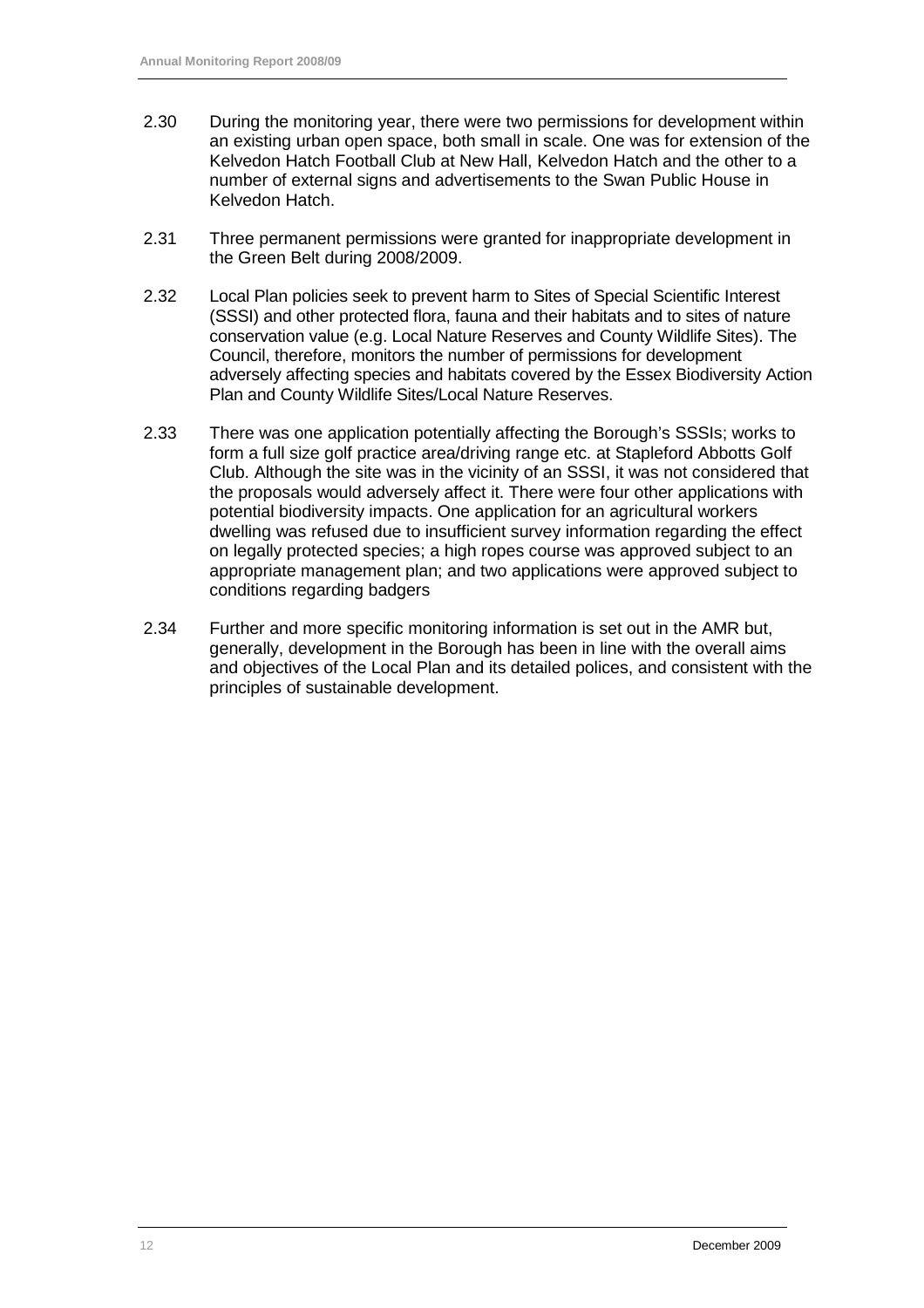# 3 The Brentwood Replacement Local Plan

- 3.1 As referred to in the background section, until replaced by new Local Development Framework documents, the AMR will monitor the overall strategy and detailed policies and proposals set out in the Brentwood Replacement Local Plan (RLP) and their contribution to national policy objectives, through the monitoring of both prescribed national 'Core Output Indicators' and locally set policy indicators and targets.
- 3.2 Under the Act, the RLP is automatically saved for three years from its date of adoption in August 2005 , although it is possible to seek the Secretary of State's approval to extend the 'saved' period beyond the 3 years i.e. August 2008. In May 2008, therefore, the Council made a submission to extend the saved
- 3.3 In August 2008 the Secretary of State issued a direction setting out which RLP policies have been saved beyond the 3 year period. 127 of the originally 155 adopted local plan policies have been saved as set out at Appendix 5. The policies not saved can also be viewed on the Council's website at www.brentwood.gov.uk/index.php.cid=49
- 3.4 The policies and proposals set out in the RLP seek to implement an overarching aim and strategy for the plan, conforming to national and strategic policy objectives. By setting policy indicators and targets for specific policies, monitoring can assess the success or otherwise in achieving these key strategic objectives, which in turn describe how the 'vision' for the Borough over the plan period is to be achieved.
- 3.5 The government believes that the planning system, and development plans in particular, can make a major contribution to the achievement of the government's objectives for sustainable development. The Council is equally committed to ensuring that the Replacement Local Plan (and future LDF documents) provides for development in a sustainable manner and, thus, linking with and reflecting its other corporate strategies as set out, for example, in the Brentwood Community Strategy (2004-2009), currently being reviewed, and the Corporate Strategic Plan 2005-2010.

### The Overarching Aim of the Replacement Local Plan

3.6 The Council has adopted an overarching aim for the RLP that integrates the Planning Service's adopted 'Mission Statement' with the Council's corporate objectives and the need for sustainable development as follows:

> **To protect, conserve and enhance the character and appearance of the Borough's natural and built environment whilst promoting the economic, social and cultural well-being of the Borough and seeking to make provision for the development and other needs of the Borough within the context of strategic planning guidelines and the principles of sustainable development.**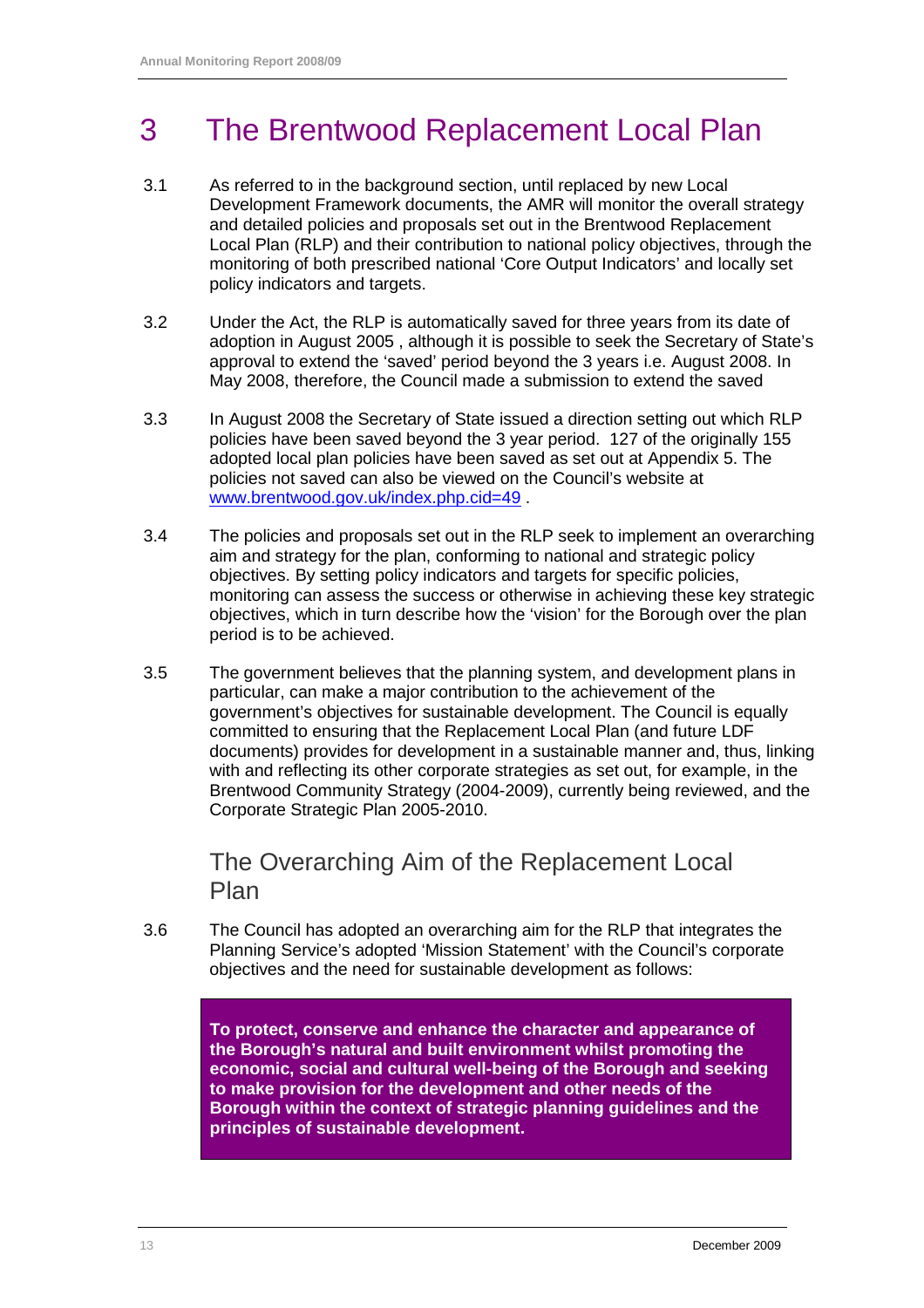## Sustainability Appraisal

- 3.7 Under the new LDF process, Local Planning Authorities are expected to carry out a full Sustainability Appraisal and Strategic Environmental Assessment of their development plan documents at every stage of the development plan process. The process enables the environmental, social and economic consequences of plan objectives and policies to be weighed and taken into account in formulating the final plan and thus ensure that development is sustainable.
- 3.8 The Council undertook an appraisal of the Replacement Local Plan and, in doing so, adopted a set of 'Sustainability Principles' against which the Plan policies were assessed. These were set out in regard to environmental, social and economic issues, as follows:

#### **Sustainability Principles**

#### **Environmental:**

- To conserve and protect natural resources
- To conserve and protect the built heritage
- To make best use of existing urban land and buildings
- To minimise the impact of pollution on the environment and upon public health and safety
- To enhance the quality of the urban and rural environment
- To minimise the need to travel and the use of private vehicles
- To promote waste minimisation and maximise the reuse and recovery of waste
- To minimise the consumption of energy
- To maximise biodiversity

#### **Social:**

- To encourage choice of transport mode, particularly non-car modes
- To maximise the choice of housing
- To increase accessibility to employment, services, facilities etc.
- To increase accessibility to open space
- To secure a more accessible environment for those with disabilities

#### **Economic:**

- To provide for local economic development
- To provide local employment opportunities
- To locate development in areas accessible by a choice of transport modes, particularly public transport, cycling and walking
- To improve infrastructure provision
- To enhance the vitality and viability of existing town centres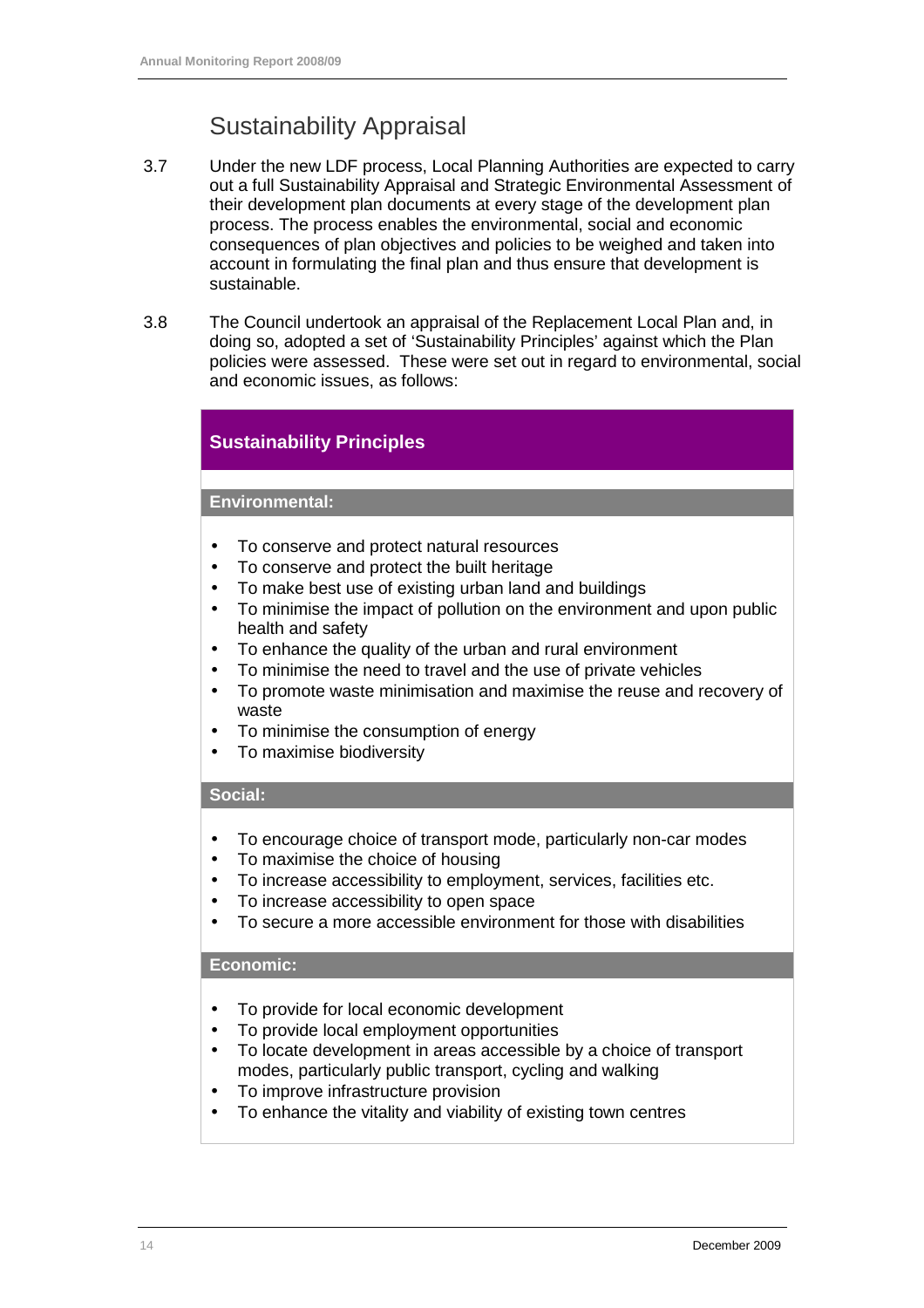3.9 The content and conclusions of the appraisal are set out and published in a separate document "The Sustainability Appraisal of the Draft Replacement Local Plan" and will continue to provide a basis for assessing the contribution to sustainable development in monitoring policy implementation until, again, superseded through the Sustainability Appraisal of the new Local Development Documents.

### The Replacement Local Plan Strategy

- 3.10 The Community Plan 2000-2005 (now replaced by the Council's Corporate Strategic Plan 2005-2010) set out a number of Core Values of which those relating to Equality of Opportunity, Countering Poverty and Inequality, The Environment and Sustainable Development, Community Safety and Economic Development were directly relevant to and have been reflected in the Replacement Local Plan. The Community Plan also set out strategic objectives for the Council in relation to specific areas of the Council's work and the interrelationship of these with the RLP are identified under each Local Plan chapter heading.
- 3.11 The RLP seeks to implement an overall strategy for future development of the Borough, based on planning for sustainable development and taking into account these Community Plan Core Values and Strategic Objectives.
- 3.12 The strategic aims of the Plan are to:
	- Direct development towards locations that provide the greatest opportunities for the use of transport modes other than the private motor car
	- Make best use of previously developed land within urban areas
	- Seek to improve the quality of public transport and facilities for pedestrians and cyclists
	- Improve the relationship between where people live and their place of work or their proximity to community facilities and shopping
	- Enhance the economic prosperity of the area
	- Direct shopping development towards the town centre and other shopping areas
	- Extend equality of opportunity and social integration
	- Protect the character and openness of the Borough's countryside, together with existing urban open spaces
	- Enhance the character and quality of the built environment
	- Help to create sustainable rural communities
	- Protect the environment and the amenities of those living, working and visiting the area from the potential negative impacts of development
	- Enhance the quality of life, increase community safety and reduce the fear of crime
- 3.13 Achievement of this strategy is not within the sole control of the Council. It will require the Council to work in partnership with other authorities, agencies and bodies as well as the private sector and/or influencing their programmes and investment decisions.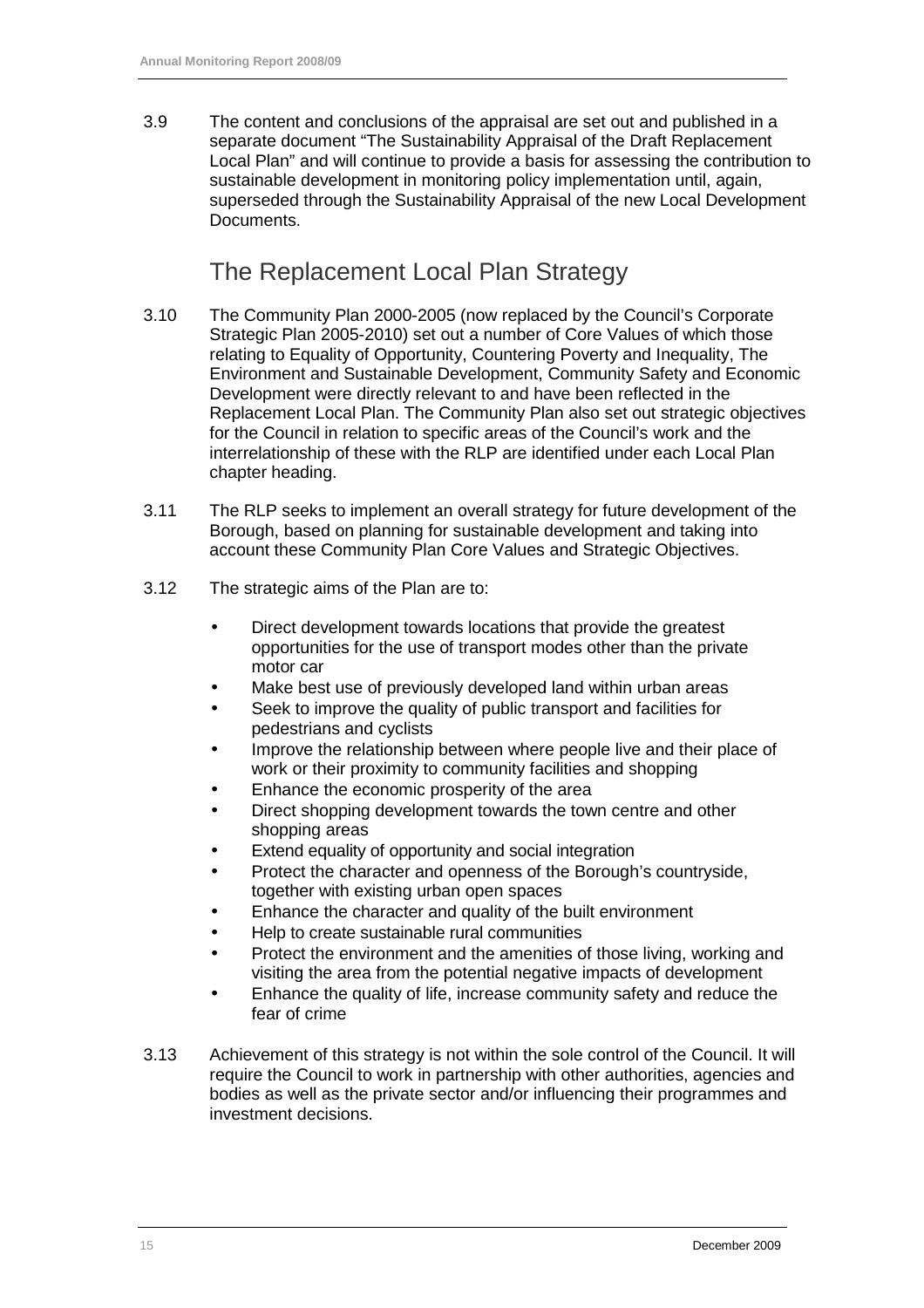# 4 Progress on Preparation of the Local Development Framework

4.1 As set out in the introduction, a key component of the AMR is the requirement to monitor progress on the preparation of development plan documents as set out in the Local Development Scheme (LDS).

#### The Local Development Scheme

- 4.2 Each Local Planning Authority is required to prepare and maintain a Local Development Scheme (LDS), which sets out a three-year timetable for the preparation of various Local Development Documents (LDDs) that make up the LDF. The First Brentwood LDS was approved by the Secretary of State in August 2006 and was formally brought into effect on 12 October 2006.
- 4.3 However, following approval, the programme for document preparation set out in the LDS was subject to slippage for a number of reasons. Discussions were had with the Government Office for the East of England (GO-East) during the first half of 2007 on revisions to the LDF timetable and a Second LDS was approved by the Secretary of State on 25 July 2007 and was formally brought into effect on 27 September 2007, and covers the period January 2007 to December 2009. The Second LDS timetable is set out in Appendix 1, and the document can be viewed on the Council's website at http://www.brentwood.gov.uk/pdf/pdf\_1374.pdf.
- 4.4 The 3 year timetable for document preparation set out in the Second Brentwood LDS covers the following prioritised documents. As can be seen from the update on progress during the monitoring year, the programme for LDD preparation has continued to suffer from slippage, in large part due to capacity within the policy section. In March 2009 the Council recognised the need to prioritise work on the Core Strategy DPD (together with the review of the Sustainable Community Strategy) and agreed to expand the planning policy team by two additional staff. The additional posts were not filled, however, until August 2009.
- 4.5 The government also amended the regulations in regard to LDF preparation in 2008, particularly in regard to the process of public consultation [The Town and Country Planning (Local Development) (England) (Amendment) Regulations 2008].
- 4.6 These factors would suggest the need to further review and roll forward the approved LDS and the Council will be discussing this with the government office for the East of England (GO-East) in the light of this AMR.

### Statement of Community Involvement

4.7 The first document to be prepared, as part of the LDF, was the Statement of Community Involvement (SCI). This document sets out how the Council will engage with and involve the wider community in the preparation and review of the LDF and in the consideration and determination of planning applications throughout the Borough.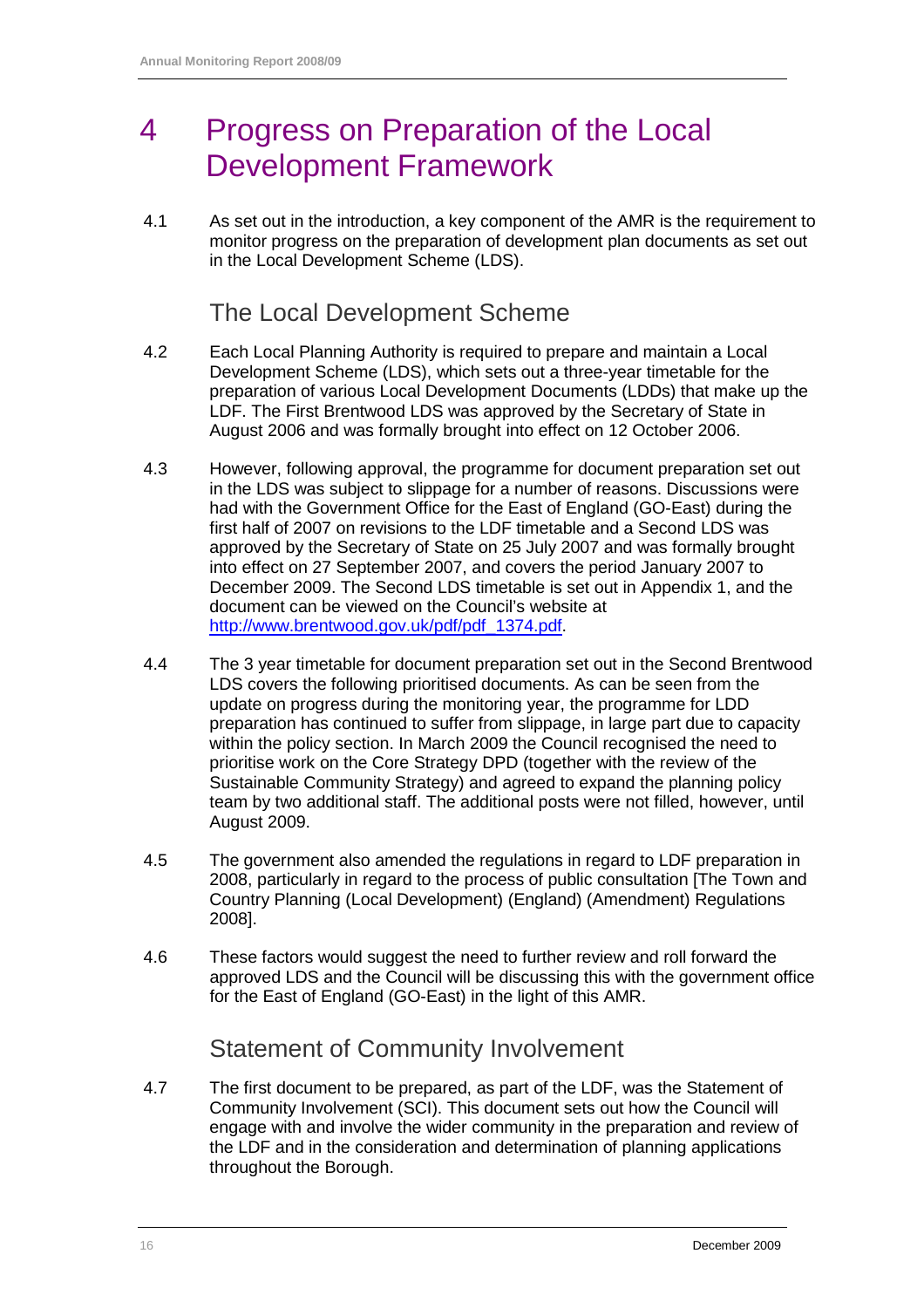- 4.8 The Council formally adopted the SCI in February 2007, in line with the Second LDS. (The SCI can be viewed on the Council's website at http://www.brentwood.gov.uk/pdf/pdf\_1201.pdf ).
- 4.9 However, in the light of the amended regulations, the Council has begun a review of the adopted SCI.

Core Strategy and Generic Development Control Policies DPD

- 4.10 As referred to, the Council's planning policy team was expanded in August 2009 in order to take forward the Core Strategy DPD. This enabled an Issues and Options consultation to be undertaken between 11 November 2009 and 23 December 2009.
- 4.11 The Council has also continued to develop the evidence base for the Core Strategy and the wider LDF, with some studies undertaken in partnership with other Essex authorities.
- 4.12 A study of hotel and other overnight accommodation was completed in April 2008 by consultants, Hotel Solutions, for the Council. The study assesses the existing provision, both quantitative and qualitative, and considers the future needs and opportunities, with specific regard to the 2012 Olympic and Paralympic Games.
- 4.13 This and other earlier studies can be viewed on the Council's website at www.brentwood.gov.uk/index.php?cid=966 .
- 4.14 During the monitoring year, the Council began the process of having a Strategic Housing Market Assessment (SHMA) undertaken, as set out in Planning Policy Statement (PPS3) 'Housing'. This study has been prepared by consultants (ORS Savills) on behalf of a partnership of authorities in the London Commuter Belt (Brentwood, Epping Forest, Harlow, Uttlesford, East Herts. and Broxbourne). The study commenced in April 2008 and was completed in November 2009.
- 4.15 In November 2009, the Council engaged consultants to undertake a Strategic Housing Land Availability Assessment (SHLAA), and in December 2009, consultants were engaged to prepare an Employment Land Review (in partnership with Epping Forest DC) and a Viability Assessment (in partnership with four of the SHMA London Commuter Belt authorities).

### Gypsies and Travellers DPD

- 4.16 The Council is required by the government to address the issue of Gypsy and Traveller accommodation in the Borough through the preparation of a Gypsies and Travellers DPD as part of the Brentwood LDF.
- 4.17 The first formal consultation stage, the 'Issues and Options', was published in July 2007 for a six week consultation, in line with the Second LDS. This document sets out the background and context for the consideration of the issues and options, provides links to more detailed sources of information and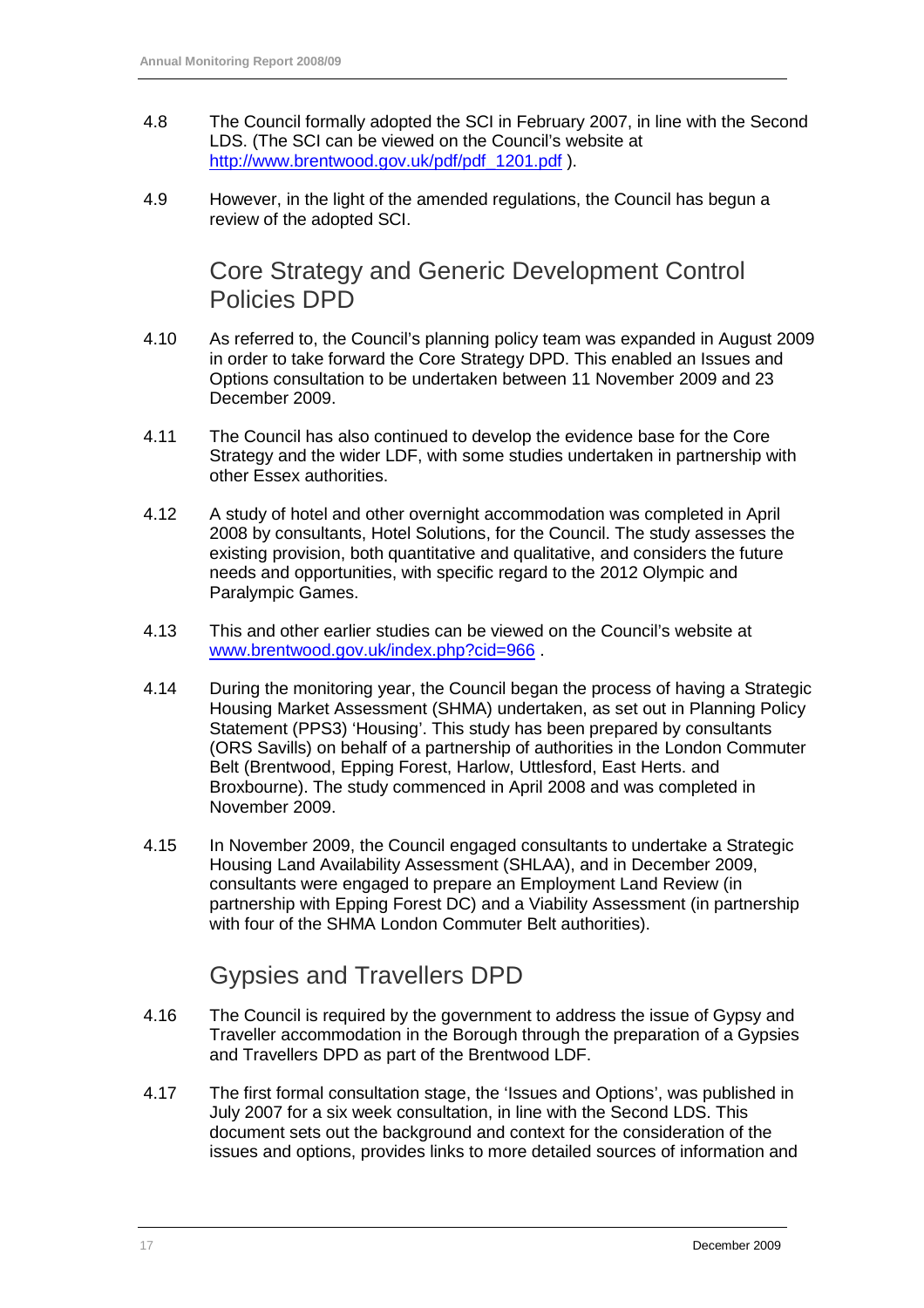asks a number of specific questions and can still be viewed on the Council's website at www.brentwood.gov.uk/pdf/pdf\_1321.pdf.

- 4.18 As a result of this consultation, 18 sites or general locations were suggested to the Council as potential permanent residential Gypsy and Traveller sites. The Council made clear in the consultation document that it would advertise any suggested sites and publish them for further public comment, before progressing to the next stage of the DPD production.
- 4.19 This 'Issues and Options Stage 2' consultation was undertaken, therefore, between May and July 2008 (and can still be viewed on the Council's web site at www.brentwood.gov.uk/pdf/27052008114305u.pdf). The consultation gave rise to more than 2250 responses. The analysis of these comments was completed and reported to the LDF Member Working Group and Policy Board in March 2009. The Council resolved that it is in the best interest of the Borough to accept that 15 additional authorised permanent residential pitches be provided by 2011 as set out in the approved Regional Spatial Strategy Policy H3 (Policy Board 11 March 2009 Min 610). It was further agreed that it would be preferable to consider meeting that requirement from the existing sites with temporary permission or existing unauthorised sites.
- 4.20 The Council, therefore, identified five preferred sites to meet the 15 pitch requirement to 2011and published these for an eight-week consultation commencing on 16 December 2009.
- 4.21 In addition to the preparation of this DPD, the Council has also, together with other Essex authorities, commissioned further work on an Essex–wide Gypsy and Traveller Accommodation Assessment (GTAA). This was completed and published in November 2009.

### Brentwood Town Centre SPD

4.22 In November 2009 the Brentwood Town Centre Renaissance Group considered a draft Town Centre Regeneration Strategy, which sets out a plan for change and improvement for the town centre over the next 10 years. The document has been prepared by the Essex Design Initiative together with the Council. In addition a separate document on Shopfront Guidance for Brentwood Town Centre has also been prepared. Both documents were recommended to the Council's Policy Board to be published as draft SPD. This was agreed at Policy Board on 1 December 2009, and consultation commenced for six weeks on 16 December 2009.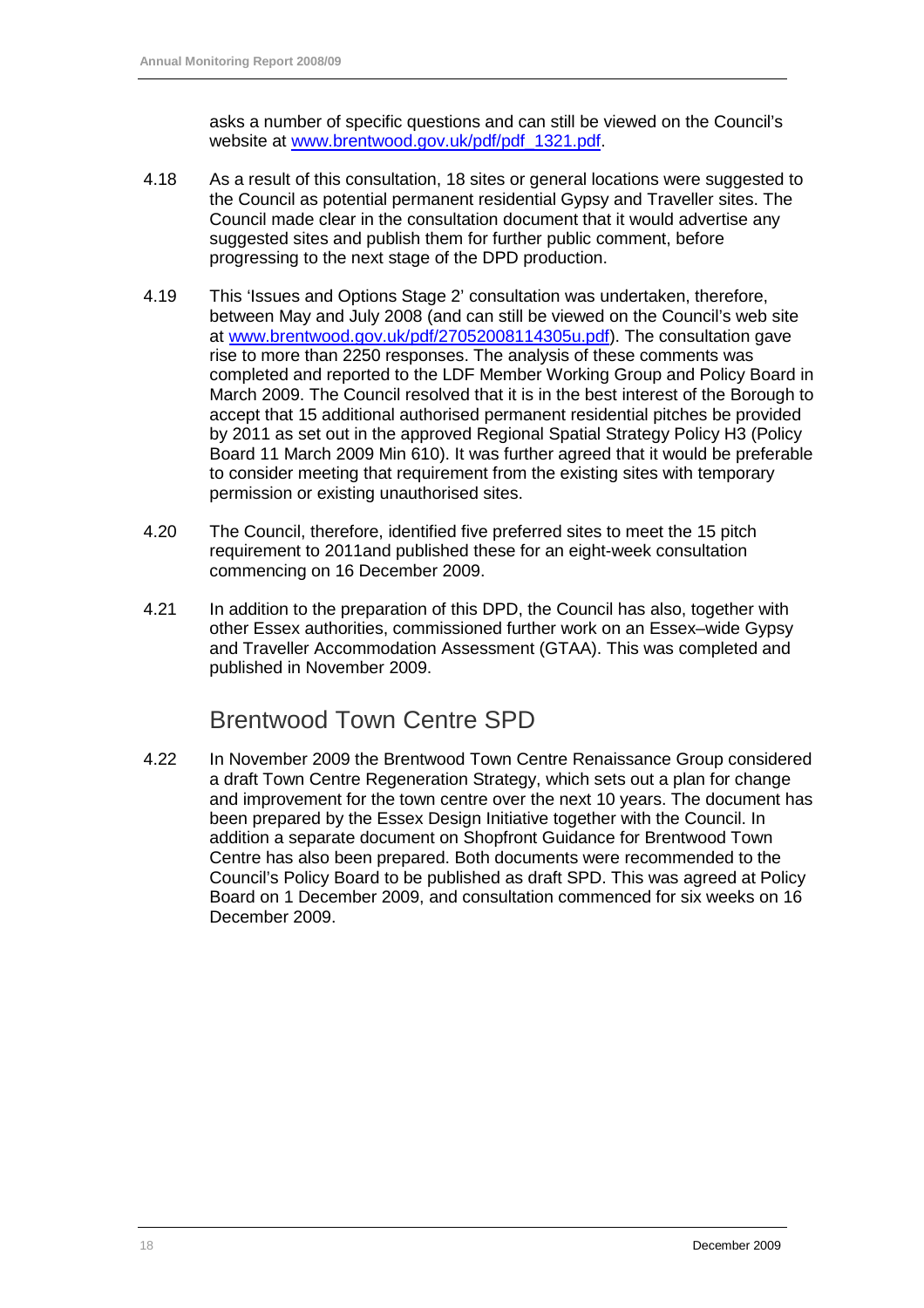# 5 Key Contextual Characteristics

- 5.1 Key contextual characteristics of the Borough provide a backdrop against which the effects of policies can be considered and inform the interpretation of output and indicators.
- 5.2 The following characteristics have been taken from existing published data, most notably from the Office of National Statistics 'Neighbourhood Statistics', and have been divided into the broad themes set out in the government's good practice guide.
- 5.3 The Borough of Brentwood is situated in the south west of the county of Essex, immediately to the east of the Greater London Metropolitan area, and is located entirely within the Metropolitan Green Belt.
- 5.4 The proximity to London and its location immediately adjacent the eastern side of the M25 provides good accessibility to the national and regional road and rail networks; airports at Stansted, City, Southend, Gatwick and Heathrow; and port facilities at Tilbury, Harwich and Felixstowe, as well as the south coast ports via the Dartford Crossing.
- 5.5 Such locational advantages have meant that Brentwood has been, and will continue to be, an attractive choice for both business and housing.
- 5.6 The Green Belt, however, acts as a significant constraint on development, whilst at the same time maintaining an attractive setting to the Borough's main town and smaller settlements. Brentwood itself has a well-landscaped character, with few areas of poor quality housing.
- 5.7 London and the Borough's Green Belt setting are, therefore, significant influential factors on the character of the area. Brentwood is a relatively affluent Borough, with residents able to enjoy a high quality of both built and rural environment, good accessibility to shops, services and leisure facilities, and heavily influenced by the economy and employment opportunities in London. However, there are problems associated with, for example, affordability of housing, an aging population, out commuting for employment and skills to jobs mismatch.
- 5.8 The following statistics provide an overview of the key contextual characteristics of the Borough:

| <b>Characteristic</b>             | <b>Brentwood</b> | <b>England</b> |
|-----------------------------------|------------------|----------------|
| <b>Demographic Structure</b>      |                  |                |
| Population Size: 1991             | 70,710           | 49,890,277     |
| Population Size: 2001             | 68,456           | 52,041,916     |
| Population Change 1991 to 2001:   | $-3.2%$          | 4.3%           |
| Population Aged 60+               | 23.9%            | 20.9%          |
| <b>Pensioner Households</b>       | 27.1%            | 23.8%          |
| <b>Household Size</b>             | 2.4              | 2.4            |
| <b>Ethnic Composition - White</b> | 96.4%            | 90.9%          |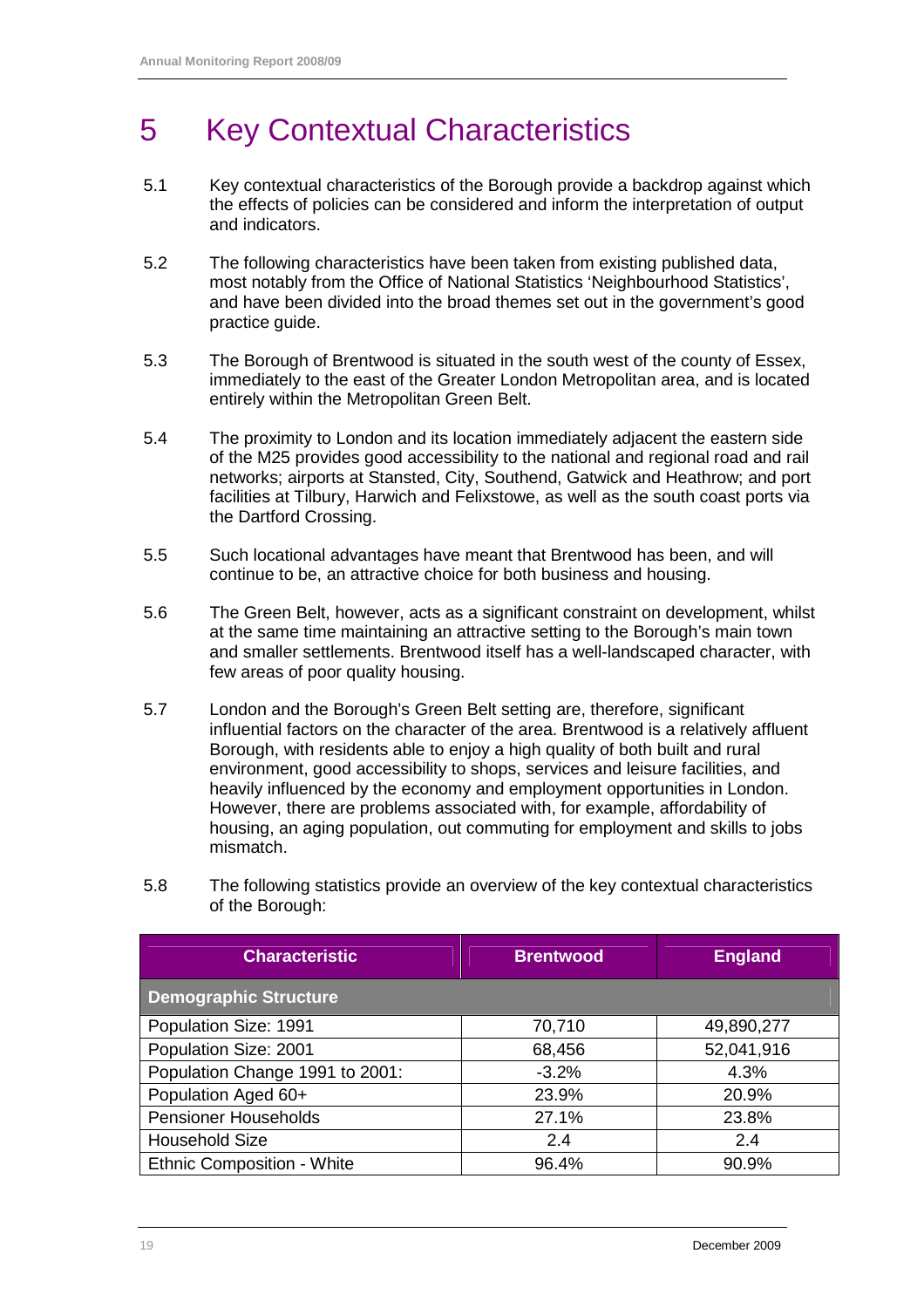| <b>Socio-cultural Issues</b>                                   |          |          |
|----------------------------------------------------------------|----------|----------|
| Crime Rates: (Rates per 1000<br>population)                    |          |          |
| Violence against the Person                                    | 4.4%     | 11.4%    |
| <b>Sexual Offences</b>                                         | 0.3%     | 0.7%     |
| Robbery                                                        | 0.4%     | 1.8%     |
| <b>Burglary from a Dwelling</b>                                | 2.9%     | 7.6%     |
| Theft of a Motor Vehicle                                       | 3.3%     | 6.4%     |
| Theft from a Motor Vehicle                                     | 7.3%     | 1.9%     |
| <b>Unemployment Levels</b>                                     | 1.9%     | 3.4%     |
| <b>Retired</b>                                                 | 16.0%    | 13.6%    |
| <b>No Qualifications</b>                                       | 23.4%    | 29.1%    |
| Deprivation (Out of 354 Local<br>Authorities)                  |          |          |
| Rank of Average Score (Jan 2001)                               | 315      |          |
| Rank of Average Score (Jan 2004)                               | 312      |          |
| Rank of Income Score (Jan 2001)                                | 320      |          |
| Rank of Income Score (Jan 2004)                                | 321      |          |
| Rank of Employment Score (Jan 2001)                            | 321      |          |
| Rank of Employment Score (Jan 2004)                            | 323      |          |
| Health - "Good"                                                | 72.9%    | 68.6%    |
| Life Expectancy at Birth (Jan 04-Dec<br>06)                    |          |          |
| <b>Males</b>                                                   | 79.7     | 77.3     |
| Females                                                        | 83.3     | 81.5     |
| <b>Economy</b>                                                 |          |          |
| <b>Economically Active</b>                                     | 68.3%    | 66.9%    |
| Median Gross Annual Pay (2006)                                 | £29,387  | £19,712  |
| Social Grade                                                   |          |          |
| Higher & Intermediate<br>Managerial/Admin/Professional         | 31.6     | 22.2     |
| Supervisory, Clerical, Junior<br>Managerial/Admin/Professional | 33.9     | 29.7     |
| <b>Skilled Manual</b>                                          | 10.0     | 15.1     |
| Semi-Skilled & Unskilled Manual                                | 10.1     | 17.0     |
| On State Benefit, Unemployed, Lowest<br>Grade                  | 14.3     | 16.0     |
| House Price Indicator (mean)                                   |          |          |
| All Dwellings 2001                                             | £192,251 | £121,769 |
| All Dwellings 2006                                             | £315,781 | £206,715 |
| Detached                                                       | £537,240 | £314,542 |
| Semi-Detached                                                  | £275,498 | £186,950 |
| Terraced                                                       | £216,604 | £165,031 |
| Flat                                                           | £217,614 | £188,227 |
| <b>Housing and the Built Environment</b>                       |          |          |
| House Types:                                                   |          |          |
| Detached                                                       | 32.6%    | 22.8%    |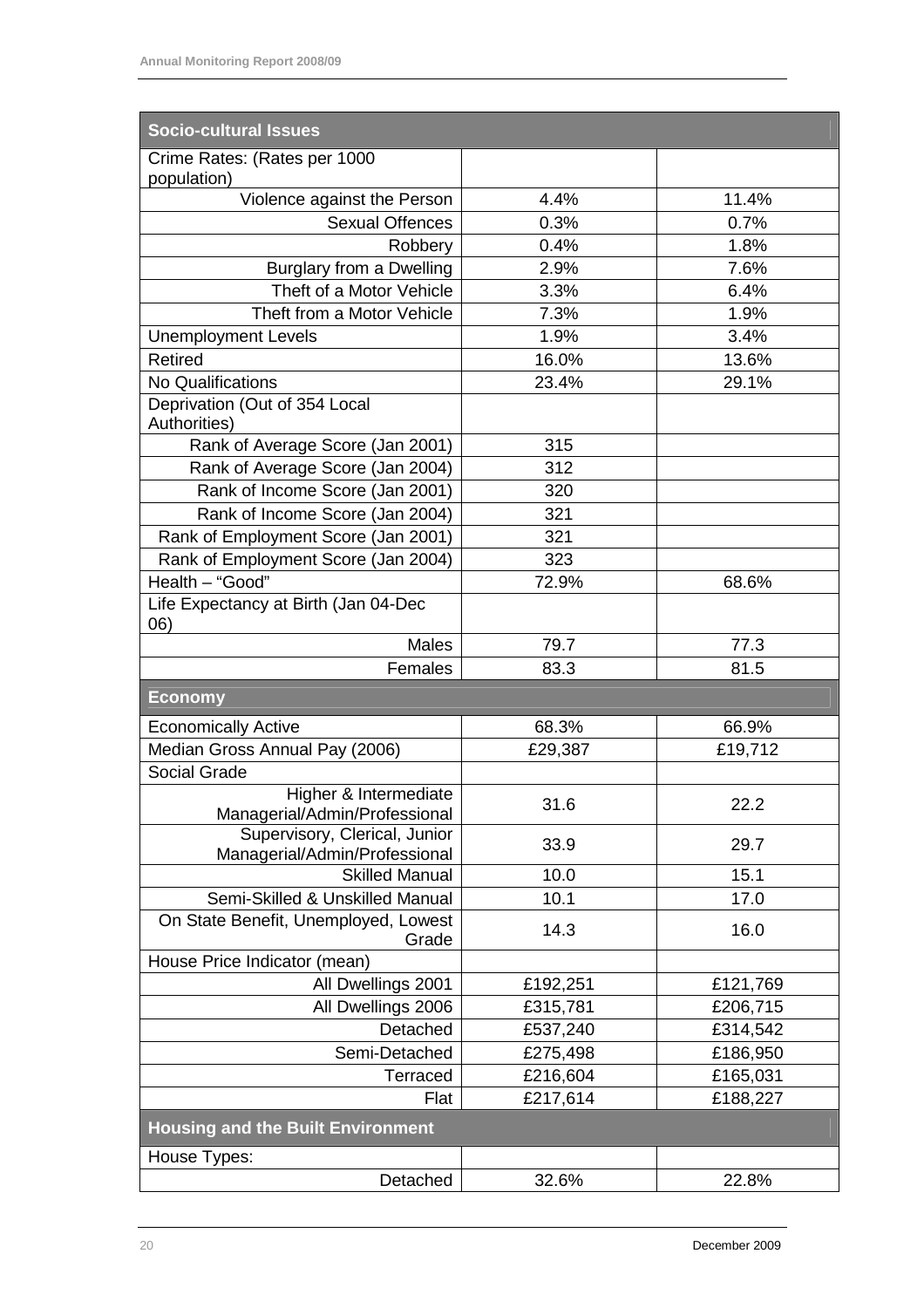| Semi                                                                        | 33.2%  | 31.6%  |  |  |  |
|-----------------------------------------------------------------------------|--------|--------|--|--|--|
| Terraced                                                                    | 16.5%  | 26.0%  |  |  |  |
| Flat                                                                        | 17.5%  | 19.2%) |  |  |  |
| Total Unfit Dwellings (2006)                                                | 2.3%   | 4.2%   |  |  |  |
| Housing Tenure:                                                             |        |        |  |  |  |
| <b>Owner Occupied</b>                                                       | 79.2%  | 68.9%  |  |  |  |
| <b>Rented from Council/RSL</b>                                              | 11.6%  | 19.2%  |  |  |  |
| <b>Private Rented</b>                                                       | 9.1%   | 11.9%  |  |  |  |
| Population Density (Persons per<br>Hectare)                                 | 4.47   | 3.45   |  |  |  |
| Quality and Assets of the Built<br>Environment:                             |        |        |  |  |  |
| Number of Listed Buildings                                                  | 512    |        |  |  |  |
| <b>Number of Conservation Areas</b>                                         | 13     |        |  |  |  |
| <b>Transport</b>                                                            |        |        |  |  |  |
| Car Ownership:                                                              |        |        |  |  |  |
| No Car                                                                      | 16.0%  | 26.8%  |  |  |  |
| 2 or more Cars                                                              | 40.2%  | 29.4%  |  |  |  |
| Travel Mode to Work:                                                        |        |        |  |  |  |
| Train                                                                       | 20.1%  | 4.1%   |  |  |  |
| <b>Bus</b>                                                                  | 2.3%   | 7.4%   |  |  |  |
| Car                                                                         | 56.72% | 61.48% |  |  |  |
| Source: 2001 Census, Office for National Statistics unless otherwise stated |        |        |  |  |  |

[These characteristics will be monitored, reviewed and amended in future AMRs to reflect changes in information and its sources.]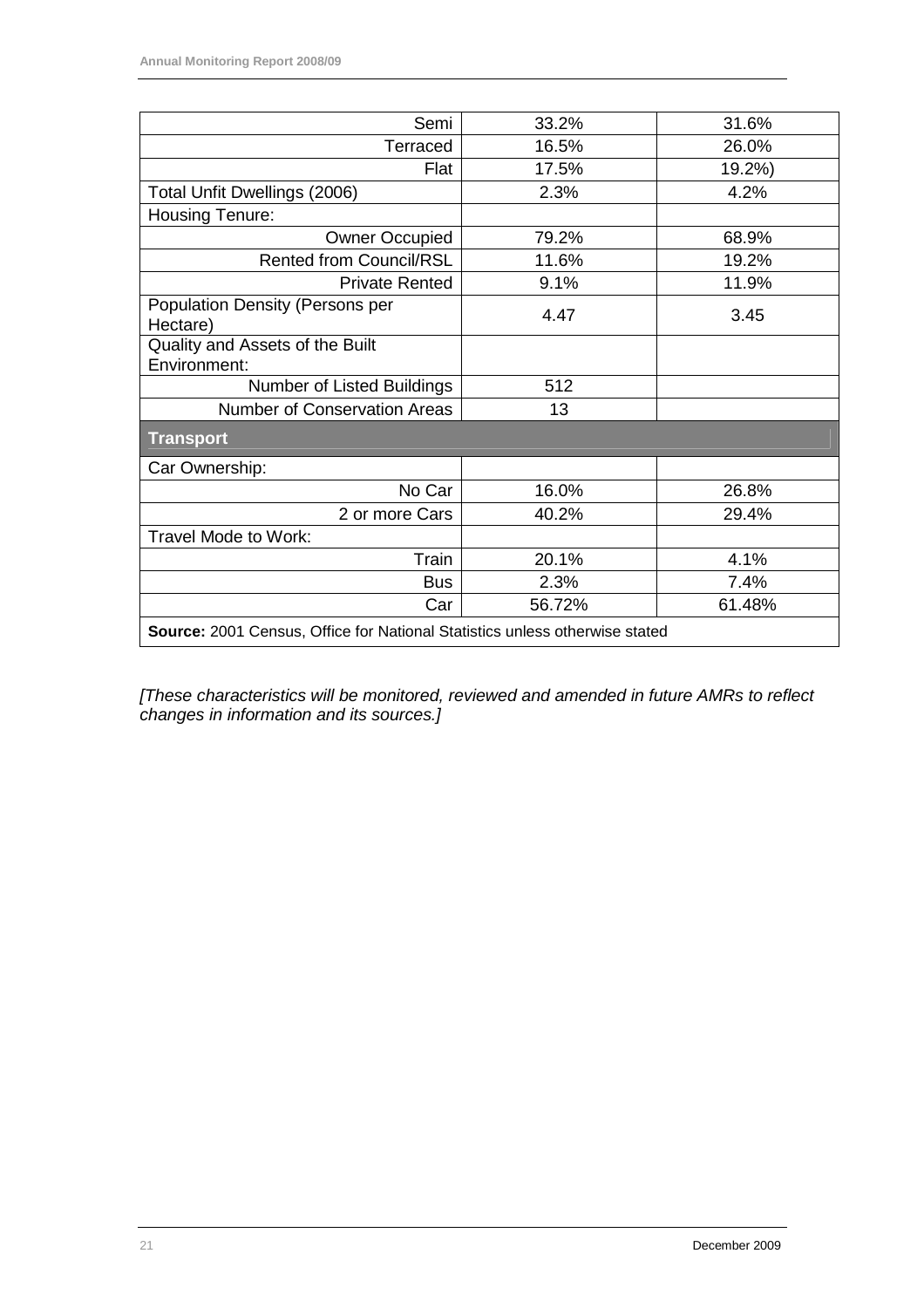# 6 Core Output Indicators

- 6.1 Local authorities are required to monitor a set of local development framework core output indicators. These are defined by government and divided up into a number of 'Key Policy Themes' as set out below. Whilst coverage of these indicators has been improved since the first AMR, there are still indicators set out in the good practice guide that require further improvement, but these will be developed, as referred to previously, in future AMRs.
- 6.2 The government has also recently amended the core output indicators (Regional Spatial Strategy and Local Development Framework Core Output Indicators – Update 2/2008), and these changes have been incorporated into this AMR as far as possible at this time.

#### Business Development

- 6.3 The provision of new employment land in the Borough is constrained by its Green Belt location and was reflected in the, now expired, Replacement Structure Plan's new employment land provision figure for the period 1996 to 2011, being just 1 hectare for the whole Borough. This is provided for in the Brentwood Replacement Local Plan, with new employment land identified at:
	- Land adjacent to the Council's Highways Depot, Warley (approximately 1.71 hectares). This land, together with the adjacent Highways Depot and car parking areas was granted outline planning permission in May 2004 for a mixed B1(a), B1(b) and Highways Depot development (BBC/BRW/0003/04). This permission has now expired.
	- Hallsford Bridge Industrial Estate extension land, Stondon Massey (approximately 0.58 hectares). The land is owned by the Council and is currently being disposed of for a mixed B1, B2 and B8 use.
	- West Horndon Industrial Estate (approximately 1.05 hectares). The land was part of a larger area of some 10 hectares granted outline permission in 1989, but has remained largely undeveloped, although partly used for open storage of motor vehicles.
	- Childerditch Industrial Park (approximately 0.58 hectares of vacant land within the area allocated for employment buildings rather than open storage).
- 6.4 These land allocations total some 3.92 hectares of vacant land, which, together with some 1.81 hectares of land available from extant planning permissions, provides a total of 5.73 hectares (net) of land available for employment development (see Table 1 below).
- 6.5 There was no loss of allocated employment land to other uses during the monitoring year.
- 6.6 The future availability of employment land within the Borough will become a significant issue to be considered through the LDF process. The approved East of England Plan includes Brentwood within a 'Rest of Essex (Braintree, Brentwood, Chelmsford, Epping Forest, Harlow, Maldon, Uttlesford)' indicative growth target of 56,000 jobs (net) for the period 2001-2021. The Council is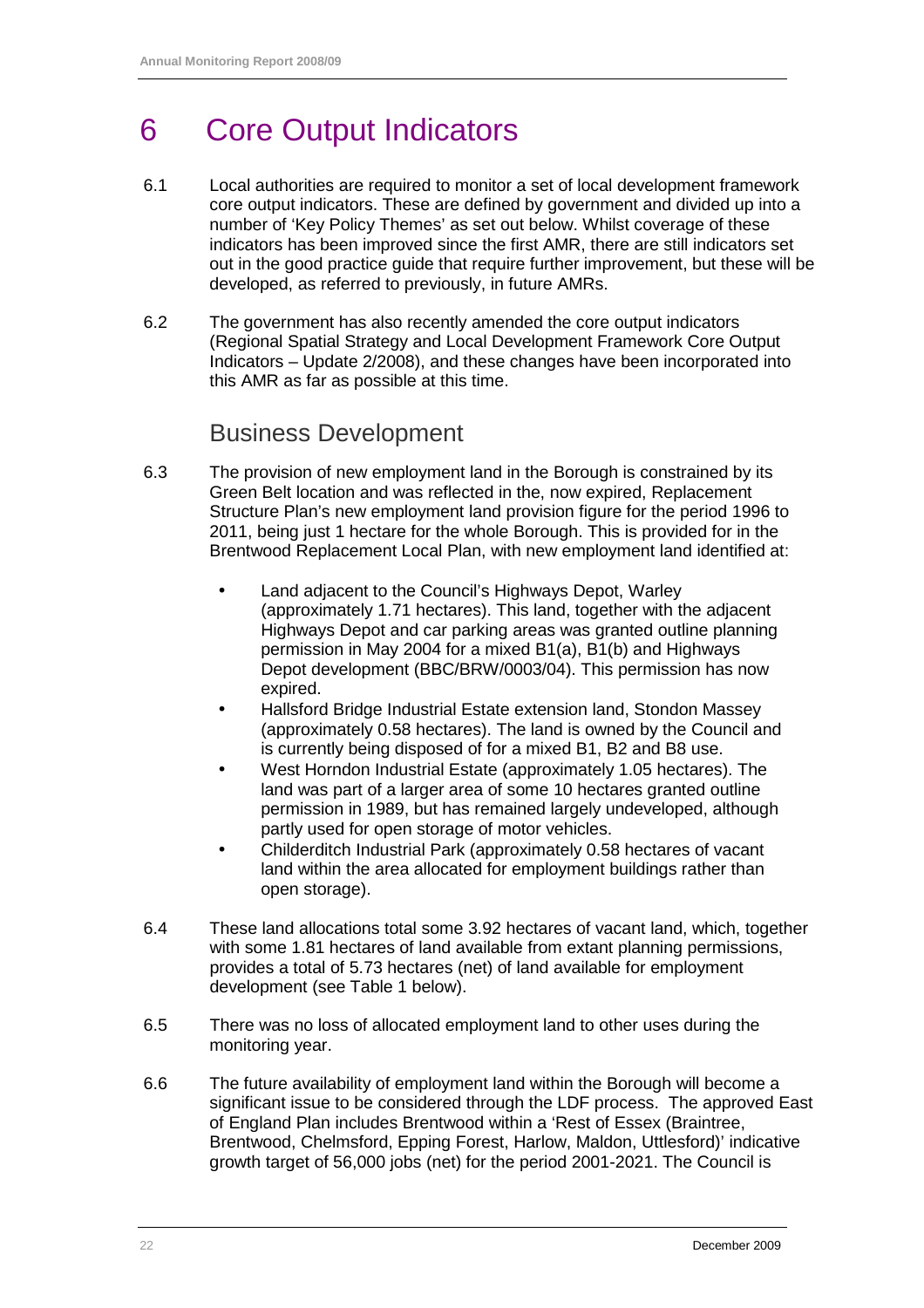currently commissioning a joint employment land review with Epping Forest District Council for next year, in order to inform the LDF process.

|                                    | B1(a) | B1(b) | B1(c) | <b>B2</b> | <b>B8</b> | <b>Mixed</b><br><b>B1/B2/B8</b> | <b>Total</b> |
|------------------------------------|-------|-------|-------|-----------|-----------|---------------------------------|--------------|
| <b>Extant Planning Permissions</b> | 1.06  | 0.00  | 0.01  | 0.71      | 0.03      | 0.00                            | 1.81         |
| <b>Extant Allocations</b>          | 0.00  | 0.00  | 0.00  | 0.00      | 0.00      | 3.92                            | 3.92         |
| Total                              | 1.06  | 0.00  | 0.01  | 0.71      | 0.03      | 3.92                            | 5.73         |

|  |  |  | Table 1: Net employment land available by type (hectares) |  |  |
|--|--|--|-----------------------------------------------------------|--|--|
|  |  |  |                                                           |  |  |

**Notes:** This information corresponds to National Core Output Indicator BD3

- 6.7 Notwithstanding the existing constraints on new employment land, additional business floorspace continues to be provided through better use of existing employment land and the change of use/redevelopment of previously developed land.
- 6.8 Table 2 sets out figures on the amount of employment floorspace both completed during the year 2008/09 and the amount of floorspace with outstanding unimplemented planning permission.

| <b>Land Use Type</b>           | <b>Gross</b><br><b>Floorspace</b><br>(sq.m.) | <b>Floorspace</b><br><b>Loss</b><br>(sq.m.) | <b>Amount of</b><br><b>Net</b><br><b>Gross</b><br><b>Floorspace</b><br><b>Floorspace</b><br>(sq.m.)<br><b>PDL</b> |       | % Gross<br><b>Floorspace</b><br><b>PDL</b> | <b>Allocated in</b><br><b>Development</b><br>Plan (sq.m.) |
|--------------------------------|----------------------------------------------|---------------------------------------------|-------------------------------------------------------------------------------------------------------------------|-------|--------------------------------------------|-----------------------------------------------------------|
| <b>Completions</b>             |                                              |                                             |                                                                                                                   |       |                                            |                                                           |
| B1(a)                          | 1,967                                        | 3,760                                       | $-1,793$                                                                                                          | 1,967 | 100.0                                      | N/A                                                       |
| B1(b)(c)                       | 0                                            | 0                                           | $\Omega$                                                                                                          | N/A   | N/A                                        | N/A                                                       |
| <b>B2</b>                      | $\mathbf 0$                                  | $\mathbf 0$                                 | $\mathbf 0$                                                                                                       | N/A   | N/A                                        | N/A                                                       |
| <b>B8</b>                      | $\Omega$                                     | $\mathbf{0}$                                | $\mathbf{0}$                                                                                                      | N/A   | N/A                                        | N/A                                                       |
| Mixed B1/B2/B8                 | 4,815                                        | 0                                           | 4,815                                                                                                             | 0     | 0.0                                        | N/A                                                       |
| <b>Total</b>                   | 6,782                                        | 3,760                                       | 3,022                                                                                                             | 1,967 | 29.0                                       | N/A                                                       |
| <b>Outstanding Permissions</b> |                                              |                                             |                                                                                                                   |       |                                            |                                                           |
| B1(a)                          | 7,907                                        | 0                                           | 7,907                                                                                                             | 2,973 | 100.0                                      | N/A                                                       |
| B1(b)(c)                       | 790                                          | 810                                         | $-20$                                                                                                             | 790   | 100.0                                      | N/A                                                       |
| <b>B2</b>                      | 1,060                                        | 1,629                                       | $-569$                                                                                                            | 1,060 | 100.0                                      | N/A                                                       |
| <b>B8</b>                      | $\mathbf 0$                                  | 2,865                                       | $-2,865$                                                                                                          | 0     | N/A                                        | N/A                                                       |
| Mixed B1/B2/B8                 | 4,607                                        | 3,190                                       | 1,417                                                                                                             | 4,607 | 100.0                                      | N/A                                                       |
| <b>Total</b>                   | 14,364                                       | 8,494                                       | 5,870                                                                                                             | 9,430 | 100.0                                      | N/A                                                       |

#### **Table 2:** Business Development 2008/09

**Notes:** This table provides information for National Core Output Indicators BD1 and BD2. Figures in the Table relate to developments involving a gain or loss of 100 sq.m. or more of B1(b) and (c), B2 and B8; and 1,000 sq.m. or more of B1(a).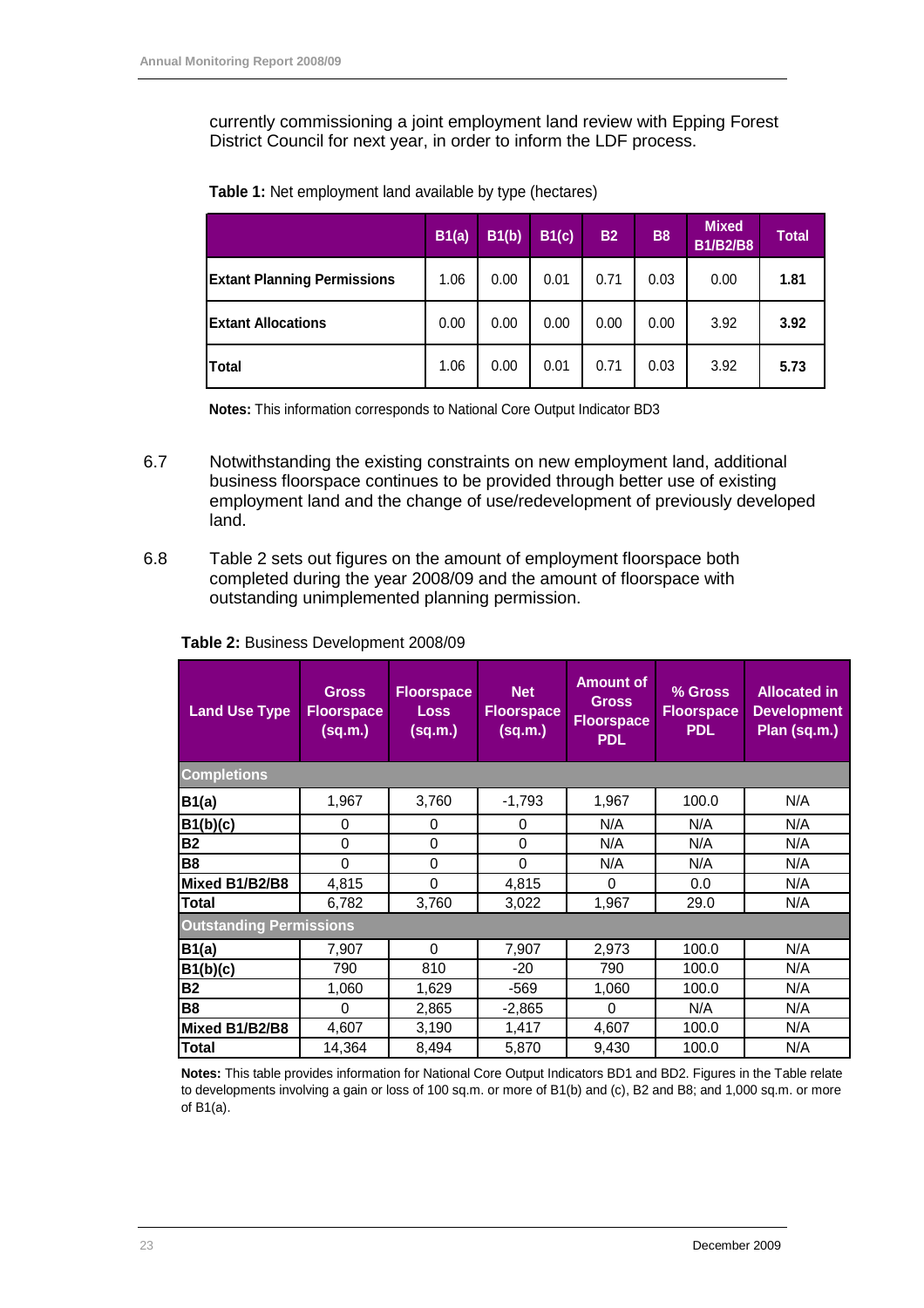- 6.9 A total of 6,782 sq.m. (gross) of business floorspace was completed in 2008/09. The monitoring year shows a net gain of 3,022 sq. m. (due to the loss of 3,760 sq.m., resulting from a change of use of Brentwood House, King's Road, Brentwood from office to a hotel). Whilst none of this development was within the new employment land allocations referred to above it was within existing employment areas identified on the Replacement Local Plan Proposals Map, and all was on previously developed land.
- 6.10 There has been 1,967 sq.m. of B1(a) floorspace completed during the year, on the former Essex and Suffolk Water pumping station site. This is the first B1(a) floorspace completion in the Borough in four years.
- 6.11 There is still a significant amount of floorspace with outstanding planning permission, a total of 1.81ha for all business uses, which shows that there is potential for a considerable amount of further employment provision in the Borough. The largest component of this commitment is for B1(a) use (7,907 sq.m.). This is made up from the former NV Tools site (4,934 sq.m.) and the former British Gas site (2,973 sq.m.). All of these outstanding permissions are on previously developed land.

### **Housing**

#### **Housing Trajectories**

- 6.12 One of the most important core output indicators, required by government of local authorities, is to monitor the delivery of new housing against the Borough's agreed provision figures set out in strategic policies, particularly through 'Housing Trajectories', which show past and estimated future performance.
- 6.13 In May 2008 the Regional Spatial Strategy (RSS), titled the East of England Plan, was approved by the government and forms part of the current development plan. The approved RSS provides for a minimum of 3,500 additional dwellings (net) for the period 2001 to 2021, an annual average requirement of 175 dwellings.
- 6.14 The major housing sites (i.e. sites with planning permission, both implemented and unimplemented, or with potential capacity [at an average density assumption] for 12 or more dwellings), contributing to the RSS housing provision figure to 2021 are identified below:

| Large sites completed by 1 April 2009                                      | <b>Number of units</b><br>(gross) |
|----------------------------------------------------------------------------|-----------------------------------|
| Land bounded by Hart Street and Kings Road,<br><b>Brentwood</b>            | 65                                |
| Land rear of the Robin Hood Public House, Ongar<br>Road, Brentwood         | 15                                |
| Former BT Depot, Hatch Road, Pilgrims Hatch                                | 16                                |
| The Limes, Ingatestone                                                     | 15                                |
| Land rear of former Warley Hospital site, Warley Hill,<br><b>Brentwood</b> | 332                               |
| Former Anglia Polytechnic University site, Sawyers                         | 70                                |

**Table 3**: Major Housing Sites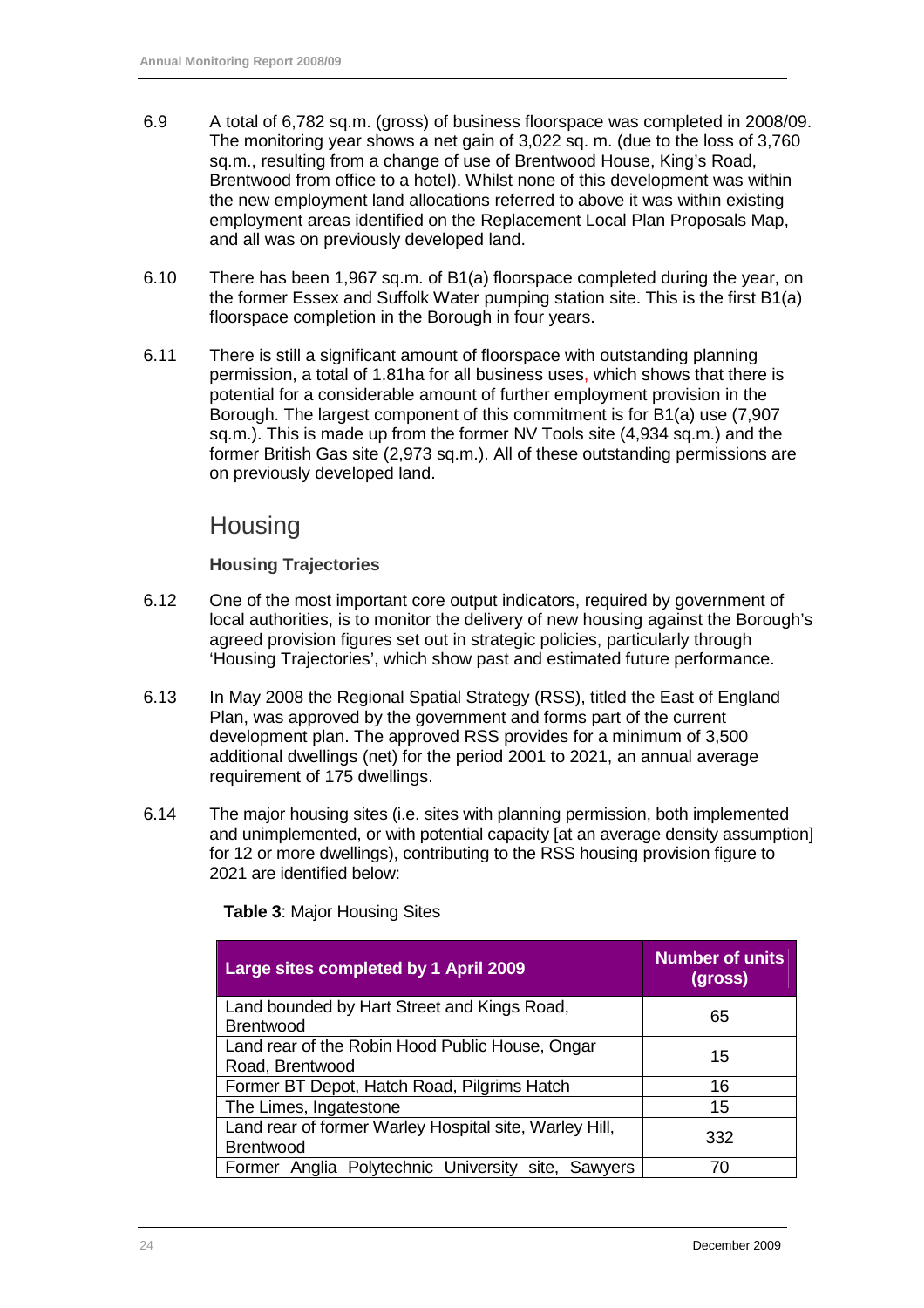| Hall Lane, Brentwood                              |     |
|---------------------------------------------------|-----|
| Farrell Ward, Warley Hospital, Brentwood          | 26  |
| 101-105 High Street, Brentwood                    | 15  |
| Land at Eastfield Road, Brentwood                 | 27  |
| St Raphael's Church, Warley Hospital, Brentwood   | 16  |
| 22 Rayleigh Road, Hutton                          | 14  |
| Heybridge Moat House Hotel, Roman Road, Heybridge | 58  |
| Beckett House, Baytree Centre, Brentwood          | 125 |
| Land at William Hunter Way, Brentwood             | 14  |
| The Retreat, Costead Manor Road                   | 8   |
| 27-31 Ingrave Road                                | 12  |
| Former Holly Trees School and 31 Junction Road,   | 32  |
| Warley                                            |     |
| Total                                             | 860 |

| Large sites with unimplemented or uncompleted<br>planning permissions at 1 April 2009 | <b>Number of units</b><br>(gross) |
|---------------------------------------------------------------------------------------|-----------------------------------|
| 43-53 Ingrave Road, Brentwood                                                         | 11                                |
| Former Transco/British Gas Site, St James<br>Road/Wharf Road, Brentwood               | 350                               |
| Former Warley Hospital, Warley Hill, Warley                                           | 147                               |
| Former N V Tools Site, St James Road, Brentwood                                       | 81                                |
| St Charles Youth Treatment Centre, Brentwood                                          | 120                               |
| St Helens RC Infants School, Queens Road,<br>Brentwood                                | 40                                |
| Land rear of the Grange, 93 Queens Road,<br><b>Brentwood</b>                          | 12                                |
| 122-124 Station Road, West Horndon                                                    | 13                                |
| Land rear of Sylvia Avenue/Brindles Close, Hutton                                     | 33                                |
| Land adj Britannia Road & 19 Tyrell Rise, Warley                                      | 12                                |
| Former Sam's Nightclub, Brentwood                                                     | 54                                |
| William Hunter Way car park site                                                      | 14                                |
| Total                                                                                 | 887                               |

| <b>Number of units</b><br>(gross) |
|-----------------------------------|
| 16                                |
| 108                               |
| 72                                |
| 41                                |
| 237                               |
|                                   |

| Total all sites<br>1,984 |
|--------------------------|
|--------------------------|

6.15 The Table at Appendix 2 sets out actual dwelling completion figures between 2001/02 and 2008/09, together with projected annual completions to 2024/25, based on outstanding planning permissions, residual allocated sites, the Brentwood Urban Capacity Study large site figures (which were produced for April 2001 and have been updated to a base date of April 2008), and both large and small site windfall estimates. This table also compares the total cumulative net completions against the cumulative approved East of England Plan (RSS)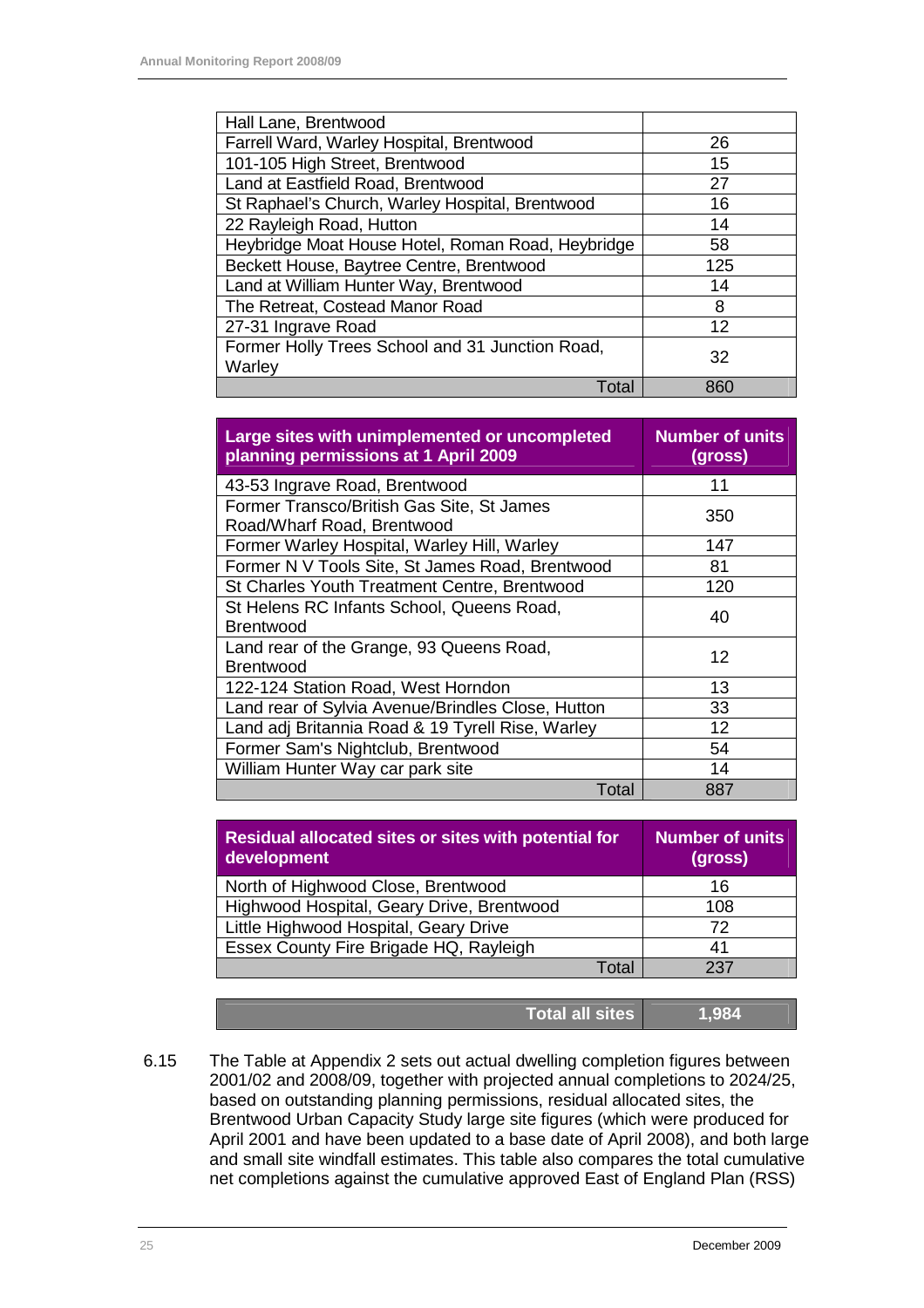rate and identifies the annual requirement taking into account the past and projected completions.

- 6.16 The Housing Trajectory for the period 2001 to 2025 set out in the Table at Appendix 3 shows the existing completions and estimates for the future programme of development on the large sites (over 12 units) referred to above, and the windfall figure assumptions. It should be borne in mind that the further forward that projected completions are made the greater the need to treat the figures with care as to their accuracy and reliability. On-going annual monitoring and review will need to be undertaken and the figures amended as necessary in future AMRs.
- 6.17 These relationships are also set out in the charts below. It can be seen from the tables and charts that actual completions to 2008/09 have been slightly higher than the approved RSS cumulative rate (1,629 dwellings compared to 1,400 dwellings). 2009/10 completions are forecast to be below the annual target. However, following this between the years 2010/11 and 2012/13, completions are forecast to exceed the targets. Beyond 2012/13, projected completions are forecast to reduce below the RSS annual rate such that at present total cumulative completions are predicted to fall below the RSS cumulative completion rate after 2019/20. If the projected completions materialise as estimated, the RSS provision figure of 3,500 new dwellings (net) would be under supplied by some 146 dwellings at 2021.



**Chart 1:** Brentwood Housing Trajectory – comparison of cumulative completion rates against RSS targets, 2001-2025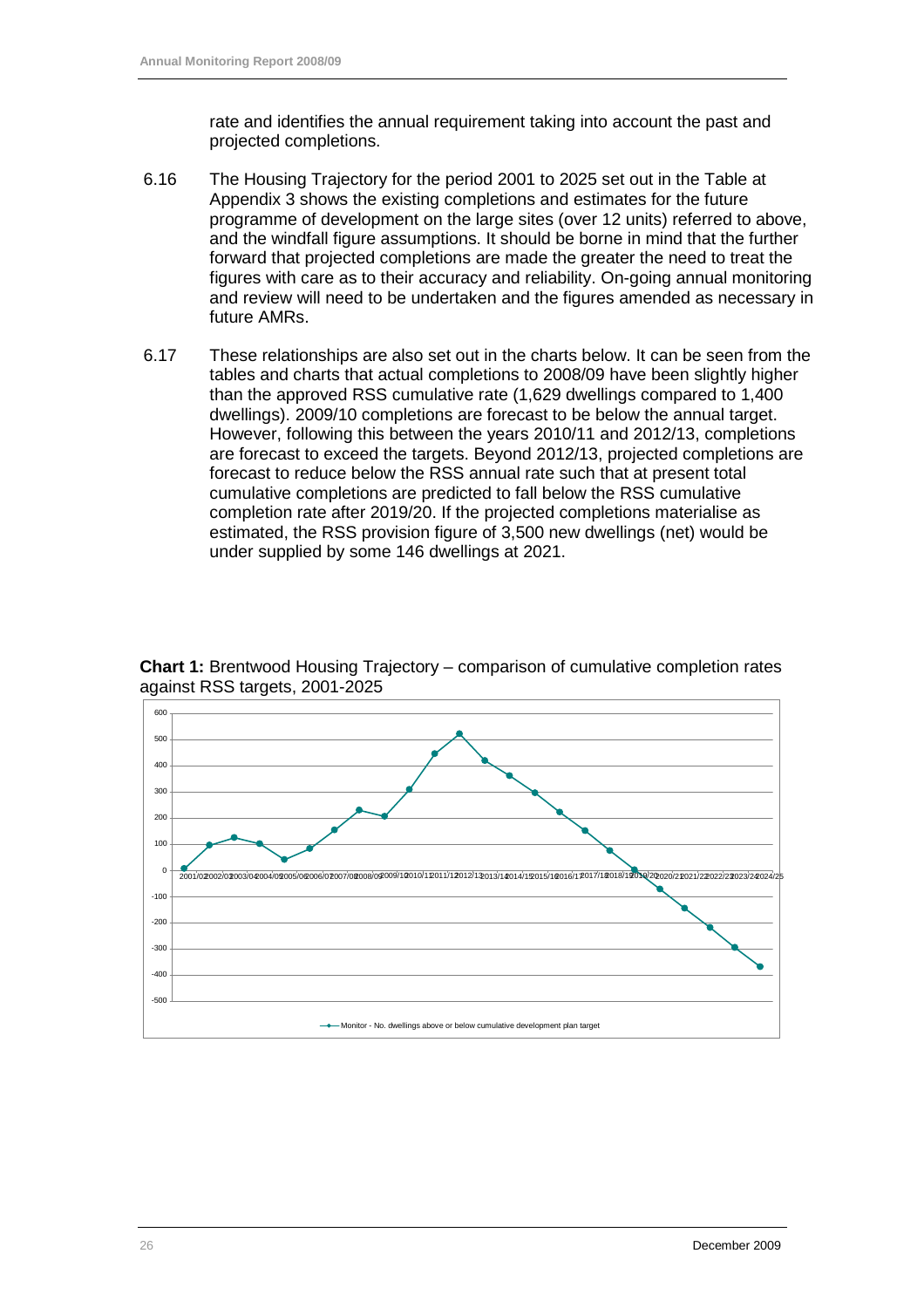

**Chart 2:** Brentwood housing trajectory managed delivery target, 2001-2025

6.18 Once again, the further forward that projected completions are made the greater the need to treat the figures with care as to their accuracy and reliability. Figures for projected completions beyond 2016 are provided as annual averages. The Housing Trajectories will continue to be monitored annually to take account of any changes in supply and consequent amendments to the projected completions.

#### **Five Year Residential Land Supply**

- 6.19 Planning Policy Statement (PPS) 3 'Housing', requires Local Planning Authorities to assess and demonstrate the extent to which existing plans fulfil the requirement to identify and maintain a rolling five-year supply of deliverable land for housing. To be deliverable, sites should be available, suitable and achievable.
- 6.20 The approved RSS has a housing provision figure of 3,500 dwellings for Brentwood over the period 2001 to 2021. At 1 April 2009, some 1,631 dwellings had been built within the Borough leaving an outstanding requirement of 1,869 dwellings, which equates to an average of 156 dwellings per year. The five-year requirement, therefore, is 779 dwellings.
- 6.21 The five-year supply period is 1 April 2010 to 31 March 2015. The Table at Appendix 4 shows that for the five-year period from 1 April 2010, 456 dwellings are estimated to be built on large identified sites (allocated and unallocated brown field sites without planning permission; large sites with planning permission either not started or under construction). Furthermore, at 1 April 2009 there was also outstanding planning permissions on small sites (11 dwellings and below) for a further 221 dwellings to be built over the five-year period. Additionally, there are 233 dwellings identified on residual allocated sites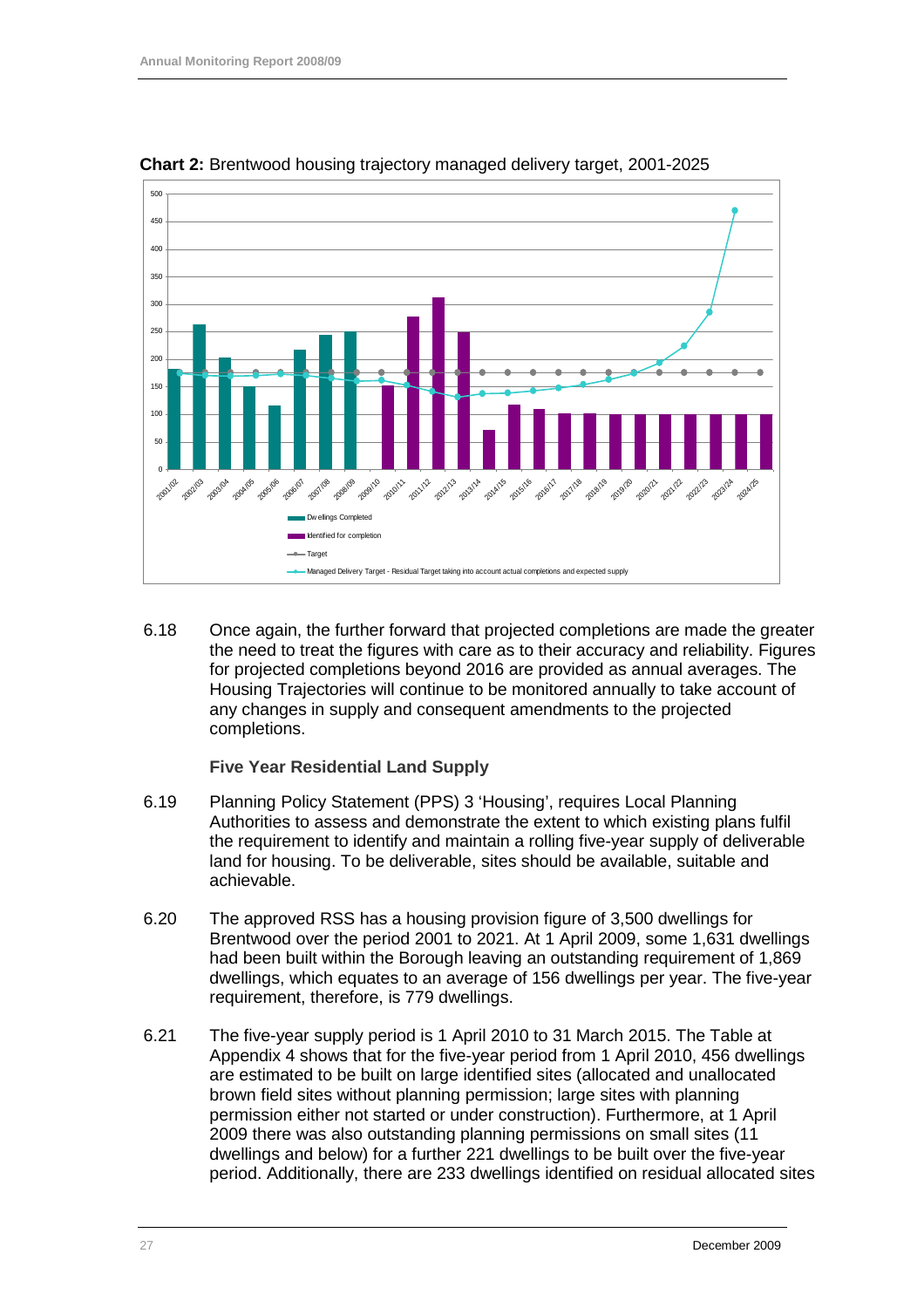to come forward over the five year period, and 41 dwellings on contingent sites have been identified. All of these sites are available, suitable and achievable, and would provide some 951 dwellings over the five-year period (or the equivalent of 6.1 years' supply).

- 6.22 Details of all the identified large and small site figures are set out in the Council's 'Five Year Deliverable Housing Supply Assessment: 1 April 2010 to 31 March 2015', and can be viewed on the Council's website.
- 6.23 It is considered, therefore, that the Council can demonstrate a five-year supply of deliverable land for housing at 1 April 2009.

#### **Housing Location**

- 6.24 Key to the achievement of sustainable development is making best use of Previously Developed Land (PDL) within urban areas.
- 6.25 As can be seen from Table 4, Brentwood has consistently achieved significantly high proportions of residential development on PDL since 2001, with 97.8% of completions being on PDL in 2008/09. This continues to reflect Brentwood's Green Belt location and the ability over the years to provide for the Borough's housing provision within existing settlement boundaries, in particular, the main town of Brentwood.

|                                                                                                                                                                                                                                                                                                                                                                                                            | <b>Net Dwelling Completions</b> |       |       |          |                     |       |       | <b>Gross Dwelling</b><br><b>Completions</b> |                      |  |
|------------------------------------------------------------------------------------------------------------------------------------------------------------------------------------------------------------------------------------------------------------------------------------------------------------------------------------------------------------------------------------------------------------|---------------------------------|-------|-------|----------|---------------------|-------|-------|---------------------------------------------|----------------------|--|
| Year                                                                                                                                                                                                                                                                                                                                                                                                       | 1 bed                           | 2 bed | 3 bed | $4+$ bed | <b>Not</b><br>Known | Total | Total | No.<br><b>on</b><br><b>PDL</b>              | $%$ on<br><b>PDL</b> |  |
| 2001/02                                                                                                                                                                                                                                                                                                                                                                                                    | 53                              | 60    | 57    | 27       | $-16$               | 181   | 199   | 196                                         | 98.5                 |  |
| 2002/03                                                                                                                                                                                                                                                                                                                                                                                                    | 34                              | 128   | 75    | 47       | $-20$               | 264   | 284   | 268                                         | 94.4                 |  |
| 2003/04                                                                                                                                                                                                                                                                                                                                                                                                    | 28                              | 100   | 43    | 58       | $-20$               | 209   | 231   | 229                                         | 99.1                 |  |
| 2004/05                                                                                                                                                                                                                                                                                                                                                                                                    | 25                              | 85    | 18    | 28       | -5                  | 151   | 175   | 175                                         | 100.0                |  |
| 2005/06                                                                                                                                                                                                                                                                                                                                                                                                    | 41                              | 31    | 10    | 23       | 11                  | 116   | 140   | 139                                         | 99.3                 |  |
| 2006/07                                                                                                                                                                                                                                                                                                                                                                                                    | 59                              | 154   | 8     | 23       | $-26$               | 218   | 256   | 256                                         | 100                  |  |
| 2007/08                                                                                                                                                                                                                                                                                                                                                                                                    | 67                              | 127   | 39    | 22       | -14                 | 241   | 262   | 262                                         | 100                  |  |
| 2008/09                                                                                                                                                                                                                                                                                                                                                                                                    | 67                              | 111   | 23    | 21       | $-29$               | 251   | 273   | 267                                         | 97.8                 |  |
| Notes: Not Known column, 2001/2002 - 2 unknown completions and 18 unknown<br>losses. 2002/2003 - 20 unknown losses. 2003/2004 - 2 unknown completions and 22<br>unknown losses. 2004/2005 - 19 unknown completions and 24 unknown losses.<br>2005/2006 - 8 unknown completions and 18 unknown losses. 2006/2007 - 12 unknown<br>completions and 38 unknown losses 2007/2008 - 7 unknown completions and 21 |                                 |       |       |          |                     |       |       |                                             |                      |  |

**Table 4:** Housing Completions since 2001 by dwelling size and PDL

completions and 38 unknown losses. 2007/2008 - 7 unknown completions and 21 unknown losses. 2008/2009 - 51 unknown completions and 7 unknown losses. **This table provides information on completions on PDL for National Core Output Indicator H3**.

**Source:** Essex County Council/Brentwood Borough Council agreed figures for Regional Annual Monitoring Report Housing Form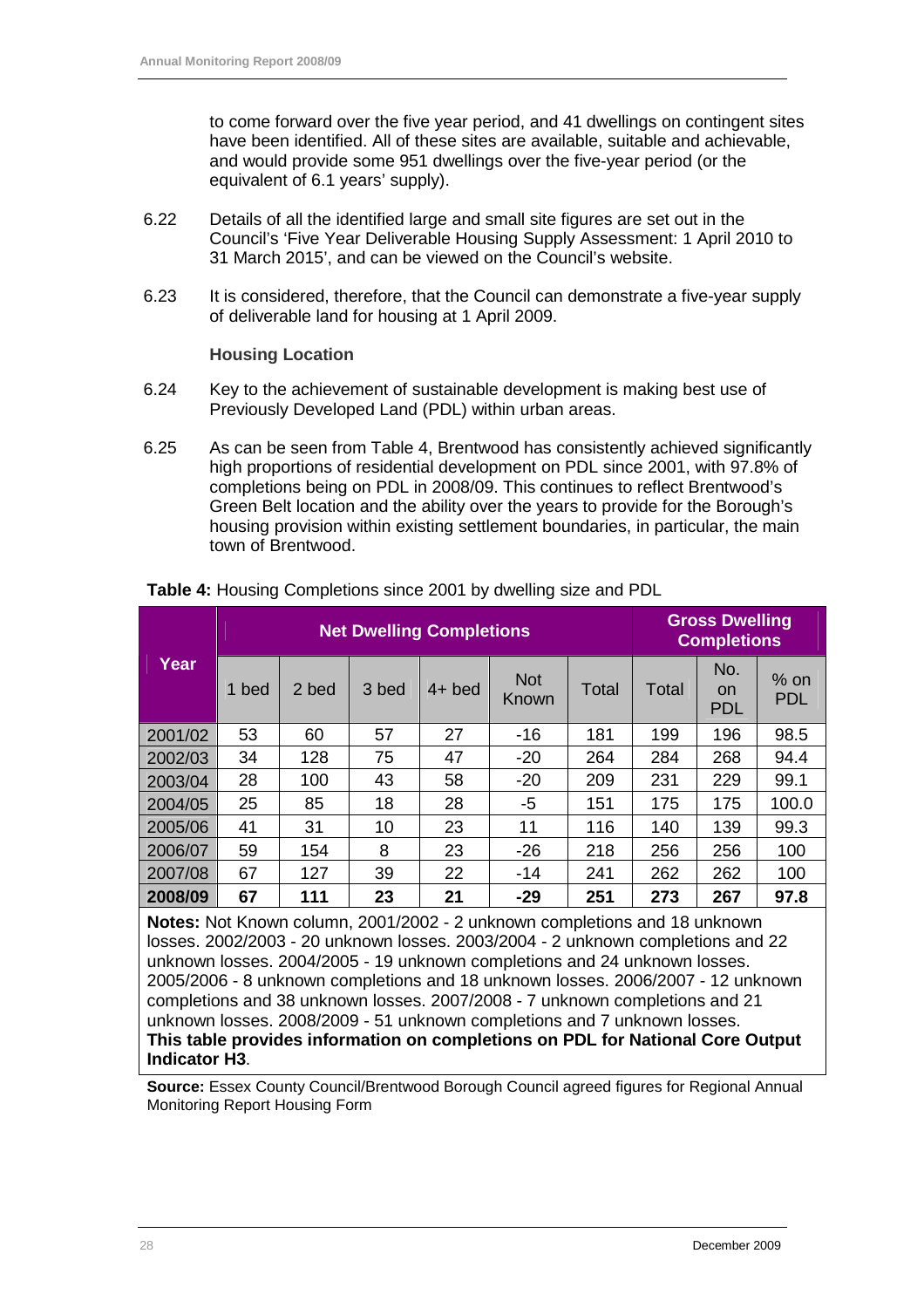6.26 Table 4 also shows housing completions in terms of dwelling size. It can be seen that there has been a continuing general reduction in both the number and proportion of 3+ bedroom completions since 2001. The emphasis on 1 and 2 bedroom dwellings reflects the shift to higher density developments (as referred to in the next section). This is particularly the case with recent developments within and adjacent to Brentwood town centre, supported by Policy H14 on 'Housing Density' and policies H6 and TC5, both encouraging the provision of smaller unit accommodation, in the Replacement Local Plan.

#### **Net Additional Dwellings**

- 6.27 The Government requires Local Authorities to provide information on levels of housing delivery for the reporting year, which is set out in Table 5. In addition to 273 gross permanent dwelling completions, there was also 12 additional 'temporary' or non-permanent dwelling additions as a result of temporary permission being granted for Gypsy and Traveller caravans.
- 6.28 Taking into account the dwelling losses, there were 263 net additional dwellings for the year 2008/09.

|            |                                        | <b>Permanent</b> | Non-             | <b>Total</b> |     |
|------------|----------------------------------------|------------------|------------------|--------------|-----|
|            | <b>New Build</b><br><b>Conversions</b> |                  | Change of<br>Use |              |     |
| Gains      | 258                                    |                  |                  | 12           | 285 |
| Losses     | 18                                     |                  |                  |              | 22  |
| <b>Net</b> | 240                                    |                  |                  | 12           | 263 |

**Table 5:** Net Additional Dwellings (1 April 2008 - 31 March 2009)

**This information corresponds to National Core Output Indicator H2(a)** 

#### **Density**

- 6.29 Best use of available urban land for development also demands that higher residential densities be achieved, particularly in town centres and locations accessible to public transport. Maximising densities, whilst ensuring that development is compatible with the character of the area and the capacity of the transport network and is not detrimental to surrounding amenities, will ease pressure for the release of greenfield sites, both Green Belt land and urban green spaces.
- 6.30 Table 6 shows that in the monitoring year there was a continuation of the very high proportion of all residential completions, on sites of 10 or more dwellings, achieving densities of 50 dwellings or more per hectare in the Borough. Indeed, the figure for the monitoring year was 100% of completions at developments of more than 50 dwellings per hectare, with an average density of 125.5 dwellings per hectare.
- 6.31 The average density on sites under construction or with unimplemented planning permissions is 62.04 dwellings per hectare. Just over 90% of dwellings are on sites above 50 dwellings per hectare, with no sites less than 30 dwellings per hectare.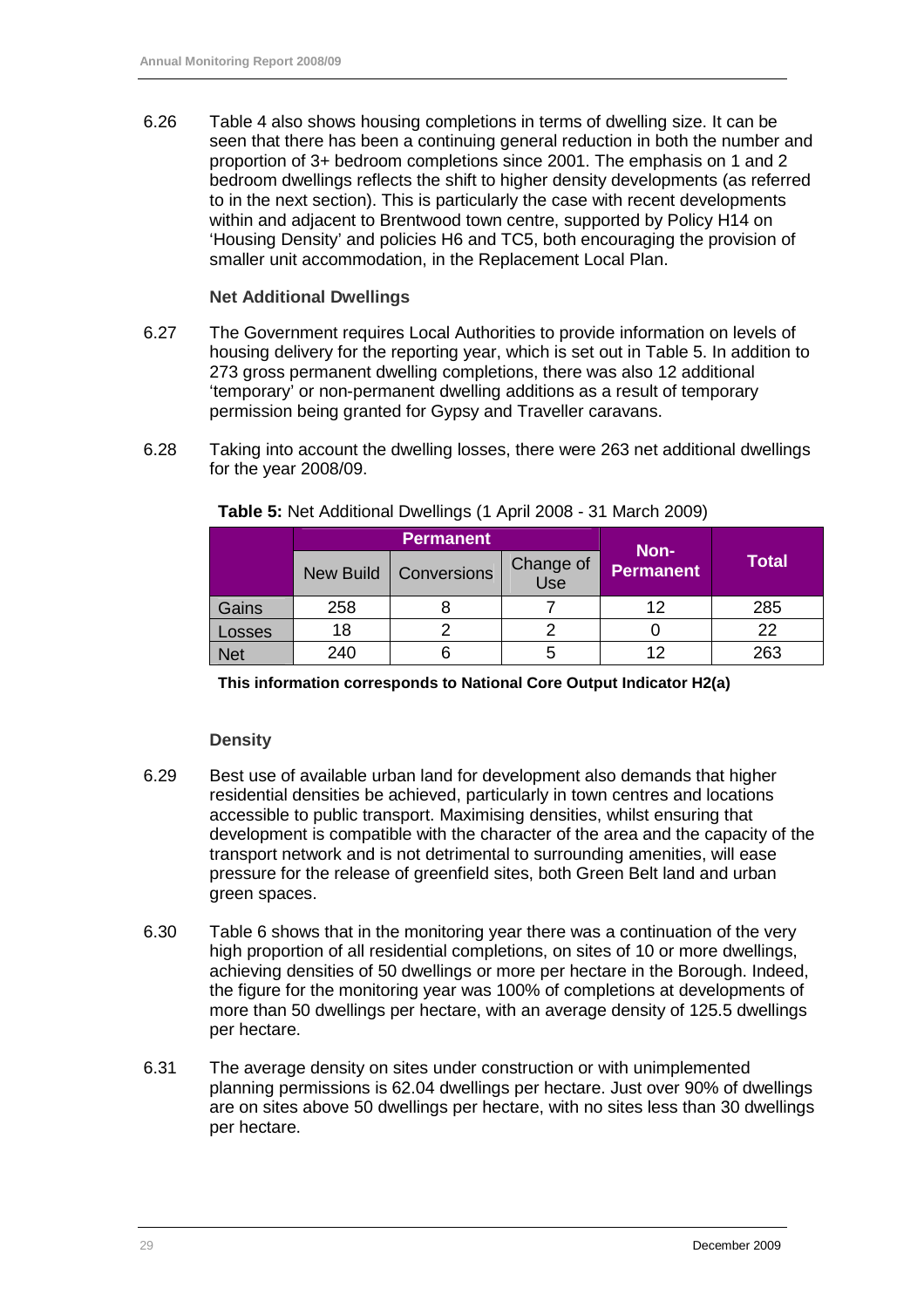|                            |         |                           |                                       |                    | % of Dwellings at:                               |                                                          |                                           |
|----------------------------|---------|---------------------------|---------------------------------------|--------------------|--------------------------------------------------|----------------------------------------------------------|-------------------------------------------|
| Development<br>Stage       | Year    | <b>Dwellings</b><br>Gross | <b>Net Developable</b><br><b>Area</b> | Density<br>Average | per<br>ౚ<br>hectare<br>than<br>dwellings<br>Less | <u>ବ</u><br><u>င</u> ္တ<br>hectare<br>dwellings<br>30 to | per<br>ნე<br>hectare<br>dwellings<br>Over |
|                            | 2004/05 | 69                        | 0.78                                  | 88.46              | 0                                                | 0                                                        | 100                                       |
|                            | 2005/06 | 74                        | 1.07                                  | 69.16              | 0                                                | $\mathbf 0$                                              | 100                                       |
| Completions                | 2006/07 | 163                       | 1.67                                  | 97.37              | 6.1                                              | $\overline{0}$                                           | 93.9                                      |
|                            | 2007/08 | 227                       | 2.62                                  | 86.64              | 0                                                | 16.7                                                     | 88.3                                      |
|                            | 2008/09 | 213                       | 1.68                                  | 126.50             | $\mathbf 0$                                      | 0                                                        | 100                                       |
|                            | 2004/05 | 138                       | 5.29                                  | 26.09              | 15.2                                             | 0                                                        | 84.8                                      |
| Outstanding<br>Permissions | 2005/06 | 680                       | 9.68                                  | 70.22              | 3.1                                              | 19.3                                                     | 77.6                                      |
|                            | 2006/07 | 565                       | 8.12                                  | 69.58              | 1.9                                              | 27.4                                                     | 70.6                                      |
|                            | 2007/08 | 672                       | 11.24                                 | 59.08              | 1.6                                              | 26.2                                                     | 72.2                                      |
|                            | 2008/09 | 505                       | 8.14                                  | 62.04              | $\bf{0}$                                         | 8.9                                                      | 91.1                                      |

**Table 6:** Housing Density from 2004/05 to 2008/09

**Notes:** Information is for sites of 10 or more dwellings (gross)

#### **Affordable Housing**

- 6.32 Affordable Housing is a significant issue within the Borough. As can be seen from the statistics on average house prices set out in the section on key contextual characteristic of the Borough, Brentwood prices are significantly above average prices for England.
- 6.33 The 2004 Housing Needs Survey Study estimated average net household income in the Borough to be £524 per week. Whilst this level of income is above the county and regional average, house prices and rental levels are well above the affordability of many households. The total housing need within the Borough was estimated in the 2004 Housing Study to total 720 units per annum (both backlog of existing need and newly arising need).
- 6.34 The Council has undertaken a Strategic Housing Market Assessment (SHMA), with five other Essex and Hertfordshire London Commuter Belt authorities. This report was completed in December 2009 and will be used to update information on affordability, together with evidence on the local housing market and housing needs.
- 6.35 Affordable housing supply through new build is severely constrained by the Borough's Green Belt location and, therefore, the restricted supply of development land. In addition, much of Brentwood's housing is provided on small sites below the adopted thresholds set out in Policy H9 of the RLP (20 units and above or 0.66 hectares or more within the Brentwood Urban Area and 5 units and above or 0.16 hectares or more within defined settlements elsewhere in the Borough).
- 6.36 The supply of affordable housing is very variable from one year to another as can be seen from Table 7 below, for completions since 2001/02. A gross total of 78 affordable housing completions took place in the monitoring year, comprising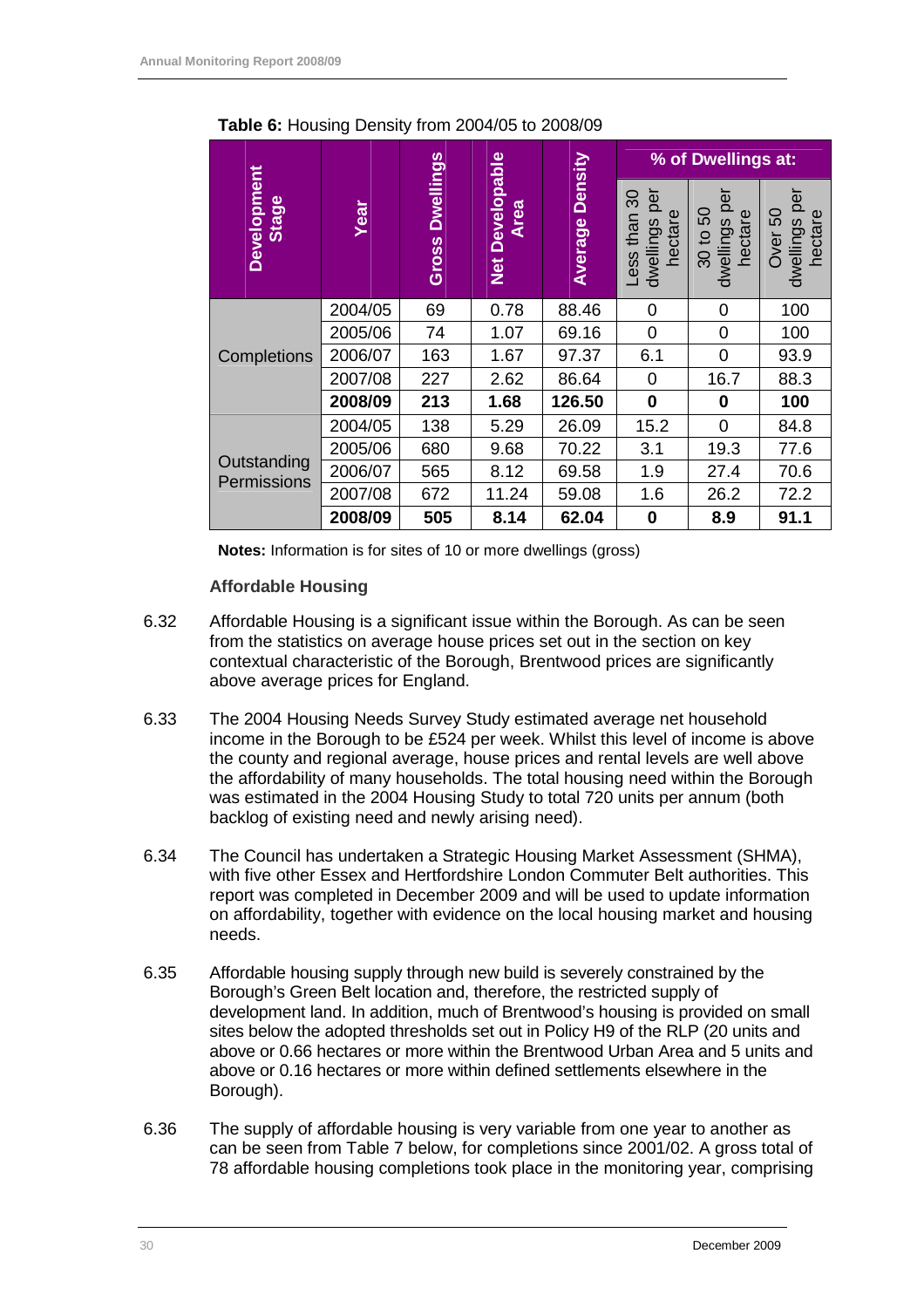28 units at the NVTools site, St James Road, Brentwood; 44 homes at the former Transco site, Wharf Road, Brentwood and 6 units on the former Village Hall site, Navestock. This is the second year since 2001/02 in which affordable completions have reached such levels, and builds on the increase in numbers achieved last year. The earlier peak in numbers related mainly to the provision of affordable housing on the former Warley Hospital site (now known as Clements Park) and the more recent increase has been achieved largely from development of the former Transco site. Such large development sites are limited in Brentwood, but future supply will be enhanced with the prospect of significant development numbers on the Highwood and Little Highwood Hospital sites, Geary Drive; and St Charles Youth Treatment Centre site, St Charles Road.

| Year    | <b>Number of Affordable</b><br><b>Dwelling Completions</b> | % of Total Permanent<br><b>Dwelling Completions</b> |
|---------|------------------------------------------------------------|-----------------------------------------------------|
| 2001/02 | 81                                                         | 44.75                                               |
| 2002/03 | 14                                                         | 5.30                                                |
| 2003/04 | U                                                          | 0.00                                                |
| 2004/05 | 2                                                          | 1.32                                                |
| 2005/06 | 21                                                         | 18.10                                               |
| 2006/07 | 39                                                         | 17.89                                               |
| 2007/08 | 82                                                         | 34.02                                               |
| 2008/09 | 78                                                         | 27.37                                               |

6.37 As shown in Table 8, the 78 affordable housing completions were made up of 29 social rented homes and 49 intermediate homes.

**Table 8**: Affordable Housing Completions 2007/08

| <b>Tenure</b>                 | <b>Number</b> | %age  |
|-------------------------------|---------------|-------|
| <b>Social Rented Homes</b>    | 29            | 37.2  |
| Intermediate Homes            | 49            | 62.8  |
| <b>Total Affordable Homes</b> | 78            | 100.0 |

**This information corresponds to National Core Output Indicator H5.** 

#### **Gypsy and Traveller Issues**

6.38 Gypsy and Traveller issues have been identified by the government office for the Eastern Region (GO-East) as an issue of sufficient regional relevance to promote beyond the local level indicated in the CLG's "Good Practice Guide".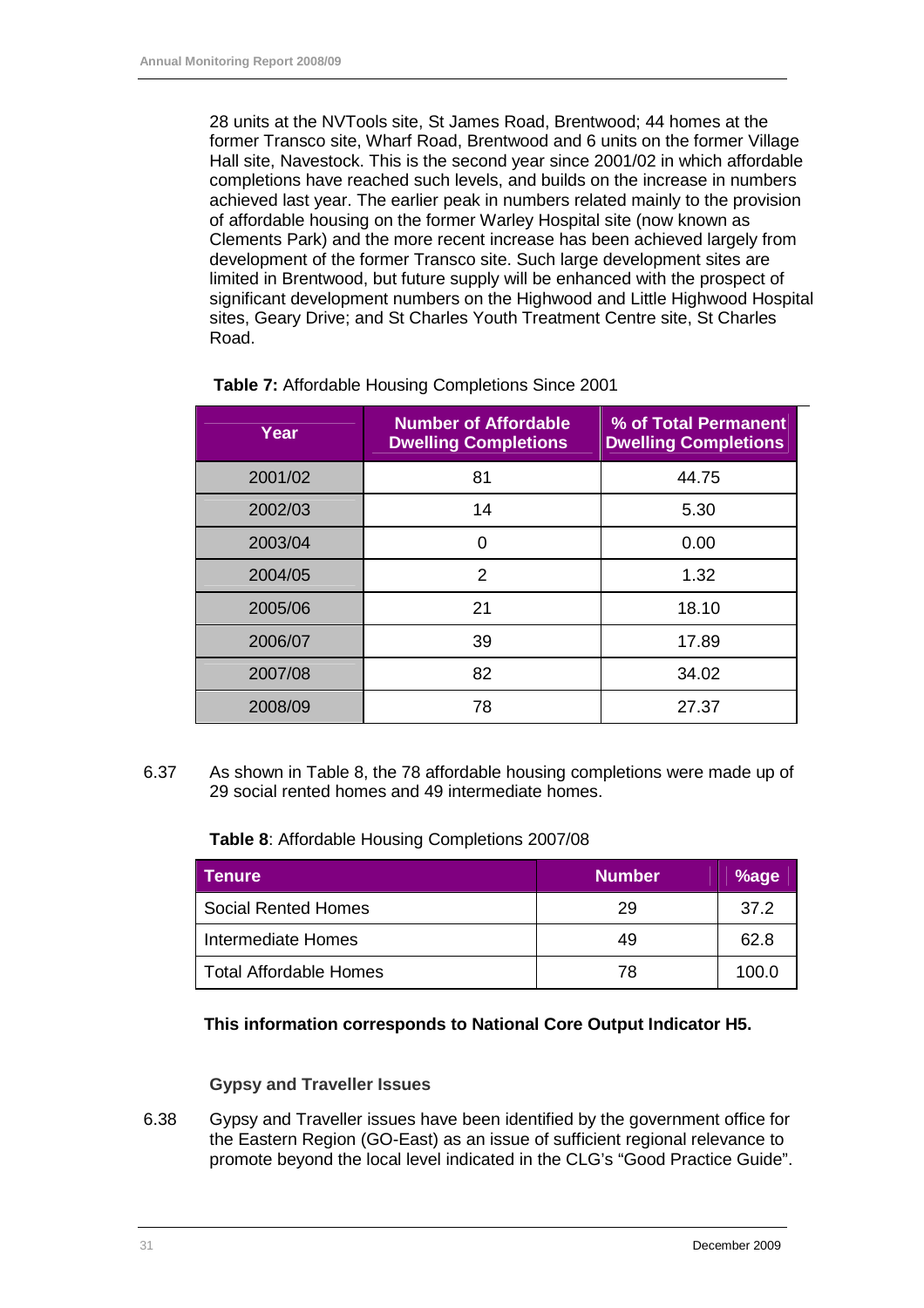6.39 Local authorities undertake six-monthly counts of Gypsy and Traveller caravans for submission to the government. Table 9 provides the counts for Brentwood since July 2002.

| <b>Date</b>      | <b>Total</b> | <b>Unauthorised</b><br><b>Sites</b> | <b>Authorised</b><br><b>Sites:</b><br><b>Council</b> | <b>Authorised</b><br><b>Sites:</b><br><b>Private</b> |
|------------------|--------------|-------------------------------------|------------------------------------------------------|------------------------------------------------------|
| <b>July 2009</b> | 96           | 26                                  | 0                                                    | 70                                                   |
| January 2009     | 76           | 17                                  | 0                                                    | 59                                                   |
| <b>July 2008</b> | 85           | 33                                  | 0                                                    | 52                                                   |
| January 2008     | 66           | 37                                  | 0                                                    | 29                                                   |
| <b>July 2007</b> | 57           | 38                                  | 0                                                    | 19                                                   |
| January 2007     | 34           | 20                                  | 0                                                    | 14                                                   |
| <b>July 2006</b> | 38           | 17                                  | 0                                                    | 21                                                   |
| January 2006     | 37           | 19                                  | 0                                                    | 18                                                   |
| <b>July 2005</b> | 39           | 21                                  | 0                                                    | 18                                                   |
| January 2005     | 31           | 18                                  | $\Omega$                                             | 13                                                   |
| <b>July 2004</b> | 31           | 18                                  | 0                                                    | 13                                                   |
| January 2004     | 31           | 18                                  | 0                                                    | 13                                                   |
| <b>July 2003</b> | 30           | 18                                  | 0                                                    | 12 <sub>2</sub>                                      |
| January 2003     | 16           | 6                                   | 0                                                    | 10                                                   |
| <b>July 2002</b> | 14           | 4                                   | 0                                                    | 10                                                   |

**Table 9**: Gypsy and Traveller Caravan Counts in Brentwood

- 6.40 It can be seen that there was a rise in unauthorised caravans after January 2007, although this reduced markedly in January 2009, due to a number of temporary permissions being granted on appeal.
- 6.41 During the reporting year , 3 sites were granted temporary planning permission at Hope Farm, Goatswood Lane, Navestock (1 pitch); The Willows, Stock Lane, Ingatestone (6 pitches); and Land opposite Goatswood Farm, Horsemanside, Navestock (4 pitches) [see Table 10 below].

**Table 10**: Additional Gypsy and Traveller Pitches Delivered in 2008/09

|                           | <b>Permanent</b> | ∖Transit | Totall |
|---------------------------|------------------|----------|--------|
| Number of Pitches<br>net) |                  |          |        |

**This information corresponds to National Core Output Indicator H4.** 

Note: <sup>1</sup> This information refers to temporary permissions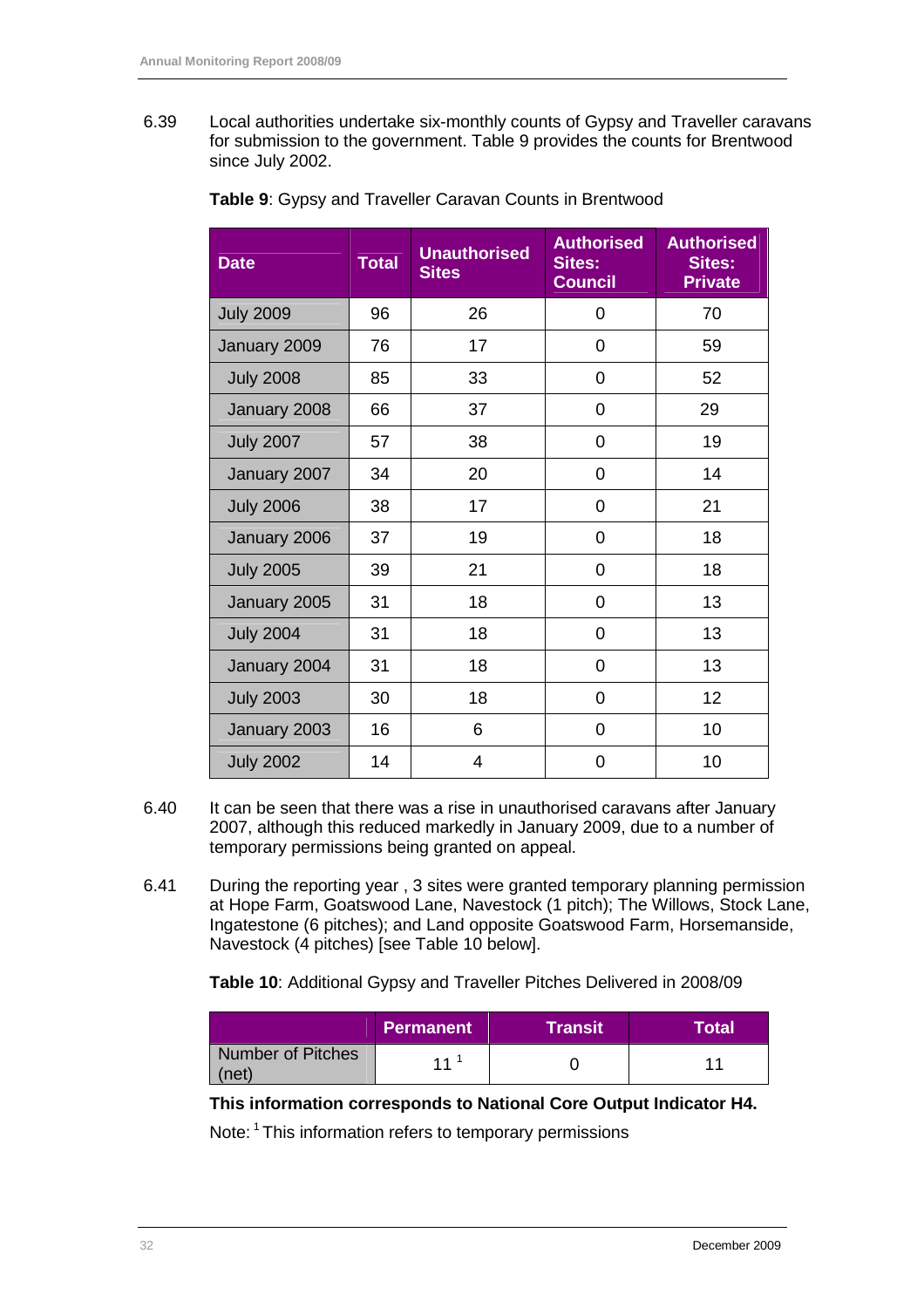- 6.42 During the monitoring year, and subsequently, the following planning applications/appeals have been determined regarding Gypsy and Traveller accommodation in the Borough:
	- (i) **The Willows, Stock Lane, Ingatestone**. In January 2007 an application was made for the continued use of land as a residential Gypsy caravan site with ancillary buildings, hard standing, together with the creation of a new vehicular access to Stock Lane, at land on the north side of Stock Lane, east of The Nutshell (BRW/15/2007). The application was submitted immediately prior to the expiration of a period of 18 months to comply with an enforcement notice. The Secretary of State had dismissed an appeal against the notices, but had extended the period for compliance from 3 months to 18 months. In July 2007, the Planning Development Control Committee refused the application due to, inter alia, inappropriate development in the Green Belt, and the adverse effect on the character and appearance of the Metropolitan Green Belt and Special Landscape Area. An appeal against the refusal of planning permission was held in February 2008 and in April 2008 the Appeal Inspector allowed the appeal and granted a temporary planning permission for 6 pitches (one vacant) for 3 years.
	- (ii) **Land opposite Goatswood Farm (Orchard View), Horsemanside, Navestock**. Applications were made for the change of use of land from agricultural to residential and formation of 3 plots with 2 caravans per plot (BRW/412/2007) and 1 plot with 3 caravans (BRW/413/2007) for occupation by Traveller families. The applications for planning permission were submitted following appeals against enforcement and stop notices on the land served in April/May 2007, and were refused in September 2007. An appeal was allowed on 4 April 2008, granting temporary permission for 3 years.
	- (iii) **Hope Farm, Goatswood Lane, Navestock.** An application was made in November 2006 for the renewal of a time limited permission granted on appeal in November 2003 for the change of use of land from agriculture to residential use for the stationing of no more than one twin mobile home, two single unit mobile homes (or two large touring caravans) and one touring caravan (BRW/1017/2006). Whilst on the basis of the Essex GTAA, it was considered reasonable to conclude that there is a demonstrable need for further authorised Gypsy and Traveller site provision (whether public or private) within both Essex and Brentwood, this conclusion and the lack of any alternative, vacant authorised Gypsy and Traveller sites within the Borough, needed to be balanced against the fact that the family had been on the site since 2002 and the apparent failure to make reasonable attempts to find alternative living arrangements, despite having been given an extended opportunity to by the previous appeal inspector to do so. In the circumstances it was considered inappropriate to renew the temporary permission. Permission was therefore refused and new enforcement notices issued. However, bearing in mind the advice in Circular 1/2006, the period for compliance was extended to 2 years to allow the family time to seek alternative accommodation.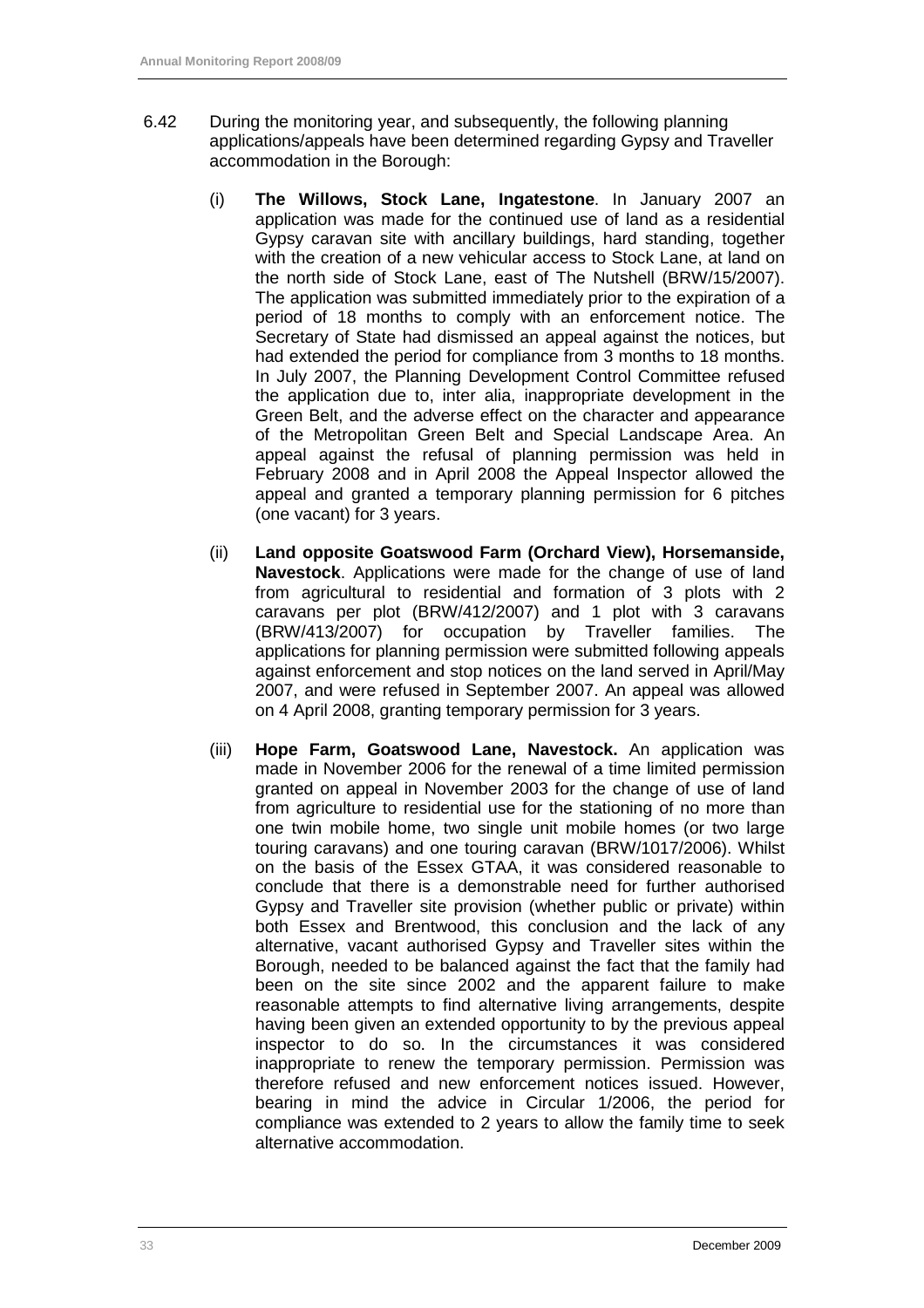A subsequent appeal granted a personal temporary planning permission to November 2012

6.43 As referred to in the section earlier on the Local Development Framework, the Council is currently preparing a Gypsy and Traveller DPD to provide for the accommodation needs of Gypsies and Travellers in the Borough.

#### Transport Accessibility

- 6.44 Other key components of the government's objective to achieve sustainable forms of development are to minimise the need to travel and discourage the use of the private motorcar and encourage the use of more sustainable transport modes.
- 6.45 The government has deleted from the national core output indicators the amount of new residential development within 30 minutes public transport time of various services. However, this information continues to be provided through the SLA with Essex County Council and has been assessed for the monitoring year and is shown in Table 11.
- 6.46 A key component of sustainable development patterns is good accessibility by public transport to key local services. The information in Table 11 shows that new residential development in Brentwood completed during 2008/2009 was well located in this regard, with between 95.22% and 98.41% of completions being within 30 minutes public transport time of all the key services.

| <b>Net Dwelling Completions</b> | <b>Total</b> | $\%$   |
|---------------------------------|--------------|--------|
| All dwellings                   | 251          | 100.00 |
| <b>Local Service</b>            |              |        |
| <b>GP</b>                       | 247          | 98.41  |
| Hospital                        | 247          | 98.41  |
| <b>Primary School</b>           | 239          | 95.22  |
| <b>Secondary School</b>         | 247          | 98.41  |
| <b>Employment Area</b>          | 247          | 98.41  |
| <b>Major Retail Centre</b>      | 247          | 98.41  |

**Table 11:** Residential development within 30 minutes public transport time of local services 2008/09

**Source:** Essex County Council

### Local Services

**Retail, Office and Leisure Development** 

6.47 Brentwood is surrounded by four major sub-regional centres within a 20 minute drive time – Romford, Basildon, Chelmsford and Lakeside. Accessibility is also relatively easy to other facilities in Central London and Bluewater in Kent. Such centres are able to offer a greater range, choice and quality of shopping and leisure facilities to that in Brentwood.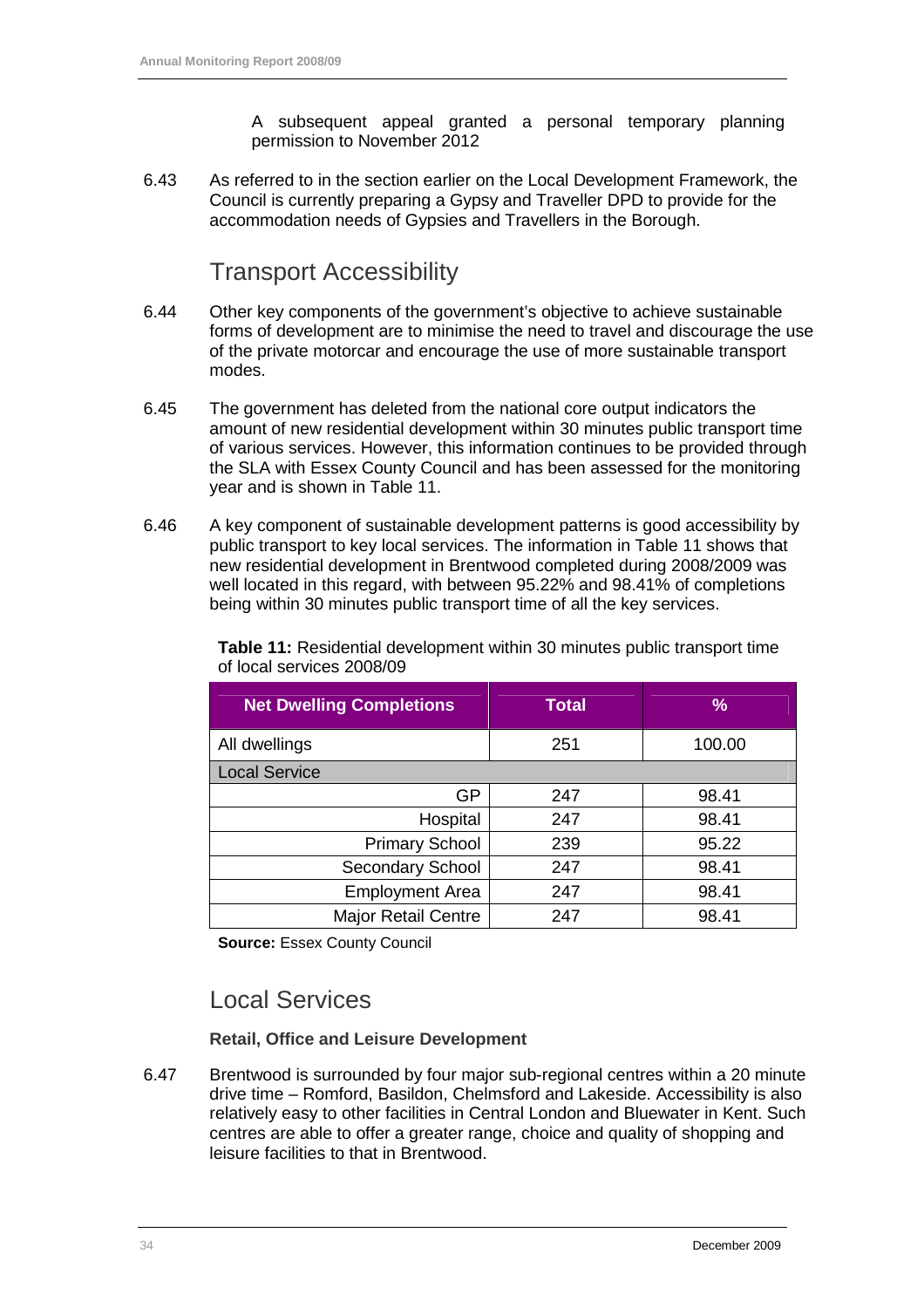- 6.48 The main shopping area in Brentwood is the town centre itself, centred on the High Street. There are also important local centres at Hutton Road, Shenfield; Ingatestone High Street; and Warley Hill around Brentwood Station. There are many smaller parades and individual shops serving the local residential areas and villages. Each has an important role to play in providing essential local services for residents of the Borough.
- 6.49 The success and continued viability of existing facilities in the Borough is dependent in the long-term on the Borough being able to withstand competition from the surrounding higher order centres and minimise the outflow of expenditure. Shopping facilities and other complimentary uses, particularly within the town centre, must continue to develop in ways that will maintain their attraction and encourage Brentwood residents to use local facilities.
- 6.50 One of the national core output indicators is the amount of completed floorspace (gross and net) for town centre uses (retail, financial and professional offices, offices and leisure uses) within both town centre areas and the local authority area. Table 12 below shows that over the monitoring year there have been 4,634 sq.m. of gross floorspace completions above the monitoring thresholds for retail [A1], 100% of which occurred in the town centre. It also shows 1,967 sq.m. of floorspace completions in office [B1(a)] use outside of the town centre. However, with a loss of 3,760 sq.m. due to the conversion of the former Amstrad office building to hotel use, there is a resulting overall net loss of 1,793 sq.m. of office floorspace in the Borough over the monitoring year.

| <b>Land Use Type</b>                               | <b>Completions</b><br>- Gross<br><b>Floorspace</b><br>(sq.m.) | <b>Net</b><br><b>Floorspace</b><br><b>Increase</b><br>(sq.m.) | <b>Amount of</b><br><b>Floorspace</b><br>in Town<br><b>Centres</b> | % in Town<br><b>Centres</b> |
|----------------------------------------------------|---------------------------------------------------------------|---------------------------------------------------------------|--------------------------------------------------------------------|-----------------------------|
| Retail [A1]                                        | 4,634                                                         | 4,634                                                         | 4,634                                                              | 100%                        |
| Financial &<br><b>Professional Offices</b><br>[A2] |                                                               | 0                                                             |                                                                    | N/A                         |
| Offices [B1(a)]                                    | 1,967                                                         | $-1,793$                                                      | $-3,760$                                                           | 0%                          |
| Leisure [D2]                                       |                                                               | 0                                                             | O                                                                  | N/A                         |

**Table 12:** Retail, Office and Leisure Development 2008/09

**This information corresponds to National Core Output Indicator BD4 Notes:** Figures in the table relate to developments over the following

thresholds involving a gain or loss: Retail [A1] - 250 sq.m. or more Offices [B1(a)] - 1,000 sq.m. or more

Leisure [D2] - 1,000 sq.m. or more

6.51 Further potential for significant shopping and leisure development is identified on the Council owned William Hunter Way car park site, north of the High Street. A planning permission for an additional 7,340 sq.m. of retail floorspace and a six-screen cinema was approved during the monitoring year and is currently awaiting S106 approval.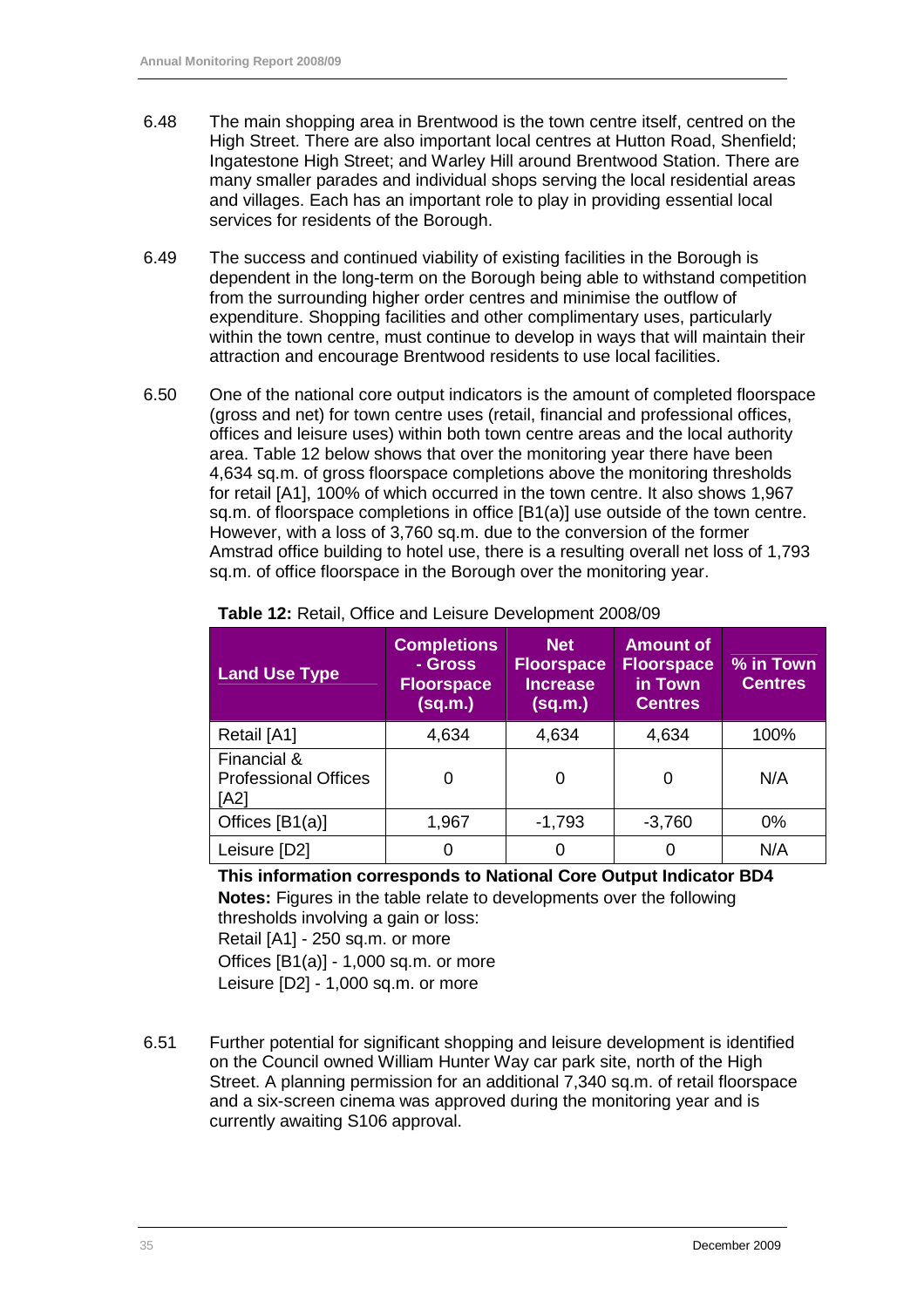6.52 As set out in Table 2 there is also 7,907 sq.m. of further office floorspace potential in outstanding unimplemented planning permissions within the Borough.

#### **Open Space**

- 6.53 The government has removed from the list of core output indicators the percentage of open spaces managed to green flag award standard. The Council has no Green Flag policies and has not signed up to the scheme and therefore is not required to monitor this indicator.
- 6.54 However, as previously reported, the Council has undertaken a comprehensive Open Space, Sport and Recreation Facilities Study, in line with the advice in Planning Policy Guidance Note 17 'Planning for Open Space, Sport and Recreation'. The final report was completed in November 2007 and is available on the Council's web site at www.brentwood.gov.uk/pdf/19032008093745u.pdf. This will, together with other development monitoring, enable appropriate information on the quality of open spaces to be provided as part of the Local Indicators in subsequent AMRs.

#### Flood Protection and Water Quality

- 6.55 Very little of the Borough is located within areas at risk of flooding as shown on the maps provided by the Environment Agency and, therefore, the extent of necessary consultation with the Environment Agency is relatively limited.
- 6.56 Information provided by the Environment Agency on objections raised on flood risk grounds is not currently available for 2008/2009.

### Biodiversity

- 6.57 During summer 2008 a bid was made for monies through the Local Area Agreement Performance Related Grant fund to support writing management plans for the LoWS within Brentwood in private ownership.
- 6.58 Priority habitats within Brentwood include woodlands, grasslands, hedgerows and ponds. Priority species include dormice, great crested newts and bats. These are protected and enhanced through the imposition of planning conditions aimed at protesting their breeding and feeding habitat; practical works on the ground such as the creation of hibernacula and erection of bat boxes; and targeted management of habitats under the Council's control.
- 6.59 The Brentwood Conservation Management Volunteers continue to carry out a wide range of positive biodiversity works around the Borough including scrub clearance, removal of invasive non-native plants, making and installing bird boxes, pond clearance and planting an extension to an Ancient Semi Natural Woodland.
- 6.60 The Council is a member of the Essex Biodiversity Project (EBP), a partnership approach to implementing the Essex Biodiversity Action Plan (BAP) and thus the Council's practical involvement in that e.g. Ancient Woodland management and dormouse projects.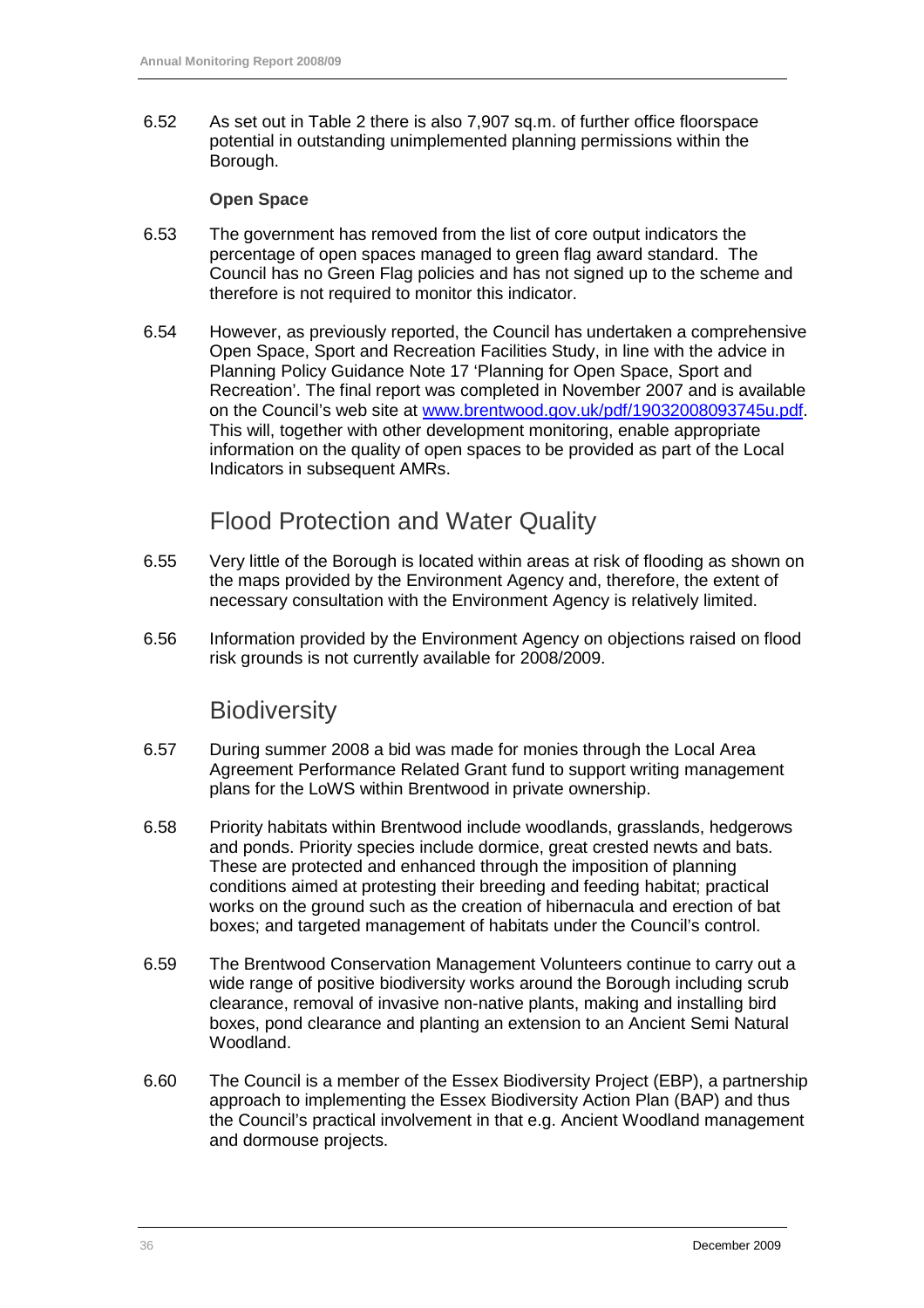6.61 In addition to the above the Countryside Management Service also works to a Service Plan and the Council's Performance Indicator targets and, again, if appropriate, these will be used to inform future AMRs.

### Renewable Energy

- 6.62 A key output indicator is the amount of renewable energy capacity installed by type.
- 6.63 Government guidance on renewable energy is set out in Planning Policy Statement (PPS) 22 'Renewable Energy', which states that the development of renewable energy alongside improvements in energy efficiency and the development of combined heat and power, will make a vital contribution to the aims of cutting carbon dioxide emissions by some 60% by 2050, and to maintain reliable and competitive energy supplies. The government has set a target to generate 10% of UK electricity from renewable sources by 2010 and an aspiration to double this figure to 20% by 2020.
- 6.64 The RLP includes a policy on renewable energy schemes (Policy IR6), and in September 2007 the Council formally adopted the Urban Place Supplement SPD, which sets out suggested requirements for the provision of renewable energy for residential development.
- 6.65 There have, however, been no applications/permissions for renewable energy schemes during 2008/09. As with the previous AMRs, therefore, other than for the possible installation of solar panels on individual residential properties, there has been no renewable energy capacity installed in the Borough over the monitoring year.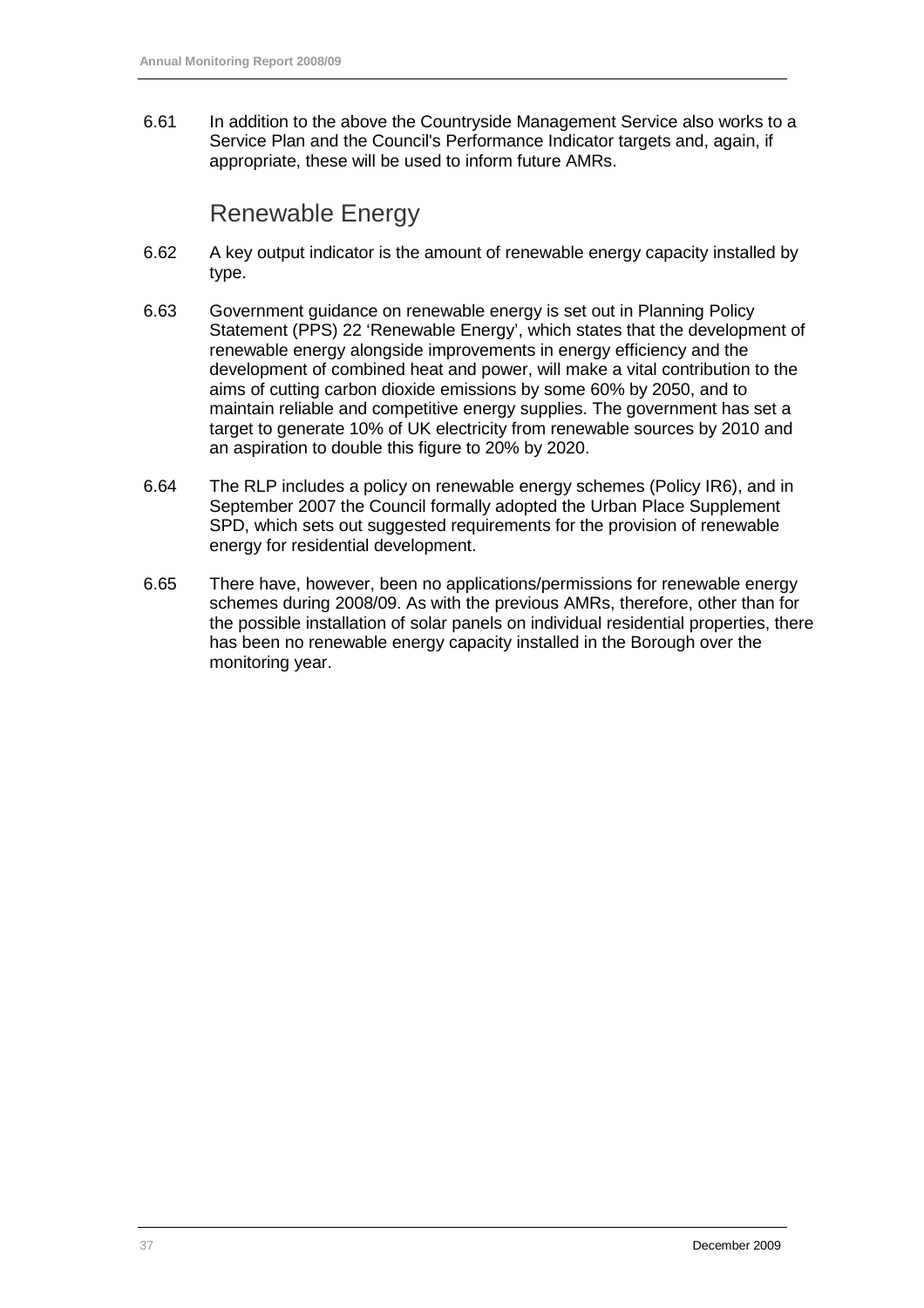# 7 Local Indicators

### **Background**

- 7.1 In order to assess the achievement of the intended outcomes of the RLP, the plan itself needs to show how the aims, objectives and policies of the RLP are measured and evaluated throughout the plan period. To this end, the RLP includes a set of output indicators and targets for a limited number of specific policies, which are relevant to the assessment of the plan's progress in achieving sustainable development.
- 7.2 Monitoring of these 'performance' targets is included within this and future AMRs. A number of them have been covered in the government's core output indicators dealt with in the previous section of the AMR, namely Policies H1 (Net Residential Dwelling Stock Change), H14 (Residential Density), E1 (Provision of B1, B2 and B8 Employment Uses), E4 (Net Change in Employment Land Provision), and GB3 (Development on Previously Developed Land).
- 7.3 Other indicators are set out in this section to monitor specific local issues. Not all of the policy indicators have yet been incorporated fully into this AMR, and it is intended that future AMRs will continue to seek to provide a more comprehensive coverage as the Council's monitoring processes are improved, both in-house and through improved working with other partner organisations.
- 7.4 The AMR itself will also enable the policy targets and indicators themselves to be monitored and reviewed in relation to their usefulness and appropriateness, such that they may be amended either by deletion or substitution or through the addition of new indicators. Some of these indicators relate to policies which have been deleted as of 24 August 2008. The AMR will therefore reflect these deletions and will only monitor these policies up to this date.
- 7.5 As with implementation, achievement of the development plan's targets requires a partnership of action and cooperation between various organisations and bodies, public and private, involved in the sustainable social, economic and environmental development of the Borough.
- 7.6 The RLP Monitoring policies, together with their Targets and Indicators are set out in Appendix 5 to this report.
- 7.7 The policy references used in this section are those as set out in the final composite version of the RLP, which was published on 1 April 2007.

## Brentwood Replacement Local Plan Policy **Indicators**

#### **Retention of Existing Residential Accommodation**

7.8 In order to resist pressure for the release of greenfield land, either in the Green Belt or urban open space, it is important that optimum use is made of the existing housing stock. In addition, loss of existing residential units through redevelopment or change of use, especially within or adjoining commercial centres, involves, in the main, small units of accommodation, which make a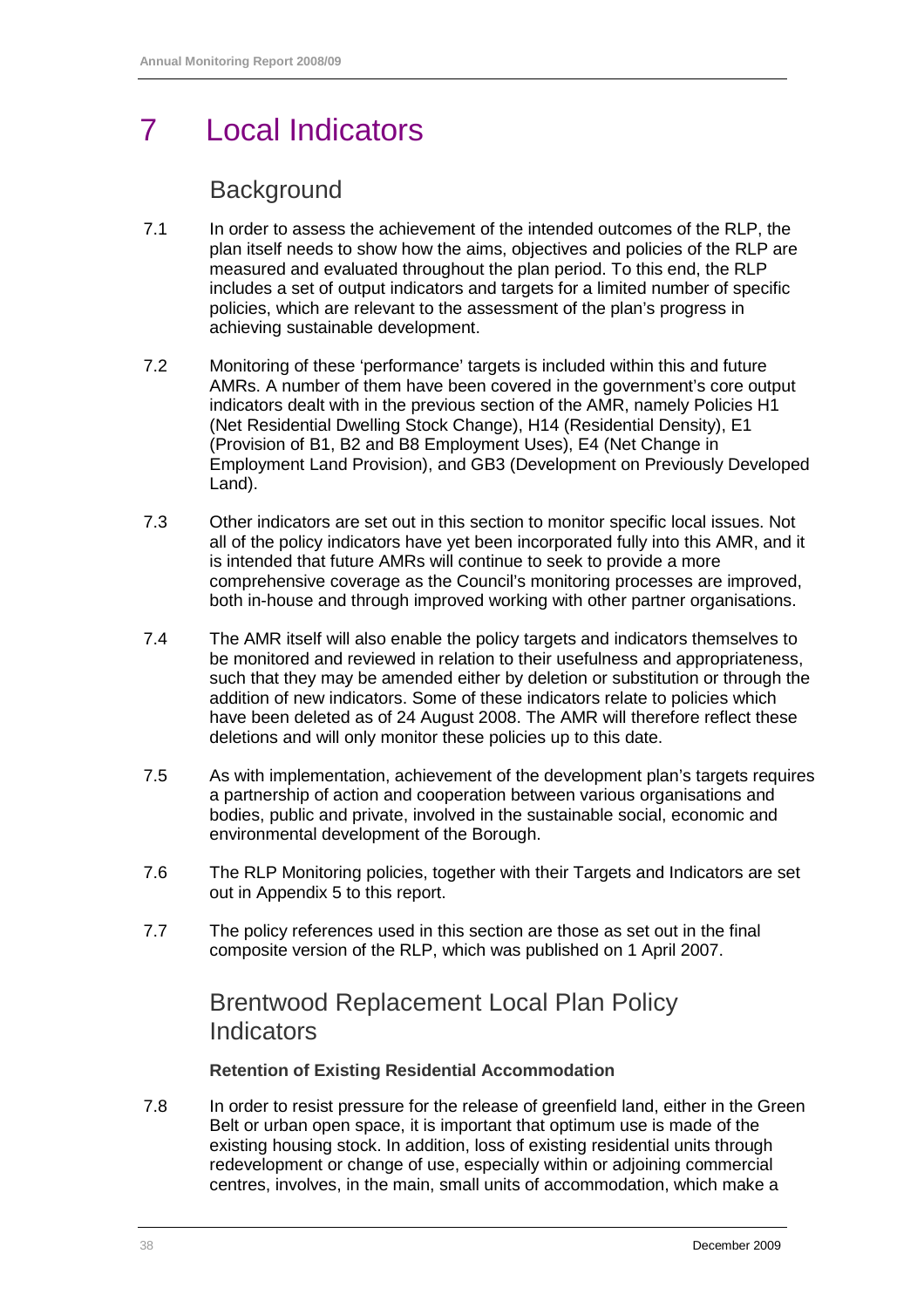valuable contribution to the housing stock in terms of housing choice and affordability.

7.9 Policy CP1 seeks to prevent any net loss of residential units. During 2008/2009 there were no permissions granted involving the net loss of residential accommodation.

#### **Change of Use of Upper Floors**

- 7.10 Upper floors above shops or other commercial premises frequently tend to be under utilised, being either used for storage or in many cases not used at all. This under use of space is not only a waste of valuable resources but tends to lead to neglect with a negative impact on the street scene. In order to make best use of existing urban land and provide additional small unit accommodation in sustainable central locations, Policy H5 encourages changes of use above commercial premises to residential accommodation.
- 7.11 Over the monitoring year there have been two permissions granted, involving residential accommodation above commercial properties, either through change of use or additional floorspace, creating two additional flats in total, as detailed below:
	- Daylite Windows, 49 Ongar Road, Brentwood (BRW/766/2008) change of use of first floor and part of ground floor from retail to residential use (one 2-bedroom flat) together with single storey rear extension
	- 60 High Street, Ingatestone (BRW/749/2008) change of use of first and second floors to one 2-bedroom flat together with pitched roof dormer window at the rear

#### **Small Unit Residential Accommodation**

- 7.12 The number of small households is increasing due to extended life expectancy, household break up and the increasing number of young people who choose to live alone.
- 7.13 Generally, newly forming households will be small households requiring smaller units of accommodation.
- 7.14 A relatively small proportion of the existing dwelling stock comprises 1 and 2 bedroom properties, and existing small unit accommodation is reduced through extensions to provide additional bedrooms or amalgamation to form larger units. A lack of small unit accommodation affects housing affordability and choice, and has and may continue to result in the loss of young economically active sections of the population and lead to an imbalance in the population structure in the longer term.
- 7.15 Policy H6, therefore, seeks to achieve at least 50% of total units to be 1 and 2 bedroom units on suitable new housing sites.
- 7.16 Table 4 in the section on core output indicators shows that in 2008/09 178 units were 1 and 2 bedroom units, which was 65% of the gross total of 273 dwelling completions or 71% of the net total of 251 dwelling completions.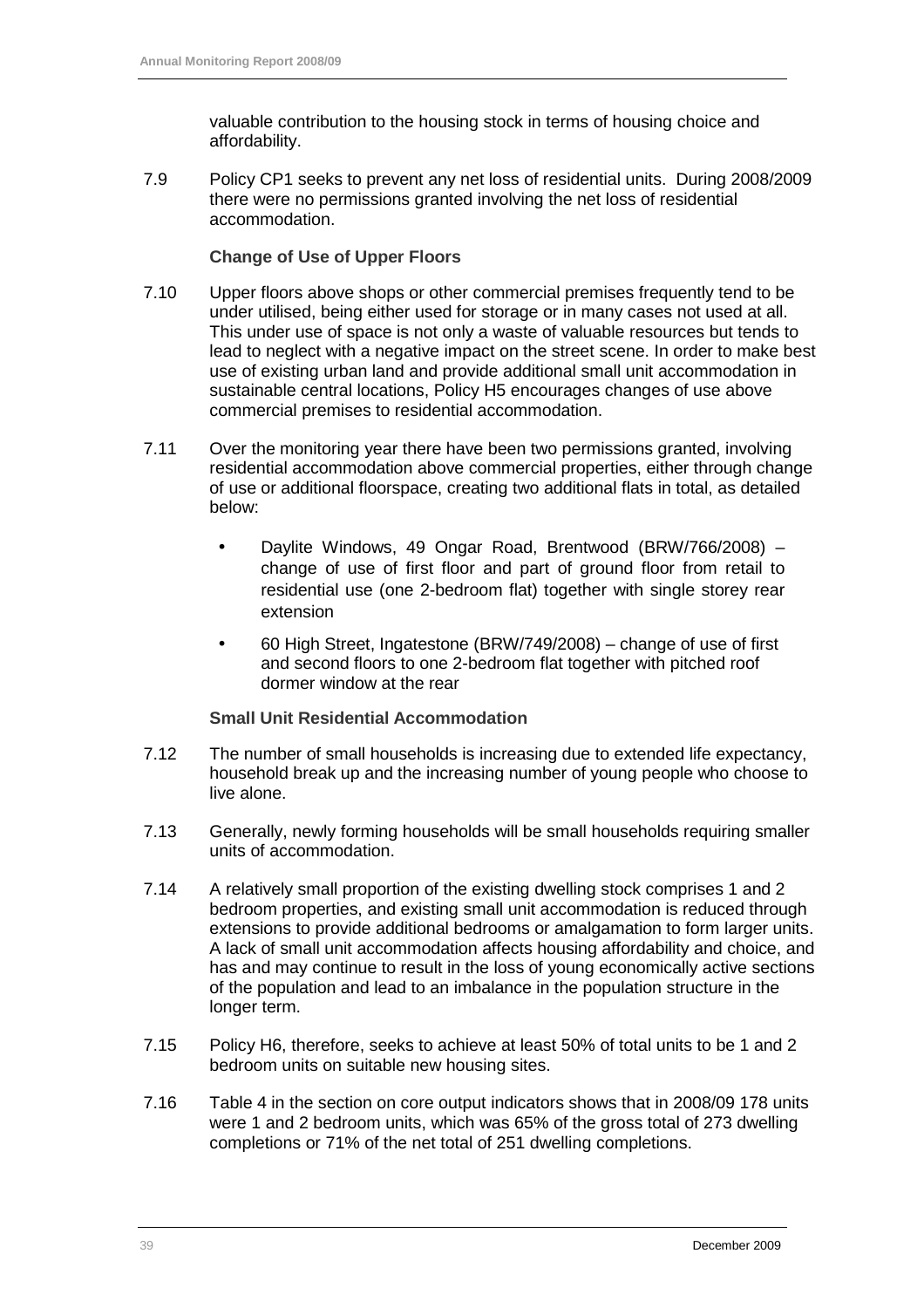#### **Affordable Housing Policy**

- 7.17 The Council's affordable housing policy (Policy H9) seeks to negotiate 35% affordable housing on all suitable sites above the thresholds.
- 7.18 In 2008/09 there were the following planning permissions for residential development on sites above the thresholds:
	- Demolition of existing 2 dwellings and erection of a block of 13 flats at 122-124 Station Road, West Horndon (BRW/883/2007). Permission includes 2 one-bed and 1 one-bed flats for rent and 1 one-bed flat for shared ownership (30.8% of total units).
	- Conversion of existing bedsits at 17, 19,21 and 23 Border Edge House, Firsgrove Crescent, Brentwood (BRW/110/2009). Permission for 8 onebed flats for social rent (100% of total units).
	- Change of use of Merrymeade House, Merrymeade Chase, Brentwood (BRW/177/2008). Permission includes 4 one-bed flats and 5 two-bed flats, all shared ownership (100% of total units).

#### **Inappropriate Development in the Green Belt**

- 7.19 The Council is committed to the protection of the Borough's Green Belt. Policy GB1 seeks to restrict inappropriate development in the Green Belt. In the monitoring year there were two permissions granted for inappropriate development in the Green Belt:
	- (i) Lathams Timber Yard, Wrights Lane, Wyatts Green. Demolition of existing commercial buildings, change of use of land to residential and erection of a detached dwelling and detached triple garage/car port with store area. (BRW/273/2008).
	- (ii) Ursuline Preparatory School, Great Ropers Lane, Warley. Erection of new detached school hall building (BRW/352/2008).
	- (iii) Hutton Manor, 428 Rayleigh Road, Hutton. Erection of four demountable classroom buildings, formation of hard surfaced car park and new access (BRW/458/2008).

#### **Re-use and Adaptation of Rural Buildings – Residential Conversions**

- 7.20 In line with government policy, the RLP takes a positive attitude to the re-use of rural buildings for business use, in order to support the rural economy. However, a more restrictive attitude is taken to residential conversions due to the potential harmful impact on the Green Belt and the detrimental effect on the character of the rural building itself. Policy GB16, therefore, presumes against residential conversion unless a number of specific criteria are met and special justifications apply.
- 7.21 In 2008/09, two applications were made for the residential conversion of rural buildings. One of these applications was refused and the other was approved, as detailed below: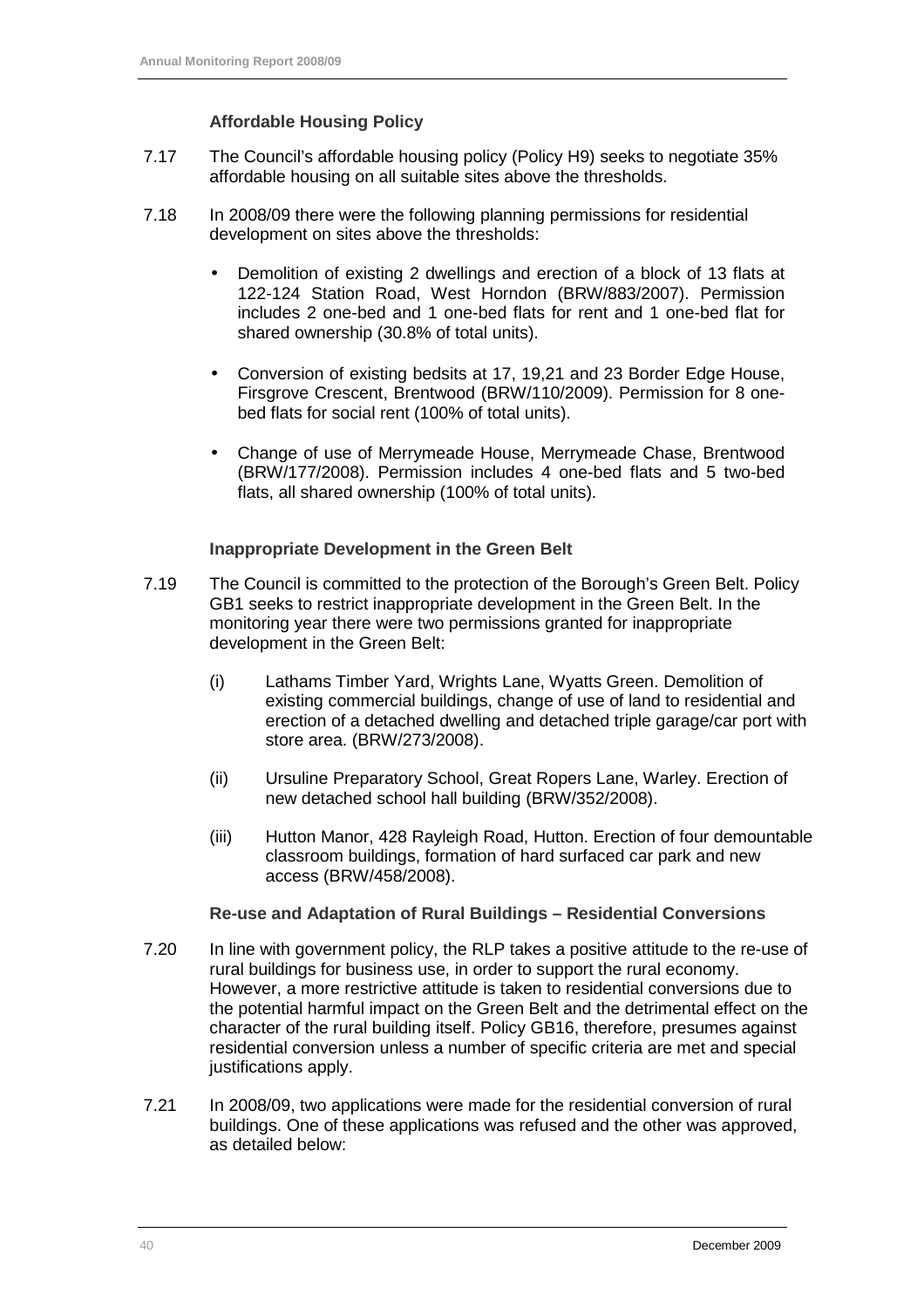- The Barn Green Farm, Albyns Lane, Stapleford Tawney (BRW/841/2008) – change of use of building from workshop to office and stable accommodation at ground floor and associated residential first floor. The application was refused as the applicant failed to demonstrate that the proposed residential use was essential to enable the worker to live at or near their place of work or to meet some other functional requirement.
- Little Warley Hall Farm, Little Warley Hall Lane, Brentwood (BRW/86/2009) – renovation of existing garages and stables including construction of new walls, doors and pitched roofs. It was considered that the proposal complied with the detailed criteria of policy GB16 in relation to the reuse of rural buildings for residential purposes and the application was approved.

#### **Development of Existing Open Space**

- 7.22 Open spaces add considerably to the landscape character, visual amenity and biodiversity of urban areas in addition to the provision of opportunities for formal and informal recreation. Policy LT2 precludes the development of existing open space, although buildings related to the main use of the land, which do not involve major ground coverage, may be considered favourably.
- 7.23 In 2008/09, two planning permissions were granted for development within an open space area. One related to a single storey side and rear extension to provide additional changing rooms, toilets and spectator room to Kelvedon Hatch Football Club at New Hall, School Road, Kelvedon Hatch. The extension encroached on to the 'Protected Urban Open Space' but was considered acceptable as the scale of the proposal would not involve major ground coverage. The other related to the Swan Public House in Kelvedon Hatch, located within a protected urban open space. Planning permission was granted for a number of external signs and advertisements, as they were not considered to involved major ground coverage or impact on the open space.

#### **Development Affecting Sites of Special Scientific Interest**

- 7.24 There are three Sites of Special Scientific Interest (SSSI) in the Borough, as set out in Table 13 below:
- 7.25 Policy C1 seeks to prevent harm to SSSI in the Borough, and the Council monitors the number of permissions for development adversely affecting SSSI. As of 24 August 2008, this policy has been deleted from the RLP and has therefore only been monitored up to this date. During the monitoring year up to 24 August 2008, there was one application considered against Policy C1.
	- Stapleford Abbotts Golf Club, Tysea Hill, Stapleford Abbotts, Romford (BRW/433/2006) – remodelling of existing practice ground and par-3 golf course to create irrigation reservoir and form a full size golf practice area/driving range together with the erection of driving range bays and formation of temporary access road. Although the site was in the vicinity of an SSSI, it was not considered that the proposals would adversely affect it. It was also considered that the proposed landscape and environmental improvements would provide opportunities for wildlife enhancement within the golf course.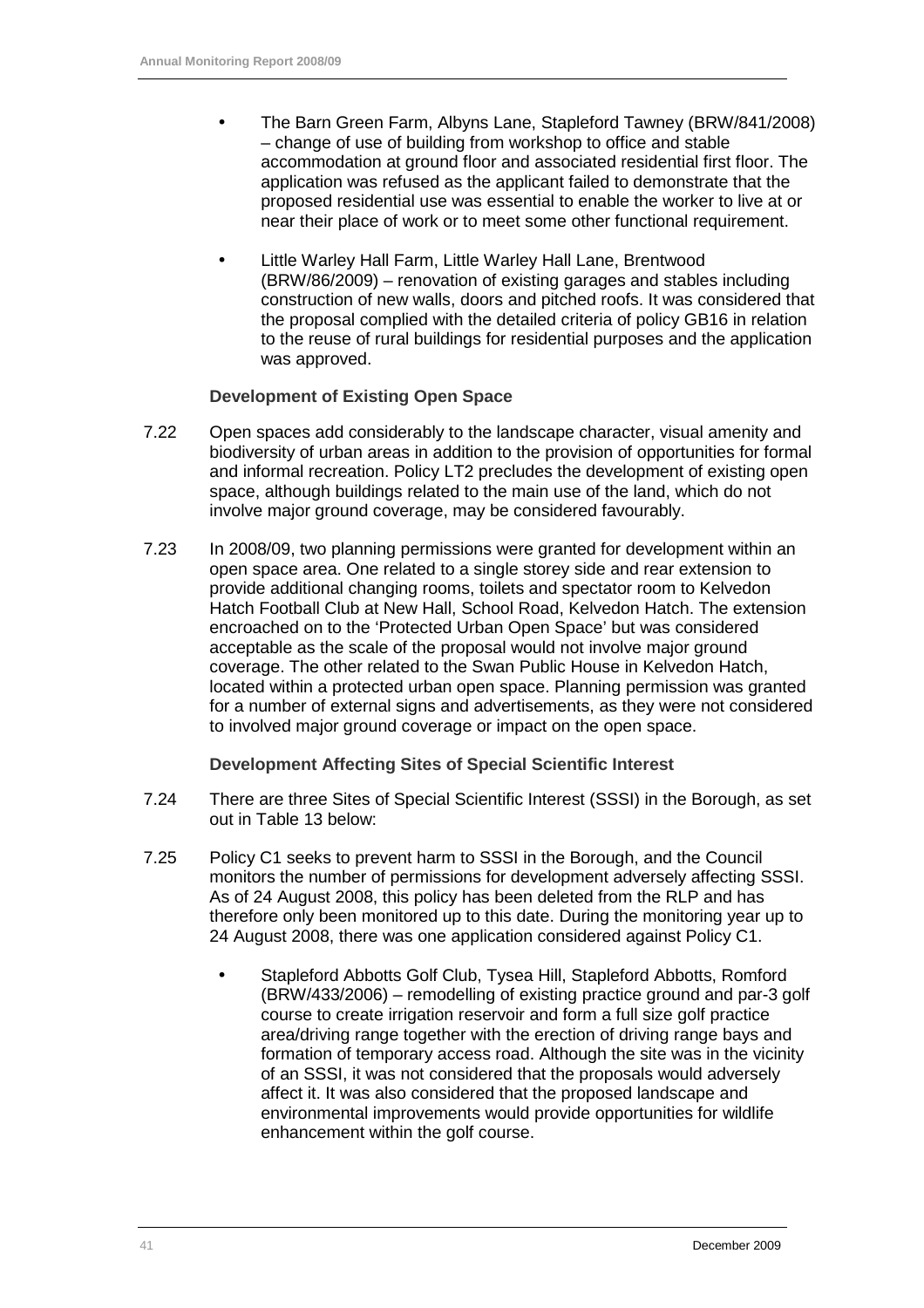| <b>Site Name</b>                  | <b>Citation Summary</b>                                                                                                                                                                                                                                                                | <b>Size in Hectares</b> |
|-----------------------------------|----------------------------------------------------------------------------------------------------------------------------------------------------------------------------------------------------------------------------------------------------------------------------------------|-------------------------|
| Coppice,<br><b>Kelvedon Hatch</b> | Ancient semi-natural broad leaved<br>woodland including base-rich springline<br>alder woodland which is uncommon<br>nationally and in Essex and<br>oak/hornbeam woodland.                                                                                                              | 9.43                    |
|                                   | Curtis Mill Green Unimproved grassland/scrub, a small<br>relic of Waltham Ancient Forest. Both<br>damp and dry grassland are found with<br>several uncommon or decreasing<br>species.                                                                                                  | 47.3                    |
| Thorndon Park                     | Semi-natural broad leaved woodland<br>and ancient parkland. The woodland<br>includes lowland birch/s oak and p<br>oak/hornbeam types and the site<br>supports an outstanding assemblage of<br>Coleoptera (beetles) including one<br>species that is rare and vulnerable in<br>Britain. | 141.4                   |

**Table 13:** Sites of Special Scientific Interest in Brentwood

**Development Affecting County Wildlife Sites, Local Nature Reserves and Other Habitats and Natural Features of Local Value** 

- 7.26 Policy C3 seeks to prevent harm to protected flora, fauna and their habitats and to sites of nature conservation value (e.g. Local Nature Reserves (LNR) and County Wildlife Sites (CWS). The Council, therefore, monitors the number of permissions for development adversely affecting species and habitats covered by the Essex Biodiversity Action Plan and County Wildlife Sites/Local Nature Reserves. The Council's Countryside Management Service is also actively working to try and prevent damage to CWS caused by unauthorised activities on such sites.
- 7.27 During the monitoring year there were five applications judged against Policy C3, as detailed below:
	- Waterworks, Spring Farm, Dagwood Lane, Doddinghurst (BRW/242/2008) - erection of a four-bedroom agricultural workers bungalow, with rooms in the roofspace (BRW/242/2008) – the site is located within a designated County Wildlife Site. The application was refused as the applicants failed to adequately demonstrate that a permanent dwelling was essential for the proper functioning of the enterprise. Additionally, it was considered that insufficient survey information had been provided to demonstrate whether or not the development would have an adverse effect on legally protected species, contrary to policy C3.
	- High Ash Wood Lane, adjacent to Secret Nuclear Bunker, Ongar Road, Kelvedon Hatch, Brentwood (BRW/287/2008) – change of use of land to recreation purpose (D2), construction of high ropes course, habitat management and associated landscaping and parking. The site is located within the Green Belt and is a County Wildlife Site. There was not considered to be any detrimental impact on High Ash Wood that could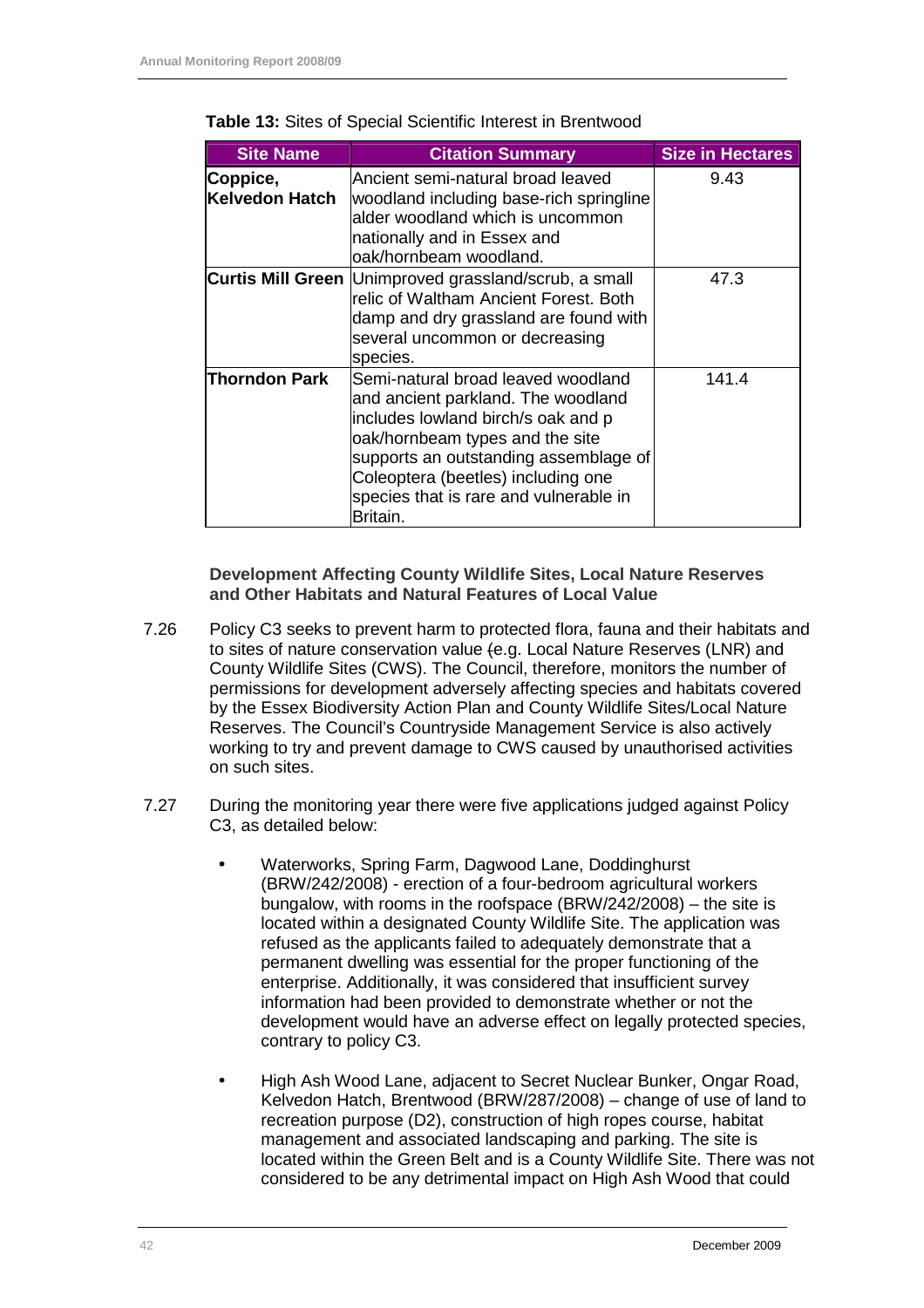not be dealt with via appropriate management plans, secured via condition. The application was therefore approved.

- Stapleford Abbotts Golf Club, Tysea Hill, Stapleford Abbotts, Romford (BRW/433/2006) – remodelling of existing practice ground and par-3 golf course to create irrigation reservoir and form a full size golf practice area/driving range together with the erection of driving range bays and formation of temporary access road. Although the site was in the vicinity of an SSSI, it was not considered that the proposals would adversely affect it. It was also considered that the proposed landscape and environmental improvements would provide opportunities for wildlife enhancement within the golf course.
- 29 Rose Valley, Brentwood (BRW/505/2008) demolition of existing single storey rear extension and erection of part three storey and part single storey rear extension. Conversion of resultant building into nine no. 1 bedroom units with associated refuse storage, three car parking spaces, motorcycle and bicycle stands. Foraging of badgers is evident on the site. Permission was granted and a condition will be applied regarding landscaping to protect foraging of badgers.
- Land at east side of Ongar Road, Pilgrims Hatch, Brentwood (BRW/69/2008) – change of use of land to a golf academy. It was considered that the ecological value of habitats on site were generally low and that the development would not cause overriding harm to badgers or other flora and fauna subject to the imposition of appropriate conditions. The proposal was therefore deemed to satisfy the requirements of policy C3.

**Use of Upper Floors above Commercial Premises in the Town Centre** 

- 7.28 As for the commercial areas elsewhere in the Borough, Policy TC4 looks favourably on the change of use to residential of upper floors above ground floor commercial uses.
- 7.29 In 2008/09, the permission for Daylite Windows, referred to in paragraph 7.11 above was located in the Brentwood town centre area, providing, therefore, for one additional residential unit above commercial premises in the town centre.

#### **Type of Residential Accommodation in the Town Centre**

- 7.30 The town centre is a particularly suitable location for higher density, smaller units and lower cost housing. In the town centre, therefore, Policy TC5 requires that all new residential accommodation should normally be one or two person units.
- 7.31 In 2008/09, planning permission was granted for a total of 17 residential units on five separate sites, of which 10 units were one bedroom and seven were two bedroom (100% of total provision),.

#### **Retention of Local Community Facilities**

7.32 Policy LT11 seeks to restrict the loss of local community facilities as the provision of such facilities within residential neighbourhoods and smaller rural settlements help to create sustainable communities. Any proposed re-use is therefore critically assessed.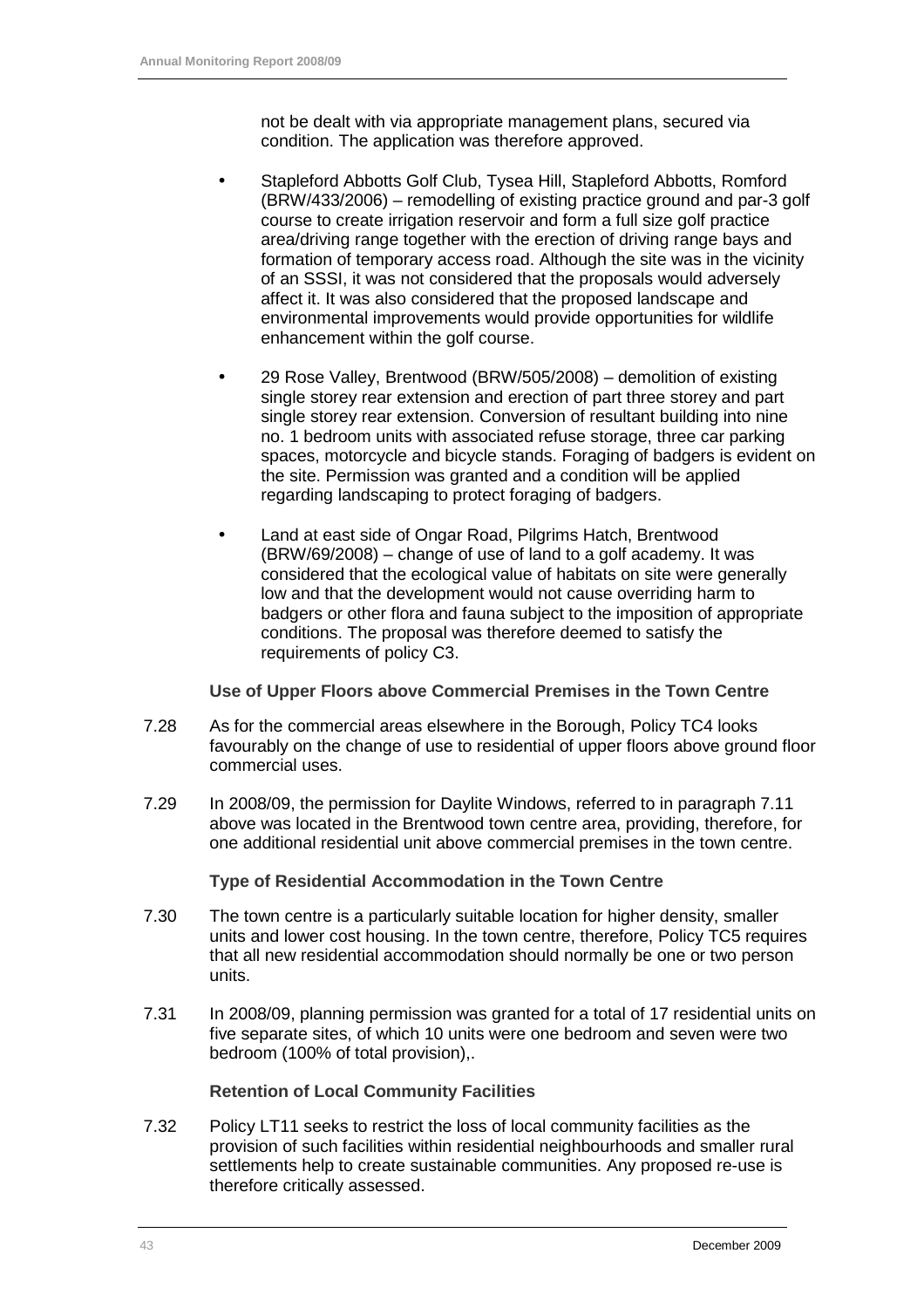- 7.33 In the monitoring year, 2008/09, there were nine applications involving the potential loss of local community facilities, as detailed below:
	- 116/118/120 Warley Hill, Warley, Brentwood (BRW/243/2008) demolition of existing buildings at numbers 116/118/120 Warley Hill and erection of single building containing 12 no flats with underground parking and amenity space to rear. The site is located within a residentially allocated area. However, the ground floor uses are retail uses and are considered to be local community facilities. The application was refused as it would result in a loss of local service facilities and the applicant failed to demonstrate that the existing use of these buildings was no longer viable.
	- 18 Springfield Avenue, Hutton, Brentwood (BRW/190/2008) change of use of ground floor from medical or health services (class D1a) to accountancy office (class B1). The application was refused on the basis that it would result in the loss of retail floor space and the availability of local community facilities. The applicant failed to demonstrate that alternative uses appropriate to a local shopping parade could not be found.
	- 54 Station Road, West Horndon, Brentwood (BRW/393/2008) change of use of existing ground floor shop to two residential flats. The retail unit is considered to provide a local service and the applicant failed to produce sufficient evidence to demonstrate that this use is no longer viable. The application was therefore refused.
	- 9 Hatch Road, Pilgrims Hatch, Brentwood (BRW/399/2008) retention of change of use of ground floor premises from class A1 (retail) to a mixed use of class B1 (business) and class A1 (retail) use together with the erection of a single storey rear extension incorporating rooflights. Within the proposal, the premises would predominantly be put to retail use and would also have a shopfront. It was therefore considered that the proposal would not have a detrimental impact on the vitality and viability of this local shopping parade and the application was approved.
	- Kings Chase Sports and Social Club Ltd, 43-45 Kings Chase, Brentwood (BRW/677/2008) – change of use of bowling pavilion to offices (A2/B1). This application involves the loss of a local community facility. At the time of the application, the building was still in use with no formal proposals to replace the accommodation that the pavilion provides. The application was therefore refused.
	- 3 and 5 High Street, Ingatestone (BRW/814/2008) erection of two storey side extensions and single storey rear extensions; change of use from shop to residential to form 4 no. 2 bedroom flats and associated parking. Although the proposal results in the loss of a small, local shop, information was provided to demonstrate that there had been no interest in an alternative retail use and it was considered that there were a reasonable number of shops nearby to maintain the vitality of the shopping area. The application was approved. White Horse Public House, 173 Coxtie Green Road, Pilgrims Hatch (BRW/914/2007) – demolition of existing detached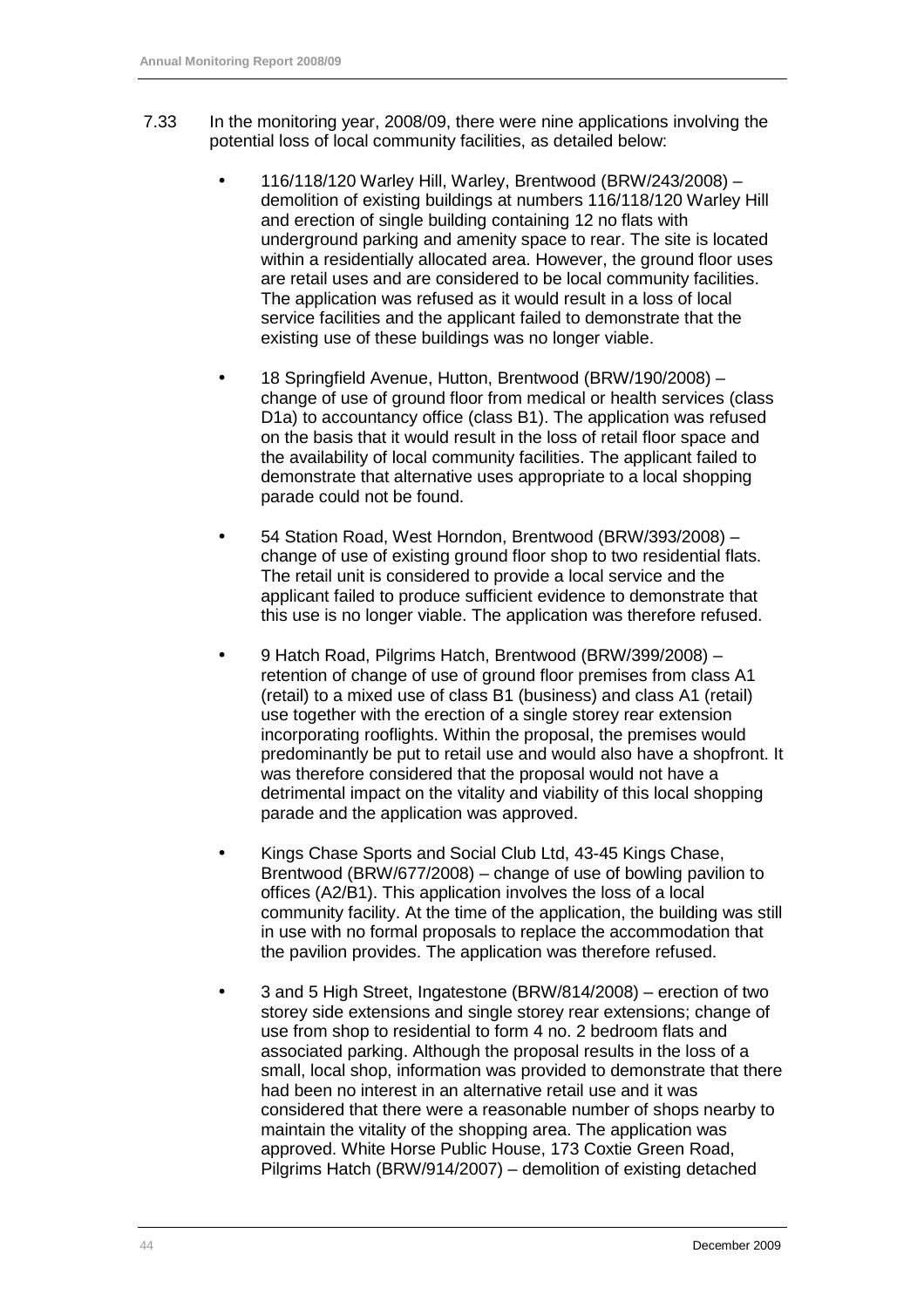outbuildings and erection of single storey rear extensions and formation of beer garden terrace area with external store building. At appeal, the Inspector considered that the proposal would help to retain a community facility, enhancing the viability of the public house. The appeal was allowed. 74a Woodland Avenue, Hutton (BRW/28/2009) – change of use of ground floor from A1 to C3 to facilitate the formation of 2 no. two bedroom flats; demolition of existing garage and erection of single storey rear extension; alterations to fenestration. The applicant failed to provide substantive evidence as to why the conversion of the shop unit to residential should be granted and why the existing use of the building was no longer viable. The application was refused.

• 41-43 Star Inn, High Street, Ingatestone (BRW/1063/2008) – including conversion and change of use of existing 2 no. shop units to form 1 no. shop unit and an enlargement to public house bar area. Although the proposal would result in the loss of one retail unit, there would be no net loss in community facilities as the unit will be utilised as part of the public house which remains a community facility. The application was approved.

#### **Protecting the Best and Most Versatile Agricultural Land**

7.34 There were no applications in the monitoring year that affected the local indicator for Policy IR3 (Protecting the Best and Most Versatile Agricultural Land).

#### Monitoring the Overall Use of the Local Plan **Policies**

- 7.35 The 2004 Regulations require the AMR to identify any policy not being implemented, the steps (if any) that the authority intend to take to secure that the policy is implemented and whether the authority intend to prepare a DPD or a revision to a DPD to replace or amend it.
- 7.36 The Council's reporting of the consideration of planning applications and their decisions sets out all relevant policies that have been material to the determination of the application.
- 7.37 An analysis of this information for the last three years is set out in Appendix 5, and shows the use of each policy in the Replacement Local Plan (August 2005).
- 7.38 There have been a significant number of policies that were not used in the three monitoring years, particularly in regard to Shopping, Transport and Leisure issues. A policy may not be used in one particular year because no relevant planning applications were made, but more robust conclusions can be drawn from analysis over a period of years. The Council will use this information to inform the preparation of the LDF, and specifically the development control polices that will supersede the RLP.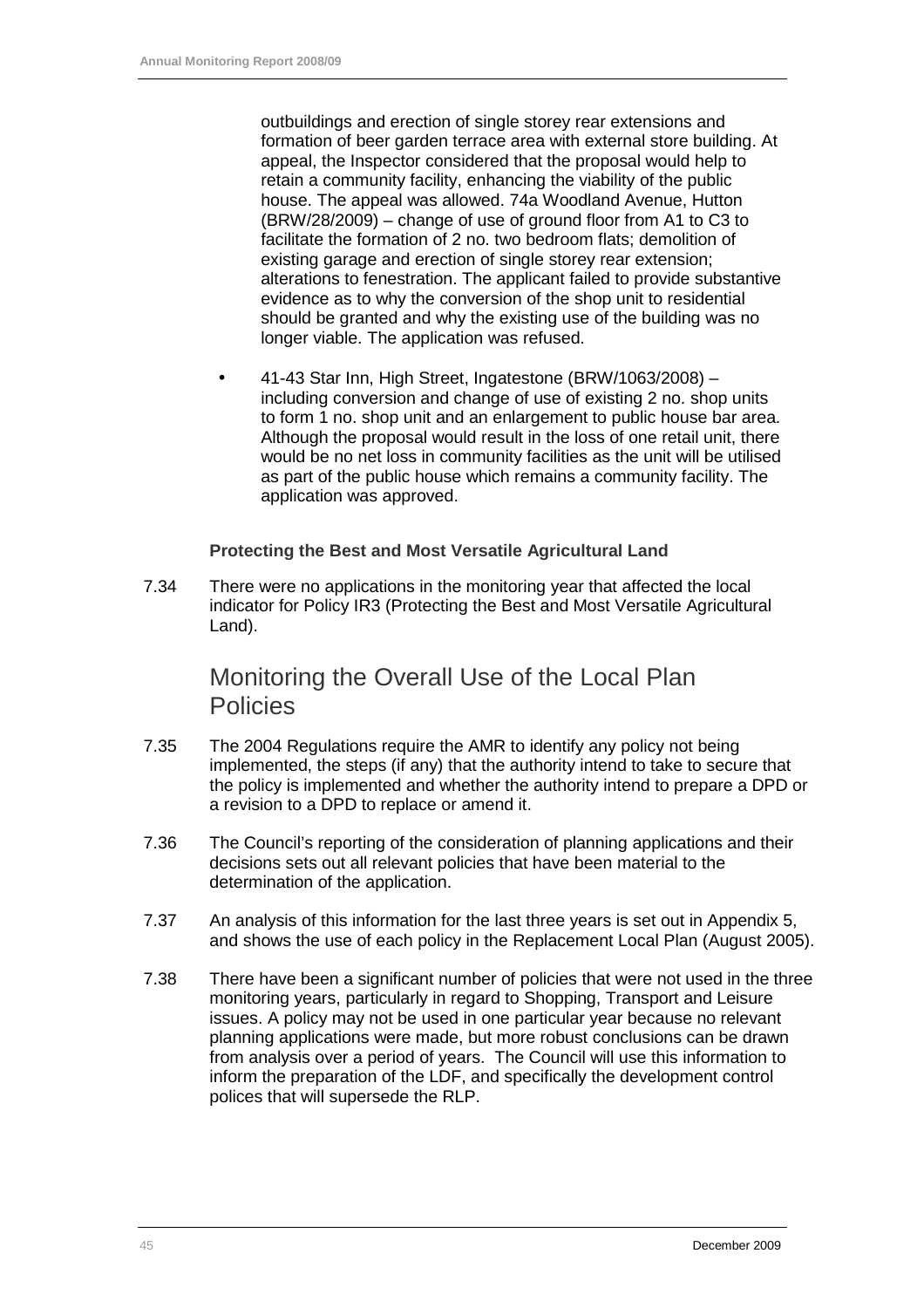# Brentwood Local Development Scheme – Summary Timetable January 2006 – December 2009

| <b>Document</b>                                                                                                                                                                                                                                           |            |                                      |                                   |        | 2006                      |                  |                                              |         |                    |           | 2007                                  |                        |   |                         |                                 |       |                   | 2008                                |                    |  |         |                 |  |                                                  |  | 2009                         |        |                   |                |                                |                    |                     |            |  |                       | Adopt                                 | <b>Review</b>                           |                   |        |                    |    |            |                                         |
|-----------------------------------------------------------------------------------------------------------------------------------------------------------------------------------------------------------------------------------------------------------|------------|--------------------------------------|-----------------------------------|--------|---------------------------|------------------|----------------------------------------------|---------|--------------------|-----------|---------------------------------------|------------------------|---|-------------------------|---------------------------------|-------|-------------------|-------------------------------------|--------------------|--|---------|-----------------|--|--------------------------------------------------|--|------------------------------|--------|-------------------|----------------|--------------------------------|--------------------|---------------------|------------|--|-----------------------|---------------------------------------|-----------------------------------------|-------------------|--------|--------------------|----|------------|-----------------------------------------|
|                                                                                                                                                                                                                                                           | $J$ $F$    | M                                    |                                   |        |                           |                  | <sub>S</sub>                                 | $\circ$ | N                  | ∣ ∩ I     | F<br>JI                               |                        | A | M                       |                                 | 1 J I | ASONDJFMA         |                                     |                    |  |         |                 |  | <b>MJJ</b>                                       |  |                              |        | ASONDJF           |                |                                |                    |                     | <b>MAM</b> |  |                       |                                       |                                         |                   |        | ASOND              |    |            | Date                                    |
| <b>Regional Spatial Strategy</b>                                                                                                                                                                                                                          |            |                                      |                                   |        |                           |                  |                                              |         |                    |           |                                       |                        |   |                         |                                 |       |                   |                                     |                    |  |         |                 |  |                                                  |  |                              |        |                   |                |                                |                    |                     |            |  |                       |                                       |                                         |                   |        |                    |    |            |                                         |
| East of England Plan                                                                                                                                                                                                                                      | <b>FIP</b> |                                      | Prepare & Publish Panel<br>Report |        |                           |                  | Prepare SoS Proposed Changes                 |         |                    |           | <b>Consult on Proposed</b><br>Changes |                        |   | Adopt & Publish         |                                 |       |                   |                                     |                    |  |         |                 |  |                                                  |  |                              |        |                   |                |                                |                    |                     |            |  |                       |                                       |                                         |                   |        |                    |    | Jun. 2007  |                                         |
| Gypsies & Travellers RSS Review                                                                                                                                                                                                                           |            |                                      |                                   |        |                           |                  | Agree Project Plan & Consultation Action Pla |         |                    |           |                                       | <b>Prepare Options</b> |   |                         | Consult on Issues &<br>Options  |       |                   | <b>Prepare Draft Revision</b>       |                    |  |         | Submit & Consul |  |                                                  |  | Prepare for EIP              |        | EIP               |                | Prepare & Publish<br><b>PR</b> |                    | Prepares<br>Changes |            |  | Consult on<br>Changes |                                       | Adopt & Publisl                         |                   |        |                    |    | Sept. 2009 |                                         |
| <b>Local Development Framework Documents</b>                                                                                                                                                                                                              |            |                                      |                                   |        |                           |                  |                                              |         |                    |           |                                       |                        |   |                         |                                 |       |                   |                                     |                    |  |         |                 |  |                                                  |  |                              |        |                   |                |                                |                    |                     |            |  |                       |                                       |                                         |                   |        |                    |    |            |                                         |
| <b>Development Plan Documents</b>                                                                                                                                                                                                                         |            |                                      |                                   |        |                           |                  |                                              |         |                    |           |                                       |                        |   |                         |                                 |       |                   |                                     |                    |  |         |                 |  |                                                  |  |                              |        |                   |                |                                |                    |                     |            |  |                       |                                       |                                         |                   |        |                    |    |            |                                         |
| Gypsies and Travellers                                                                                                                                                                                                                                    |            |                                      |                                   |        | Pre-production and Survey |                  |                                              |         |                    |           | Informal Consultion on Issues         |                        |   |                         | Prepare & Consult or<br>Options |       |                   | <b>Prepare Preferred</b><br>Options |                    |  | Consult |                 |  | <b>Consider Reps.&amp; Prepare</b><br>Submission |  | Submit                       |        | Consider<br>Reps. | PFN            |                                | Prepare<br>for EIP | EIP                 | BR Ad      |  |                       |                                       |                                         |                   |        |                    |    |            | Apr 2009 Every 3 Years                  |
| <b>Core Strategy</b>                                                                                                                                                                                                                                      |            |                                      |                                   |        | Pre-production and Survey |                  |                                              |         |                    |           | Informal Consultion on Issues         |                        |   |                         | repare & Consult or<br>Options  |       |                   | <b>Prepare Preferred Options</b>    |                    |  |         | Consult         |  | Consider Reps. & Prepare<br>Submission           |  |                              | Submit |                   | Consider Reps. |                                |                    | Prepare<br>for EIP  |            |  |                       |                                       | <b>Preparation of Binding</b><br>Report |                   | Ac     |                    |    | Oct. 2009  | Every 3 Year                            |
| Proposals Map                                                                                                                                                                                                                                             |            |                                      |                                   |        |                           |                  |                                              |         |                    |           |                                       |                        |   |                         |                                 |       |                   |                                     |                    |  |         |                 |  |                                                  |  |                              |        |                   |                |                                |                    |                     |            |  |                       |                                       |                                         |                   | Ad     |                    |    | N/A        | N/A                                     |
| <b>Site Specific Allocations</b>                                                                                                                                                                                                                          |            |                                      |                                   |        |                           |                  |                                              |         |                    |           |                                       |                        |   |                         |                                 |       |                   |                                     |                    |  |         |                 |  |                                                  |  | Prepare & Consult on Options |        |                   |                | repare Preferred Options       |                    | Consult             |            |  |                       | Consider Reps & Prepare<br>Submission |                                         |                   | Submit | Consider<br>Reps.  |    | Nov. 2010  | Every 3 Year                            |
| <b>Supplementary Planning Documents</b>                                                                                                                                                                                                                   |            |                                      |                                   |        |                           |                  |                                              |         |                    |           |                                       |                        |   |                         |                                 |       |                   |                                     |                    |  |         |                 |  |                                                  |  |                              |        |                   |                |                                |                    |                     |            |  |                       |                                       |                                         |                   |        |                    |    |            |                                         |
| Urban Place Supplement <sup>3</sup>                                                                                                                                                                                                                       |            | Pre-production                       |                                   |        | <b>Prepare Draft</b>      |                  | Consult                                      |         |                    | Amend     | Consider comments and                 |                        |   |                         | Ad                              |       |                   |                                     |                    |  |         |                 |  |                                                  |  |                              |        |                   |                |                                |                    |                     |            |  |                       |                                       |                                         |                   |        |                    |    | Jun. 2007  | Jan. 2009                               |
| Advertisement and Shop Front Guidance <sup>2</sup>                                                                                                                                                                                                        |            |                                      |                                   |        |                           |                  |                                              |         |                    |           |                                       |                        |   |                         |                                 |       |                   |                                     |                    |  |         |                 |  |                                                  |  |                              |        |                   |                |                                |                    |                     |            |  | Pre-production        |                                       | <b>Prepare Draft</b>                    |                   |        | Consult            | CR | Mar. 2010  | <sup>4</sup> Every 5 Year               |
| Miscellaneous Residential Design Guidance <sup>2</sup>                                                                                                                                                                                                    |            |                                      |                                   |        |                           |                  |                                              |         |                    |           |                                       |                        |   |                         |                                 |       |                   |                                     |                    |  |         |                 |  |                                                  |  |                              |        |                   |                |                                |                    |                     |            |  | Pre-production        |                                       | <b>Prepare Draft</b>                    |                   |        | Consult            |    |            | CR Mar. 2010 <sup>4</sup> Every 5 Years |
| Planning Obligations & Developer Contributions                                                                                                                                                                                                            |            |                                      |                                   |        |                           |                  |                                              |         |                    |           |                                       |                        |   |                         |                                 |       |                   |                                     |                    |  |         |                 |  |                                                  |  |                              |        |                   |                |                                |                    | Pre-production      |            |  |                       |                                       | <b>Prepare Draft</b>                    |                   |        | Consult            |    |            | CR Mar. 2010 <sup>4</sup> Every 2 Years |
| Other Non-Development Plan Documents                                                                                                                                                                                                                      |            |                                      |                                   |        |                           |                  |                                              |         |                    |           |                                       |                        |   |                         |                                 |       |                   |                                     |                    |  |         |                 |  |                                                  |  |                              |        |                   |                |                                |                    |                     |            |  |                       |                                       |                                         |                   |        |                    |    |            |                                         |
| Statement of Community Involvement                                                                                                                                                                                                                        |            | Consider Reps. & Prepa<br>Submission |                                   | Submit |                           | Conside<br>Reps. |                                              | EIP     |                    | <b>BR</b> | Ad                                    |                        |   |                         |                                 |       |                   |                                     |                    |  |         |                 |  |                                                  |  |                              |        |                   |                |                                |                    |                     |            |  |                       |                                       |                                         |                   |        |                    |    | Feb. 2007  | Every 3 Years                           |
| Annual Monitoring Report                                                                                                                                                                                                                                  |            |                                      |                                   |        | <b>Survey and Consult</b> |                  | Prepare Draft AM                             |         | Adopt &<br>Publish |           |                                       |                        |   | Survey and Consult      |                                 |       | Prepare Draft AMF |                                     | Adopt &<br>Publish |  |         |                 |  | Survey and Consult                               |  |                              |        | Prepare Draft AMI |                | Adopt &<br>Publish             |                    |                     |            |  |                       | Survey and Consult                    |                                         | Prepare Draft AMP |        | Adopt &<br>Publish |    | Dec.       | Every Year                              |
| <b>Brentwood Replacement Local Plan</b>                                                                                                                                                                                                                   |            |                                      |                                   |        |                           |                  |                                              |         |                    |           |                                       |                        |   | Saved until August 2008 |                                 |       |                   |                                     |                    |  |         |                 |  |                                                  |  |                              |        |                   |                |                                |                    |                     |            |  |                       |                                       |                                         |                   |        |                    |    | Aug. 2005  | N/A                                     |
| Notes: <sup>1</sup> Proposals Map will be updated and changes adopted as and when changes are adopted in other DPDs that require geographical expression; <sup>2</sup> Existing SPG to be adopted: 3 New SPD; <sup>4</sup> For further information on key |            |                                      |                                   |        |                           |                  |                                              |         |                    |           |                                       |                        |   |                         |                                 |       |                   |                                     |                    |  |         |                 |  |                                                  |  |                              |        |                   |                |                                |                    |                     |            |  |                       |                                       |                                         |                   |        |                    |    |            |                                         |
| Key: CR - Consider Representations; PEM - Pre-examination Meeting; EIP - Examination in Public; BR - Preparation of Binding Report; AD - Adopt                                                                                                            |            |                                      |                                   |        |                           |                  |                                              |         |                    |           |                                       |                        |   |                         |                                 |       |                   |                                     |                    |  |         |                 |  |                                                  |  |                              |        |                   |                |                                |                    |                     |            |  |                       |                                       |                                         |                   |        |                    |    |            |                                         |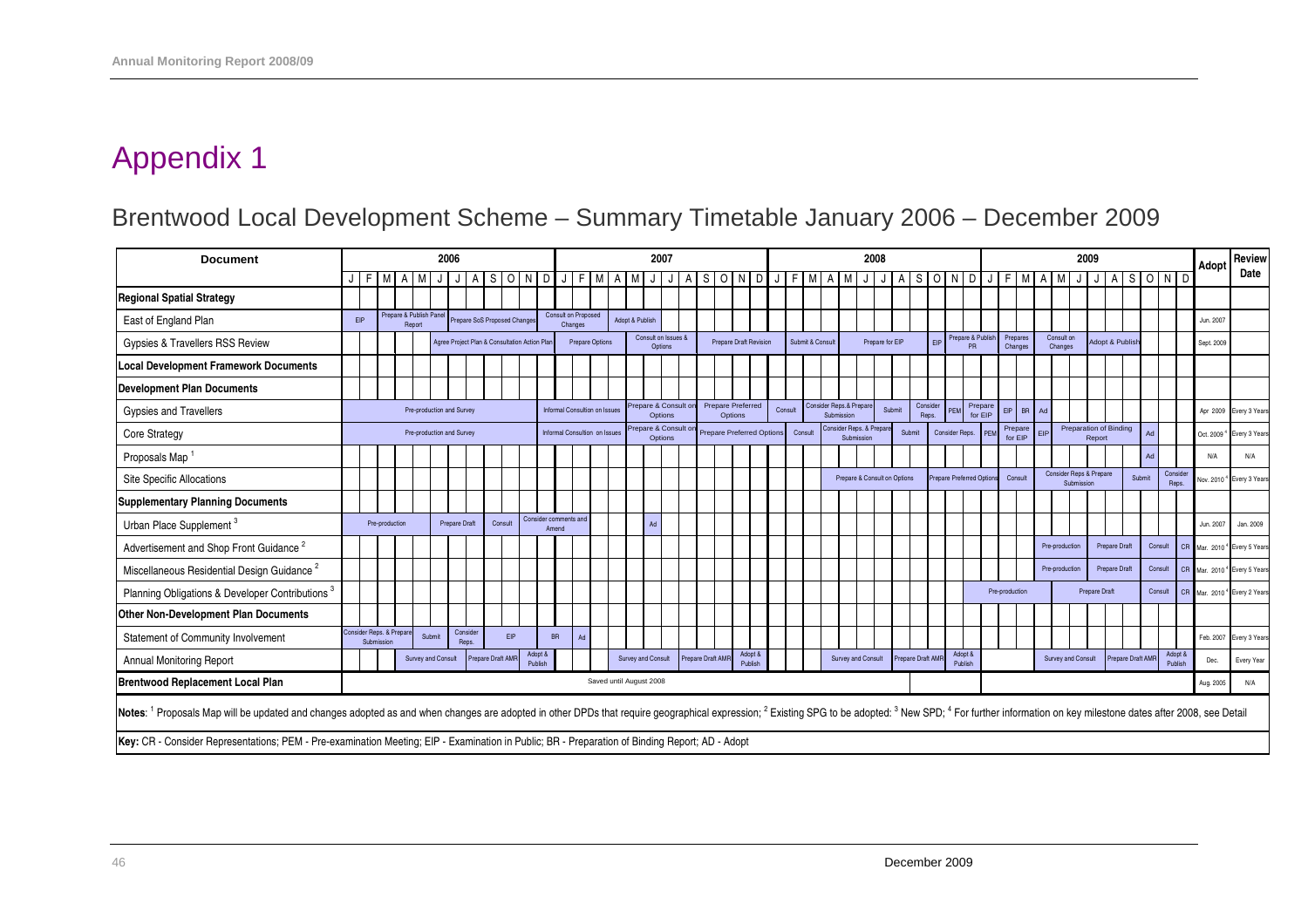### Brentwood Housing Trajectory 2001-2025: comparison of cumulative completion rates

|                                                                                                       |                |     |                  | <b>Completions</b>         |             |             |             |     |                  |                                                                                                                                        |     |             |             |             |             |                  | <b>Projections</b> |     |              |             |             |             |             |             |
|-------------------------------------------------------------------------------------------------------|----------------|-----|------------------|----------------------------|-------------|-------------|-------------|-----|------------------|----------------------------------------------------------------------------------------------------------------------------------------|-----|-------------|-------------|-------------|-------------|------------------|--------------------|-----|--------------|-------------|-------------|-------------|-------------|-------------|
| Year                                                                                                  | 200'<br>/02    | /03 | /04              | 2002 2003 2004 2005<br>/05 | /06         | 2006<br>/07 | 2007<br>/08 | /09 | 2008 2009<br>/10 | 2010 2011<br>/11                                                                                                                       | /12 | 2012<br>/13 | 2013<br>/14 | 2014<br>/15 | 2015<br>/16 | 2016 2017<br>/17 | /18                | /19 | 2019<br>/20  | 2020<br>/21 | 2021<br>/22 | 2022<br>/23 | 2023<br>/24 | 2024<br>/25 |
| <b>Net Actual Completions</b><br>(Total)                                                              | 182            | 263 | 204              | 151                        | 116         | 218         | 244         | 251 |                  |                                                                                                                                        |     |             |             |             |             |                  |                    |     |              |             |             |             |             |             |
| Net Projected<br><b>Completions (Total)</b>                                                           |                |     |                  |                            |             |             |             |     | 153              | 277                                                                                                                                    | 312 | 249         | 73          | 118         | 110         | 102              | 102                | 101 | 101          | 101         | 101         | 101         | 101         | 101         |
| <b>Total Cumulative Net</b><br><b>Completions</b>                                                     | 182            | 445 | 649              | 800                        |             |             |             |     |                  | 916  1134  1378   1629   1782   2059   2371   2620   2693   2811   2921   3023   3125   3226   3327   3428   3529   3630   3731   3832 |     |             |             |             |             |                  |                    |     |              |             |             |             |             |             |
| <b>Adopted RSS Average</b><br><b>Annual Completion Rate</b>                                           | 175            | 175 | 175 <sub>1</sub> | 175                        | 175         | 175         | 175         | 175 | 175              | 175 $\vert$                                                                                                                            | 175 | 175         | 175         | 175         | 175         | 175              | 175                | 175 | 175          | 175         | 175         | 175         | 175         | 175         |
| <b>Adopted RSS Cumulative</b><br><b>Completion Rate</b>                                               | 175            | 350 | 525              | 700                        | 875         |             |             |     |                  | 1050   1225   1400   1575   1750   1925   2100   2275   2450   2625   2800   2975   3150   3325   3500   3675   3850   4025   4200     |     |             |             |             |             |                  |                    |     |              |             |             |             |             |             |
| <b>Total Net completions</b><br>compared to Adopted<br><b>RSS Cumulative Rate</b>                     | $\overline{7}$ | 95  | 124              | 100                        | 41          | 84          | 153         | 229 | 207              | 309                                                                                                                                    | 446 | 520         | 418         | 361         | 296         | 223              | 150                | 76  | $\mathbf{2}$ | $-72$       | $-146$      | -220        | $-294$      | $-368$      |
| <b>Annual Requirement</b><br>taking account of<br>past/projected<br>completion rates<br>(adopted RSS) | <b>1751</b>    | 171 | 169              | <b>170</b>                 | <b>1731</b> | <b>170</b>  | 166l        | 161 | 161              | 1531                                                                                                                                   | 141 | 132         | 137         | 139         | 142         | 147              | 154I               | 162 | 175          | 193         | 224         | 285         | 469         |             |

**Note:** The housing targets for the period 2001 to 2021are taken from the approved East of England Plan. Beyond 2021, the targets have been extrapolated from the East of England Plan. This information in this table corresponds to National Core Output Indicators H1, H2(a), H2(c) and H2(d).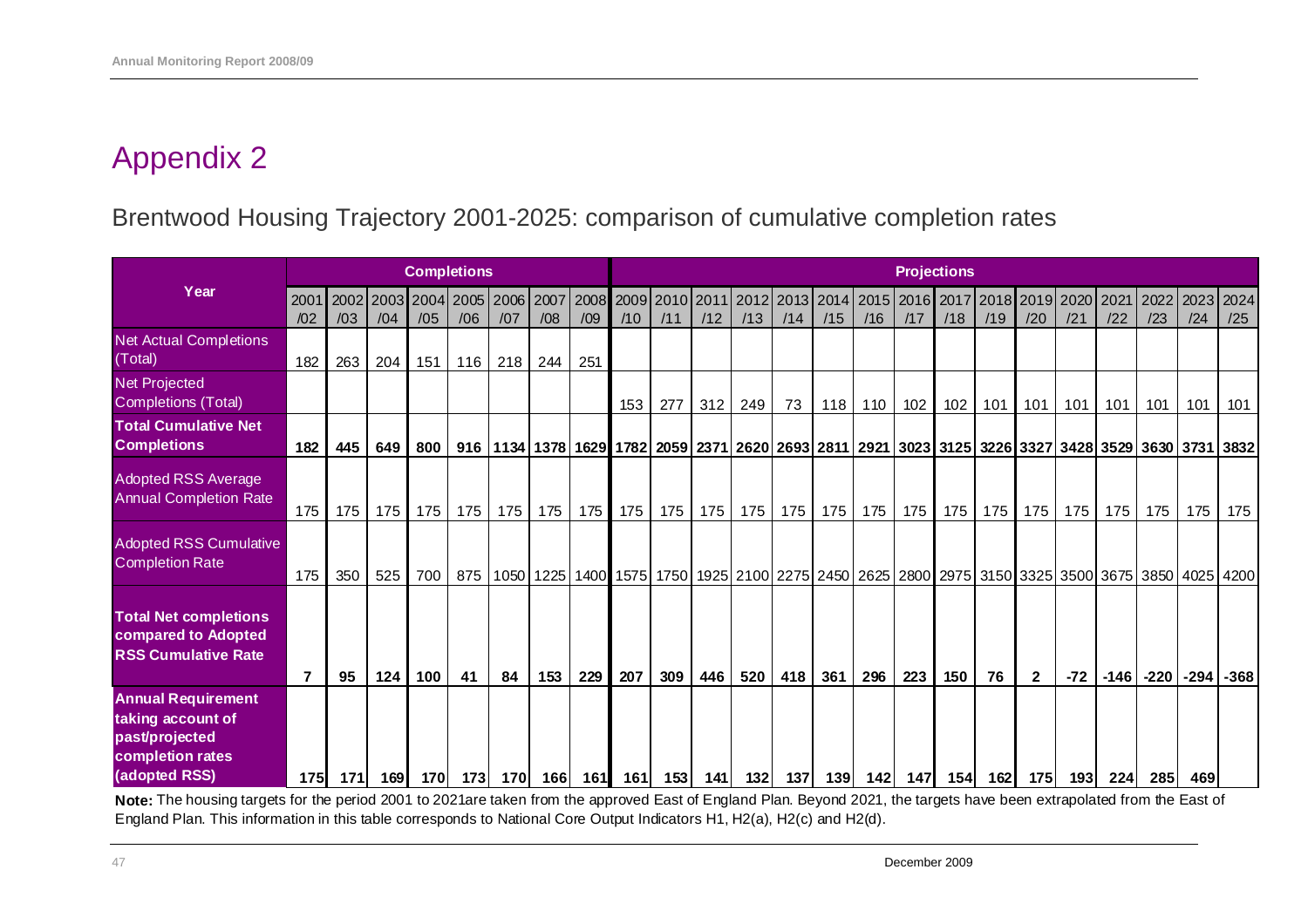# Brentwood Housing Trajectory 2001-2025: Large Site Details

| $\mathbf{0}$<br>$\overline{2}$<br>$\mathbf{3}$<br>5 <sub>5</sub><br>6<br>$\overline{7}$<br>8<br>9 <sup>°</sup><br>$\overline{2}$<br>3<br>1<br>4<br>$\mathbf{0}$<br>4<br>5 <sup>1</sup><br>Formally Identified (politically agreed and site specific)<br><b>Extant Planning Permissions on Allocated Sites</b><br>Former N V Tools Site, St James Road, Brentwood<br>53<br>50<br>47<br>Former British Gas Site, St James Road/Wharf Road, Brentwood | <b>Identified</b><br>53 |
|----------------------------------------------------------------------------------------------------------------------------------------------------------------------------------------------------------------------------------------------------------------------------------------------------------------------------------------------------------------------------------------------------------------------------------------------------|-------------------------|
|                                                                                                                                                                                                                                                                                                                                                                                                                                                    |                         |
|                                                                                                                                                                                                                                                                                                                                                                                                                                                    |                         |
|                                                                                                                                                                                                                                                                                                                                                                                                                                                    |                         |
|                                                                                                                                                                                                                                                                                                                                                                                                                                                    |                         |
|                                                                                                                                                                                                                                                                                                                                                                                                                                                    | 97                      |
| 50<br>50<br>$\overline{7}$<br>Warley Hospital, Warley Hill, Warley<br>40                                                                                                                                                                                                                                                                                                                                                                           | 147                     |
| 14<br>William Hunter Way car park site                                                                                                                                                                                                                                                                                                                                                                                                             | 14                      |
| 50<br>21<br>143<br>97<br>$\mathbf{0}$<br>$\Omega$<br>$\bf{0}$<br>$\mathbf{0}$<br>$\mathbf{0}$<br>$\mathbf{0}$<br>$\mathbf{0}$<br>$\bf{0}$<br>$\Omega$<br>$\bf{0}$<br>$\mathbf{0}$<br>$\Omega$                                                                                                                                                                                                                                                      | 311                     |
| <b>Extant Planning Permissions on Unallocated Large Sites</b>                                                                                                                                                                                                                                                                                                                                                                                      |                         |
| St Charles Youth Treatment Centre, Brentwood<br>40<br>40<br>40                                                                                                                                                                                                                                                                                                                                                                                     | 120                     |
| Former Sam's Nightclub, Brentwood<br>30<br>24                                                                                                                                                                                                                                                                                                                                                                                                      | 54                      |
| 43-53 Ingrave Road, Brentwood<br>11                                                                                                                                                                                                                                                                                                                                                                                                                | 11                      |
| St Helens RC Infants School, Queens Road, Brentwood<br>10<br>20<br>10                                                                                                                                                                                                                                                                                                                                                                              | 40                      |
| Land rear of the Grange, 93 Queens Road, Brentwood<br>12                                                                                                                                                                                                                                                                                                                                                                                           | 12                      |
| 122-124 Station Road, West Horndon<br>11                                                                                                                                                                                                                                                                                                                                                                                                           | 11                      |
| Land rear of Sylvia Avenue/Brindles Close, Hutton<br>16<br>16                                                                                                                                                                                                                                                                                                                                                                                      | 32                      |
| Land adj Britannia Road & 19 Tyrrel Rise, Warley<br>$\overline{0}$<br>8                                                                                                                                                                                                                                                                                                                                                                            | 8                       |
| 111<br>111<br>66<br>0<br>$\Omega$<br>$\mathbf 0$<br>$\mathbf{0}$<br>$\mathbf 0$<br>$\mathbf 0$<br>$\mathbf{0}$<br>0<br>$\Omega$<br>$\Omega$<br>$\Omega$<br>$\Omega$<br>$\Omega$                                                                                                                                                                                                                                                                    | 288                     |
| 10<br>69<br>94<br>46<br>12<br>0<br>$\mathbf{0}$<br>$\mathbf 0$<br>$\mathbf 0$<br>$\Omega$<br>0<br>$\Omega$<br>$\Omega$<br>$\Omega$<br>O<br>U                                                                                                                                                                                                                                                                                                       | 231                     |
| <b>Extant Planning Permissions on Small Sites</b>                                                                                                                                                                                                                                                                                                                                                                                                  |                         |
| <b>Residual allocated sites</b>                                                                                                                                                                                                                                                                                                                                                                                                                    |                         |
| Highwood Hospital, Geary Drive, Brentwood<br>28<br>40<br>40                                                                                                                                                                                                                                                                                                                                                                                        | 108                     |
| Little Highwood Hospital, Geary Drive<br>32<br>40                                                                                                                                                                                                                                                                                                                                                                                                  | 72                      |
| North of Highwood Close, Brentwood<br>16                                                                                                                                                                                                                                                                                                                                                                                                           | 16                      |
| Phase 4A, Former British Gas/Transco site, Wharf Road and St James                                                                                                                                                                                                                                                                                                                                                                                 |                         |
| 25<br>Road, Brentwood<br>28<br>16                                                                                                                                                                                                                                                                                                                                                                                                                  | 69                      |
| $\mathbf{0}$<br>57<br>96<br>40<br>40<br>32<br>$\mathbf{0}$<br>$\mathbf{0}$<br>$\mathbf{0}$<br>$\mathbf{0}$<br>$\bf{0}$<br>$\mathbf{0}$<br>$\mathbf{0}$<br>$\mathbf{0}$<br>$\mathbf{0}$<br>$\bf{0}$                                                                                                                                                                                                                                                 | 265                     |
| <b>Informally Identified</b>                                                                                                                                                                                                                                                                                                                                                                                                                       |                         |
| <b>Contingent sites</b>                                                                                                                                                                                                                                                                                                                                                                                                                            |                         |
| Essex County Fire Brigade HQ, Rayleigh<br>20<br>21                                                                                                                                                                                                                                                                                                                                                                                                 | 41                      |
| $\overline{20}$<br>$\overline{21}$<br>$\mathbf{0}$<br>- 0<br>$\mathbf{0}$<br>O<br>$\bf{0}$<br>$\bf{0}$<br>0<br>$\bf{0}$<br>$\mathbf{0}$<br>$\mathbf{0}$<br>n<br>n<br>O<br>O                                                                                                                                                                                                                                                                        | 41                      |
| Windfalls                                                                                                                                                                                                                                                                                                                                                                                                                                          |                         |
| Large UCS Sites<br>24<br>24<br>23<br>23<br>23<br>23<br>23<br>23<br>23                                                                                                                                                                                                                                                                                                                                                                              | 209                     |
| Small Site Windfalls<br>48<br>48<br>48<br>48<br>48<br>48<br>48<br>48<br>48<br>48<br>48                                                                                                                                                                                                                                                                                                                                                             | 528                     |
| Large Site Windfalls<br>30<br>30<br>30<br>30<br>30<br>30<br>30<br>30<br>30<br>30<br>30                                                                                                                                                                                                                                                                                                                                                             | 330                     |
| 78<br>102<br>102<br>101<br>101<br>101<br>101<br>101<br>101<br>$\mathbf{0}$<br>$\mathbf{0}$<br>$\mathbf{0}$<br>78<br>101<br>$\bf{0}$<br>$\mathbf{0}$                                                                                                                                                                                                                                                                                                | 1,067                   |
| <b>TOTALS</b><br>102<br>277<br>312<br>249<br>73<br>118<br>110<br>102<br>101<br>101<br>101<br>101<br>101<br>101<br>101<br>153                                                                                                                                                                                                                                                                                                                       | 2,203                   |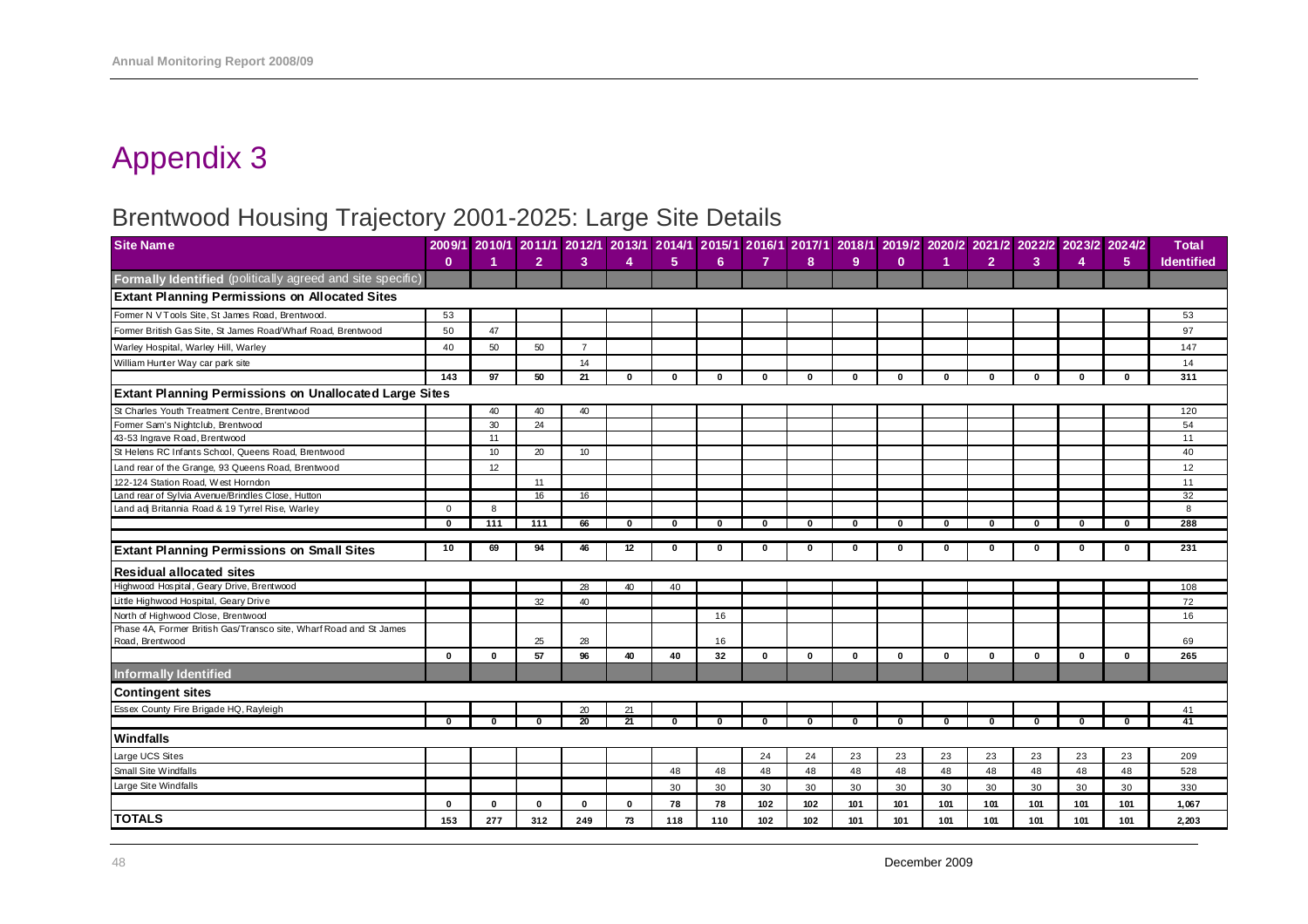## Brentwood Replacement Local Plan Detailed Policy Targets and Indicators

### Core Policies

| <b>Policy</b>    | <b>CP1(vi) Retention of Existing Residential Accommodation</b>                                    |
|------------------|---------------------------------------------------------------------------------------------------|
| <b>Target</b>    | No overall net loss in the number of existing residential units                                   |
| <b>Indicator</b> | Planning permissions for change of use/redevelopment involving<br>existing residential properties |

## Housing

| <b>Policy</b>    | <b>H1 Residential Provision 1996-2011</b>                                                                                                                                                                                        |
|------------------|----------------------------------------------------------------------------------------------------------------------------------------------------------------------------------------------------------------------------------|
| <b>Target</b>    | Net dwelling stock increase of 1450 dwellings being achieved by<br>2011                                                                                                                                                          |
| <b>Indicator</b> | Net dwelling stock increase since April 1996<br>Number of dwellings with unimplemented planning permission<br>Dwelling capacity of sites without planning permission likely to be<br>developed by 2011 from Urban Capacity Study |
|                  |                                                                                                                                                                                                                                  |
| <b>Policy</b>    | <b>H5 Changes of Use of Upper Floors</b>                                                                                                                                                                                         |
| <b>Target</b>    | Year on year increase in the number of residential units above<br>commercial premises in the Borough's main shopping areas                                                                                                       |
| <b>Indicator</b> | Residential completions as a result of change of use above<br>commercial premises                                                                                                                                                |
|                  |                                                                                                                                                                                                                                  |
| <b>Policy</b>    | <b>H6 Small Unit Accommodation</b>                                                                                                                                                                                               |
| <b>Target</b>    | At least 50% of units on relevant sites being 1 or 2 bedroom<br>properties                                                                                                                                                       |
| <b>Indicator</b> | Mix of residential unit sizes in planning permissions for residential<br>development                                                                                                                                             |
|                  |                                                                                                                                                                                                                                  |
| <b>Policy</b>    | <b>H9 Affordable Housing on Larger Sites</b>                                                                                                                                                                                     |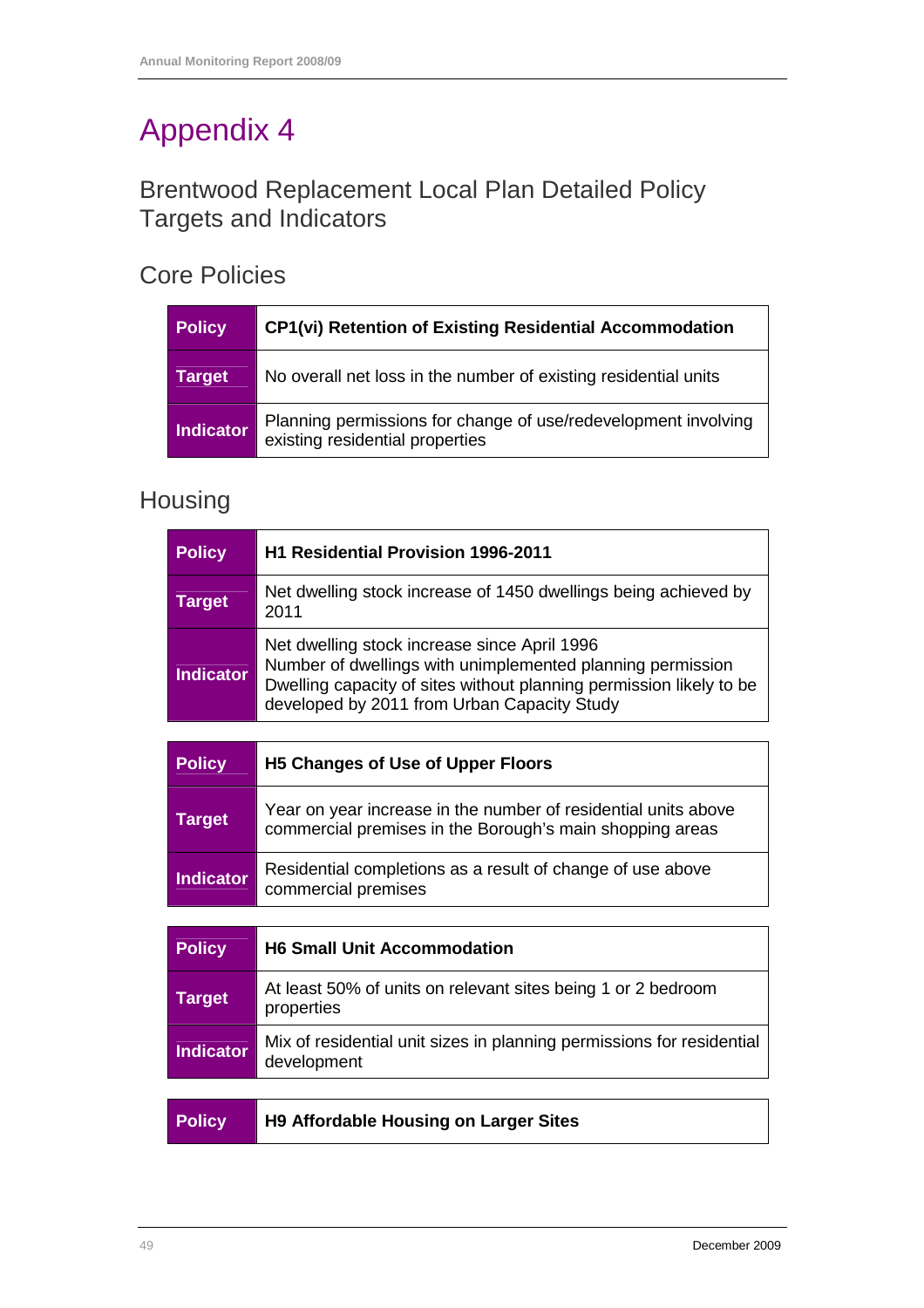| <b>Policy</b>    | <b>H14 Housing Density</b>                                                                        |
|------------------|---------------------------------------------------------------------------------------------------|
|                  |                                                                                                   |
| <b>Indicator</b> | Affordable Housing numbers granted planning permission as a<br>proportion of total site provision |
| <b>Target</b>    | At least 35% Affordable Housing on all suitable sites                                             |

| $\sim$           | 111711003111900113117                                                                                                                                                                          |
|------------------|------------------------------------------------------------------------------------------------------------------------------------------------------------------------------------------------|
| <b>Target</b>    | Densities of not fewer than 65 dwellings per hectare in central<br>areas or other location with good public transport accessibility,<br>and not fewer than 30 dwellings per hectare elsewhere. |
| <b>Indicator</b> | Percentage of planning permissions for residential development<br>meeting the target                                                                                                           |

# Employment

| <b>Policy</b> | <b>E1 Areas Allocated for General Employment</b>                                                                              |
|---------------|-------------------------------------------------------------------------------------------------------------------------------|
| Target        | Wider choice of employment opportunities through the provision<br>of additional B1(c), B2 and B8 uses                         |
| Indicator     | Net change in floor space for B1(a), B1(b), B1(c), B2 and B8 as a<br>result of Planning Permissions, including changes of use |

| <b>Policy</b>    | <b>E4 Sites for Additional Employment Land</b>                                                            |
|------------------|-----------------------------------------------------------------------------------------------------------|
| <b>Target</b>    | 1 hectare of net additional employment land being achieved by<br>2011 within the Borough                  |
| <b>Indicator</b> | Net change in employment land provision as a result of Planning<br>Permissions for B1, B2 and B8 purposes |

# **Transport**

| <b>Policy</b>    | <b>T1 Travel Plans</b>                  |
|------------------|-----------------------------------------|
| <b>Target</b>    | To promote the adoption of Travel Plans |
| <b>Indicator</b> | Number of Travel Plans agreed each year |

| <b>Policy</b> | <b>T14 Cycling</b>          |
|---------------|-----------------------------|
| Target        | To improve cycle facilities |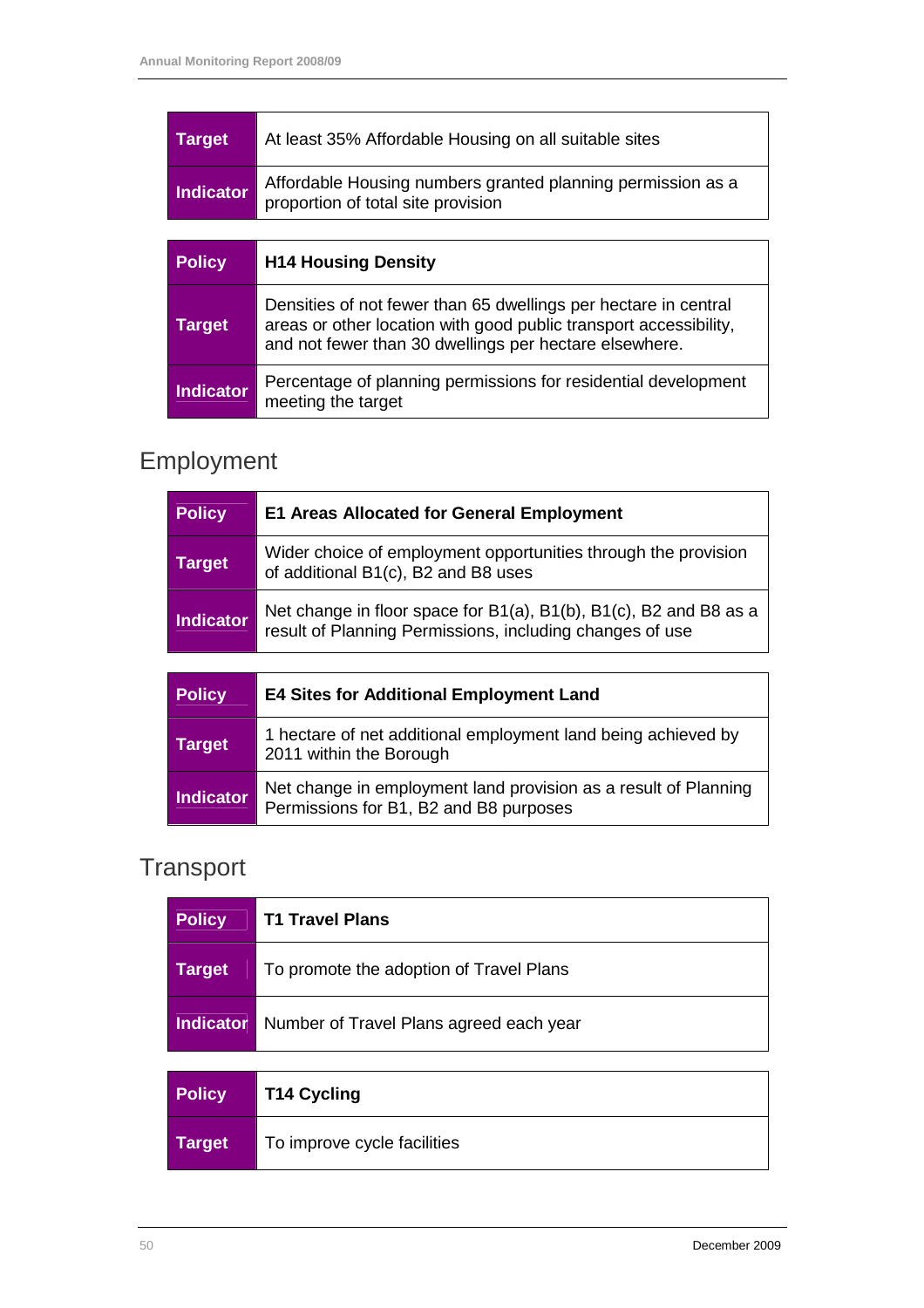#### **Indicator** Length of additional cycle ways provided each year

# Green Belt and the Countryside

| <b>Policy</b>    | <b>GB1 New Development</b>                                                                                  |
|------------------|-------------------------------------------------------------------------------------------------------------|
| Target           | To restrict inappropriate development in the Green Belt                                                     |
| <b>Indicator</b> | Number of permissions granted for development in the Green<br>Belt not in accordance with Green Belt policy |

| <b>Policy</b>    | <b>GB3 Settlements Excluded from the Green Belt</b>                                                                                          |
|------------------|----------------------------------------------------------------------------------------------------------------------------------------------|
| <b>Target</b>    | At least 90% of all new housing development to be located on<br>previously developed land or through the conversion of existing<br>buildings |
| <b>Indicator</b> | Permissions for new housing on previously developed land or<br>through the conversion of existing buildings                                  |

| <b>Policy</b> | <b>GB5 Extensions to Dwellings</b>                                                                                       |
|---------------|--------------------------------------------------------------------------------------------------------------------------|
| Target        | To restrict the size of residential extensions in the Green Belt to<br>37 sq.m. above the original habitable floor space |
| Indicator     | The number of permissions for residential extensions above the<br>37 sq.m. limit                                         |

| <b>Policy</b>    | <b>GB6 Replacement Dwellings</b>                                                                                        |
|------------------|-------------------------------------------------------------------------------------------------------------------------|
| <b>Target</b>    | To restrict the size of replacement dwellings in the Green Belt to<br>37 sq.m. above the original habitable floor space |
| <b>Indicator</b> | The number of permissions for replacement dwellings that<br>exceed the 37 sq.m. limit                                   |

| <b>Policy</b>    | <b>GB16 Residential Conversions</b>                                         |
|------------------|-----------------------------------------------------------------------------|
| Target           | To restrict the re-use of rural buildings for residential purposes          |
| <b>Indicator</b> | Number of planning permissions for residential re-use of rural<br>buildings |
|                  |                                                                             |

| <b>Policy</b> | GB27 Access to the Countryside |
|---------------|--------------------------------|
|---------------|--------------------------------|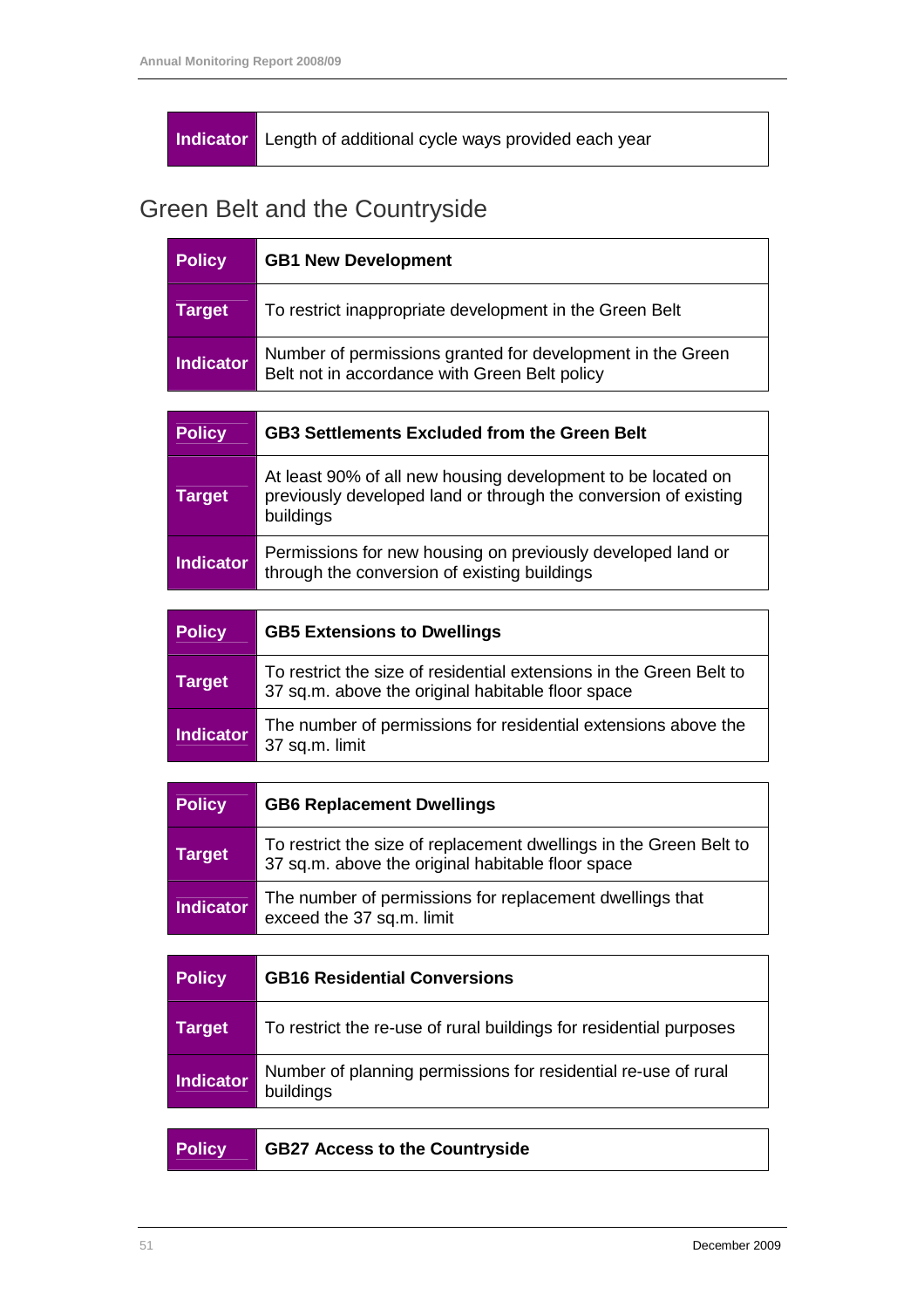| <b>Target</b>    | To enhance and extend the Borough's rural public rights of way |
|------------------|----------------------------------------------------------------|
| <b>Indicator</b> | Length of improved and new rural public rights of way          |
|                  |                                                                |
|                  |                                                                |
| <b>Policy</b>    | <b>GB28 Landscape Enhancement</b>                              |
| <b>Target</b>    | To increase tree and hedge cover, year on year                 |

# Sports & Leisure, Tourism and Community Services

| <b>Policy</b> | <b>LT2 Development of Existing Urban Open Spaces</b>                                                                                              |
|---------------|---------------------------------------------------------------------------------------------------------------------------------------------------|
| <b>Target</b> | To restrict the loss of Urban Open Space                                                                                                          |
| Indicator     | Number of permissions for development involving the loss Urban<br>Open Space<br>Net amount of Urban Open Space lost as a result of<br>development |

| <b>Policy</b>    | LT3 Areas Deficient in Open Space                                                          |
|------------------|--------------------------------------------------------------------------------------------|
| <b>Target</b>    | To reduce deficiencies in formal and informal open space, play<br>areas and play equipment |
| <b>Indicator</b> | Net increase in formal and informal open space, play areas and<br>play equipment           |

| <b>Policy</b>    | <b>LT11 Retention of Existing Local Community Facilities</b>                                                             |
|------------------|--------------------------------------------------------------------------------------------------------------------------|
| <b>Target</b>    | To restrict the loss of local community facilities                                                                       |
| <b>Indicator</b> | Number of permissions for redevelopment or change of use<br>resulting in the loss of existing local community facilities |

| <b>Policy</b> | <b>LT14 Recreational Routes</b>                          |
|---------------|----------------------------------------------------------|
| Target        | To develop a network of Recreational Routes              |
| Indicator     | Length of new Recreational Routes provided, year on year |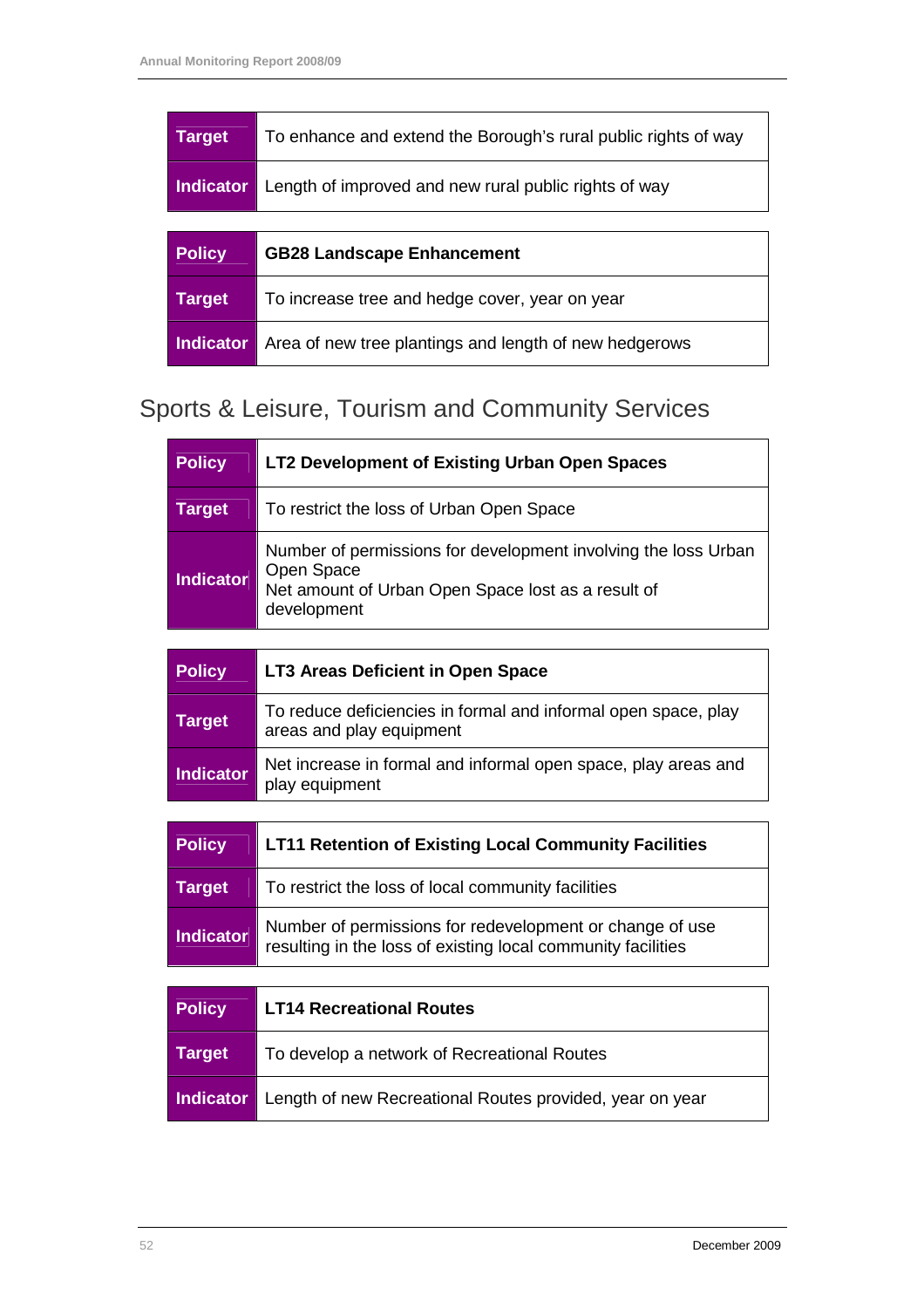# Conservation and Protection of the Environment

| <b>Policy</b>    | <b>C1 Sites of Special Scientific Interest</b>                                                                                                                                                                                                                         |
|------------------|------------------------------------------------------------------------------------------------------------------------------------------------------------------------------------------------------------------------------------------------------------------------|
| <b>Target</b>    | To prevent harm to Sites of Special Scientific Interest                                                                                                                                                                                                                |
| <b>Indicator</b> | Number of permissions for development adversely affecting Sites<br>of Special Scientific Interest                                                                                                                                                                      |
|                  |                                                                                                                                                                                                                                                                        |
| <b>Policy</b>    | C3 County Wildlife Sites, Local Nature Reserves and Other<br><b>Habitats and Natural Features of Local Value</b>                                                                                                                                                       |
| <b>Target</b>    | To prevent harm to protected flora, fauna and their habitats and<br>to sites of nature conservation value                                                                                                                                                              |
| <b>Indicator</b> | Number of permissions for development adversely affecting<br>species and habitats covered by the Essex or Brentwood<br><b>Biodiversity Action Plans</b><br>Number of permissions for development adversely affecting a<br>County Wildlife Site or Local Nature Reserve |
|                  |                                                                                                                                                                                                                                                                        |
| <b>Policy</b>    | <b>C7 Development Affecting Preserved Trees, Ancient</b><br><b>Woodlands and Trees in Conservation Areas</b>                                                                                                                                                           |
| <b>Target</b>    | To prevent the loss of preserved trees                                                                                                                                                                                                                                 |
| <b>Indicator</b> | Number of preserved trees lost through development proposals                                                                                                                                                                                                           |
|                  |                                                                                                                                                                                                                                                                        |
| <b>Policy</b>    | <b>C15 Listed Buildings - Demolition, Alterations or Extensions</b>                                                                                                                                                                                                    |

| <b>Target</b> | To maintain the Borough's listed buildings                       |
|---------------|------------------------------------------------------------------|
|               | Indicator Number of consents for demolition of a listed building |

### Infrastructure and Resources

| <b>Policy</b>    | IR3 Protecting The Best and Most Versatile Agricultural Land                        |
|------------------|-------------------------------------------------------------------------------------|
| Target           | To restrict the loss of the Best and Most Versatile Agricultural<br>Land            |
| <b>Indicator</b> | Number of permissions for development on Grade 2 and 3a<br><b>Agricultural Land</b> |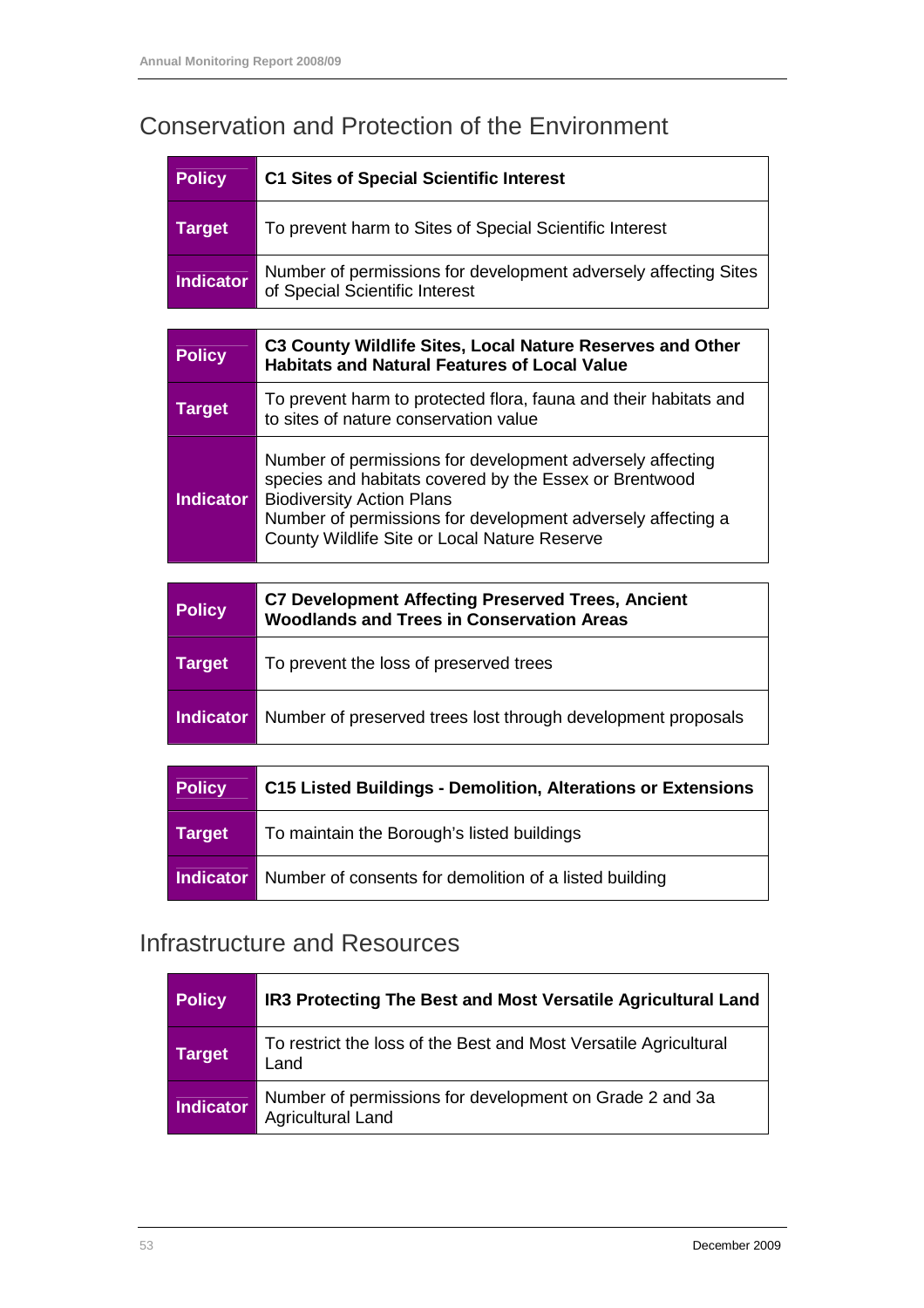# Town Centre

| <b>Policy</b> | TC4 Use of Upper Floors above Commercial Properties                                                     |
|---------------|---------------------------------------------------------------------------------------------------------|
| Target        | To provide further residential accommodation above commercial<br>premises within the town centre        |
| Indicator     | Number of permissions for residential accommodation above<br>commercial premises within the town centre |

| <b>Policy</b>    | <b>TC5 Type of Accommodation</b>                                                                                              |
|------------------|-------------------------------------------------------------------------------------------------------------------------------|
| <b>Target</b>    | All new residential accommodation in the town centre to be one<br>or two person properties                                    |
| <b>Indicator</b> | Percentage of permissions involving residential accommodation<br>within the town centre that are one or two person properties |

| <b>Policy</b>    | <b>TC7 Non-Retail Uses</b>                                                                |
|------------------|-------------------------------------------------------------------------------------------|
| <b>Target</b>    | To retain an appropriate balance of retail units within the town<br>centre shopping areas |
| <b>Indicator</b> | Number of permissions granted for non retail uses beyond the<br>thresholds                |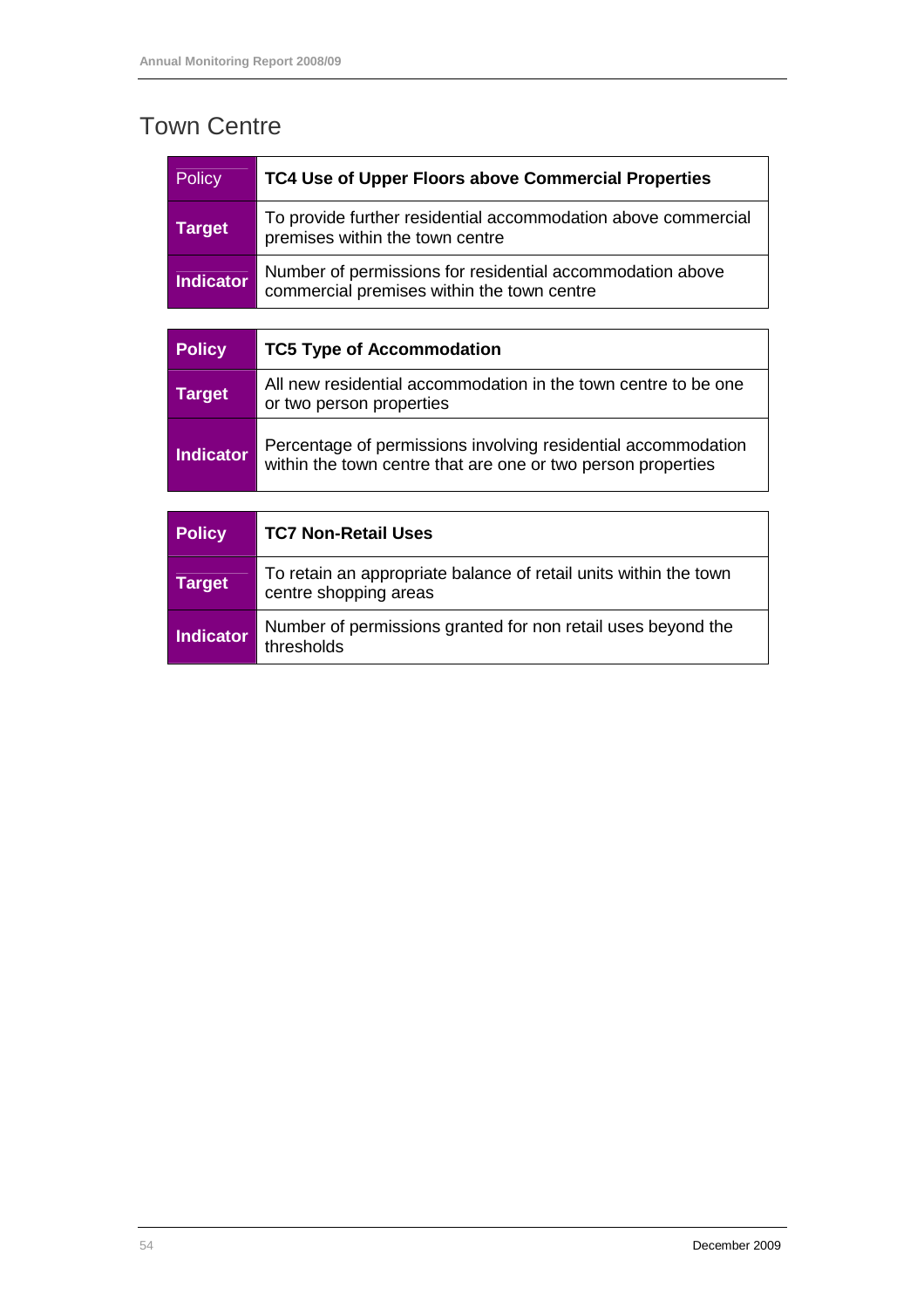# Adopted Local Plan Policy Usage 2006/07 – 2008/09

| <b>Policy</b><br><b>Reference</b>               | <b>Number of Applications</b>                                      |                |                |                         |
|-------------------------------------------------|--------------------------------------------------------------------|----------------|----------------|-------------------------|
| <b>Replacement</b><br><b>Local Plan</b><br>2005 | <b>Policy Title</b>                                                | 2006/07        | 2007/08        | 2008/09                 |
| Core Policies                                   |                                                                    |                |                |                         |
| CP <sub>1</sub>                                 | <b>General Development Criteria</b>                                | 1090           | 1188           | 956                     |
| CP <sub>2</sub>                                 | New Development & Sustainable<br><b>Transport Choices</b>          | 78             | 24             | 25                      |
| CP <sub>3</sub>                                 | <b>Transport Assessments</b>                                       | 38             | $\overline{7}$ | 12                      |
| CP4                                             | The Provision of Infrastructure and<br><b>Community Facilities</b> | $\overline{7}$ | $\mathbf{1}$   | $\overline{7}$          |
| <b>Housing</b>                                  |                                                                    |                |                |                         |
| H1                                              | <b>Residential Provision 1996-2011</b>                             | 13             | $\overline{2}$ | $\overline{2}$          |
| H <sub>2</sub>                                  | <b>Housing Land Availability Monitor</b>                           | 1              | $\mathbf 0$    | $\bf{0}$                |
| H <sub>3</sub>                                  | <b>Community Uses in Residential</b><br>Development                | 3              | 0              | 3                       |
| H <sub>4</sub>                                  | <b>Mixed Use Development</b>                                       | 1              | 3              | $\bf{0}$                |
| H <sub>5</sub>                                  | Change of Use of Upper Floors                                      | 1              | 8              | 10                      |
| H <sub>6</sub>                                  | <b>Small Unit Accommodation</b>                                    | 32             | 20             | 18                      |
| H7                                              | <b>Single Storey Dwellings</b>                                     | 83             | 66             | 60                      |
| H <sub>8</sub>                                  | Conversions                                                        | 3              | 11             | 11                      |
| H <sub>9</sub>                                  | Affordable Housing on Larger Sites                                 | 12             | 3              | 6                       |
| H <sub>10</sub>                                 | <b>Affordable Rural Housing</b>                                    | 1              | $\overline{0}$ | 0                       |
| H <sub>11</sub>                                 | Supported Accommodation                                            | 5              | $\overline{2}$ | 1                       |
| H <sub>12</sub>                                 | <b>Residential Homes</b>                                           | $\overline{0}$ | 3              | $\bf{0}$                |
| H <sub>13</sub>                                 | <b>Permanent Sites for Gypsy Travellers</b>                        | 3              | $\overline{4}$ | $\overline{\mathbf{3}}$ |
| H14                                             | <b>Housing Density</b>                                             | 43             | 21             | 36                      |
| H <sub>15</sub>                                 | <b>Hutton Mount</b>                                                | 64             | 40             | 40                      |
| H <sub>16</sub>                                 | <b>Lifetime Homes</b>                                              | 38             | 62             | 83                      |
| H <sub>17</sub>                                 | <b>Dormer Windows</b>                                              | 196            | 220            | 185                     |
| H <sub>18</sub>                                 | <b>Satellite Dishes</b>                                            | 0              | 4              | 0                       |
| <b>Employment</b>                               |                                                                    |                |                |                         |
| E1                                              | <b>Areas Allocated for General</b><br>Employment                   | 10             | 13             | 16                      |
| E <sub>2</sub>                                  | Areas Allocated for Office Purposes                                | $\overline{7}$ | 5              | 4                       |
| E <sub>3</sub>                                  | <b>BT Office Site</b>                                              | $\mathbf{0}$   | 0              | $\mathbf 0$             |
| E4                                              | Sites for Additional Employment Land                               | $\overline{0}$ | 0              | $\mathbf{2}$            |
| E <sub>5</sub>                                  | Land Adjacent to the Council Depot,<br>Warley                      | 0              | 0              | 0                       |
| E <sub>6</sub>                                  | Childerditch Industrial Park, Warley                               | 1              | $\mathbf{1}$   | 0                       |
| E7                                              | <b>Employment in Village Settlements</b>                           | $\mathbf 0$    | $\mathbf 0$    | $\bf{0}$                |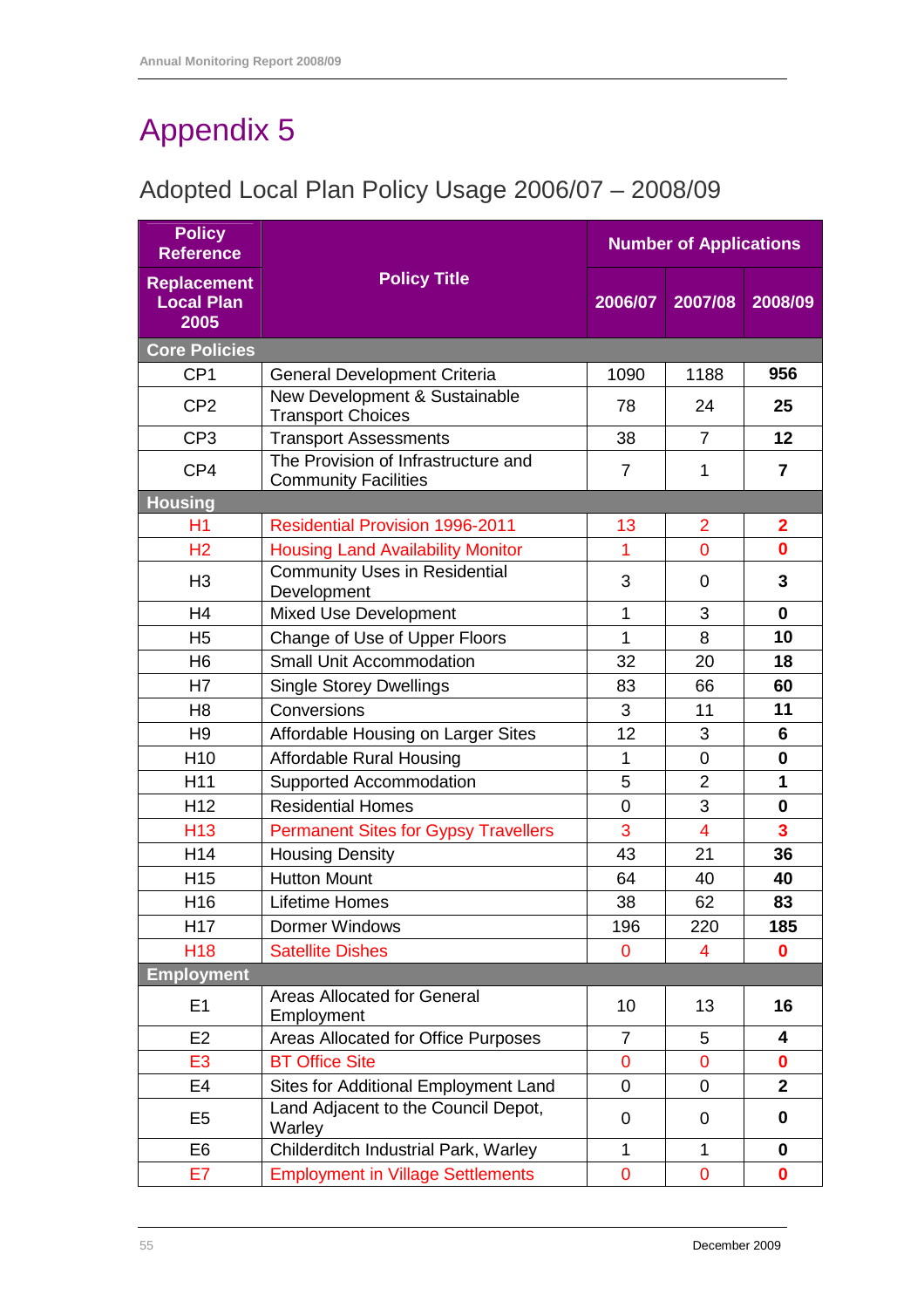|                  | <b>Excluded from the Green Belt</b>                                                                            |                |                |                         |
|------------------|----------------------------------------------------------------------------------------------------------------|----------------|----------------|-------------------------|
| E <sub>8</sub>   | <b>Employment Development Criteria</b>                                                                         | 24             | 14             | 19                      |
| <b>Shopping</b>  |                                                                                                                |                |                |                         |
| S <sub>1</sub>   | New Major Retail Developments                                                                                  | 0              | 0              | 1                       |
| <b>S2</b>        | <b>Retail Market</b>                                                                                           | $\overline{0}$ | $\overline{0}$ | $\bf{0}$                |
| S <sub>3</sub>   | <b>Petrol Filling Station Retail Facilities</b>                                                                | 1              | 0              | 0                       |
| S <sub>4</sub>   | Non-Retail Uses within Local Shopping                                                                          | 20             | 12             | 20                      |
|                  | <b>Centres and Parades</b>                                                                                     |                |                |                         |
| <b>Transport</b> | <b>Travel Plans</b>                                                                                            | $\overline{7}$ |                |                         |
| T <sub>1</sub>   | New Development & Highway                                                                                      |                | 1              | 8                       |
| T <sub>2</sub>   | Considerations                                                                                                 | 106            | 58             | 142                     |
| T <sub>3</sub>   | <b>Traffic Management</b>                                                                                      | $\overline{4}$ | 0              | 0                       |
| T <sub>4</sub>   | Lorry Traffic in Residential and Other                                                                         | 8              | $\overline{2}$ | 0                       |
|                  | <b>Inappropriate Roads</b>                                                                                     |                |                |                         |
| T <sub>5</sub>   | Parking - General                                                                                              | 82             | 42             | 70                      |
| T <sub>6</sub>   | <b>Public Car Parking Strategy</b>                                                                             | 0              | $\overline{2}$ | $\mathbf{2}$            |
| T7               | <b>Off-Street Public Car Parking</b>                                                                           | 0              | 1              | $\mathbf{1}$            |
| T <sub>8</sub>   | <b>On-Street Parking</b>                                                                                       | 1              | 0              | $\bf{0}$                |
| T <sub>9</sub>   | <b>Commuter Car Parking</b>                                                                                    | $\mathbf 0$    | 1              | 0                       |
| T <sub>10</sub>  | <b>Access for Persons with Disabilities</b>                                                                    | $\overline{0}$ | 1              | $\overline{\mathbf{4}}$ |
| T <sub>11</sub>  | <b>Bus Services</b>                                                                                            | $\overline{0}$ | $\overline{0}$ | $\bf{0}$                |
| T <sub>12</sub>  | <b>Rail Services</b>                                                                                           | 0              | 0              | $\bf{0}$                |
| T <sub>13</sub>  | <b>Taxis</b>                                                                                                   | 0              | 0              | $\bf{0}$                |
| T <sub>14</sub>  | Cycling                                                                                                        | 4              | 3              | 8                       |
| T <sub>15</sub>  | <b>Pedestrian Facilities</b>                                                                                   | 3              | 1              | 5                       |
|                  | <b>Green Belt and the Countryside</b>                                                                          |                |                |                         |
| GB1              | New Development                                                                                                | 108            | 103            | 119                     |
| GB <sub>2</sub>  | <b>Development Criteria</b>                                                                                    | 213            | 230            | 205                     |
| GB <sub>3</sub>  | Settlements Excluded from the Green<br><b>Belt</b>                                                             | $\mathbf 0$    | $\mathbf{1}$   | $\boldsymbol{0}$        |
| GB4              | <b>Established Areas of Development</b>                                                                        | 11             | 11             | 15                      |
| GB <sub>5</sub>  | <b>Extensions to Dwellings</b>                                                                                 | 71             | 66             | 60                      |
| GB <sub>6</sub>  | <b>Replacement Dwellings</b>                                                                                   | 11             | 12             | 14                      |
| GB7              | Garages, Swimming Pool/Enclosures<br>and Outbuildings                                                          | 23             | 39             | 36                      |
| GB <sub>8</sub>  | <b>Extensions to Gardens</b>                                                                                   | 3              | 3              | $\bf{0}$                |
| GB <sub>9</sub>  | <b>Haverings Grove</b>                                                                                         | $\mathbf 0$    | 0              | $\bf{0}$                |
| <b>GB10</b>      | <b>Subdivision of Dwellings</b>                                                                                | $\overline{0}$ | 0              | $\mathbf 0$             |
| <b>GB11</b>      | <b>Temporary Siting of Mobile Homes</b>                                                                        | 0              | 1              | 6                       |
| <b>GB12</b>      | Permanent Dwellings for Agricultural<br>Workers                                                                | 3              | 3              | 6                       |
| GB13             | <b>Removal of Agricultural Occupancy</b><br>Condition                                                          | 1              | 1              | 1                       |
| <b>GB14</b>      | <b>Agricultural Buildings</b>                                                                                  | $\overline{2}$ | $\overline{2}$ | $\overline{\mathbf{5}}$ |
| <b>GB15</b>      | Re-Use and Adaptation of Rural<br>Buildings for Small-Scale Employment,<br>Tourism, Leisure and Community Uses | 19             | 12             | 15                      |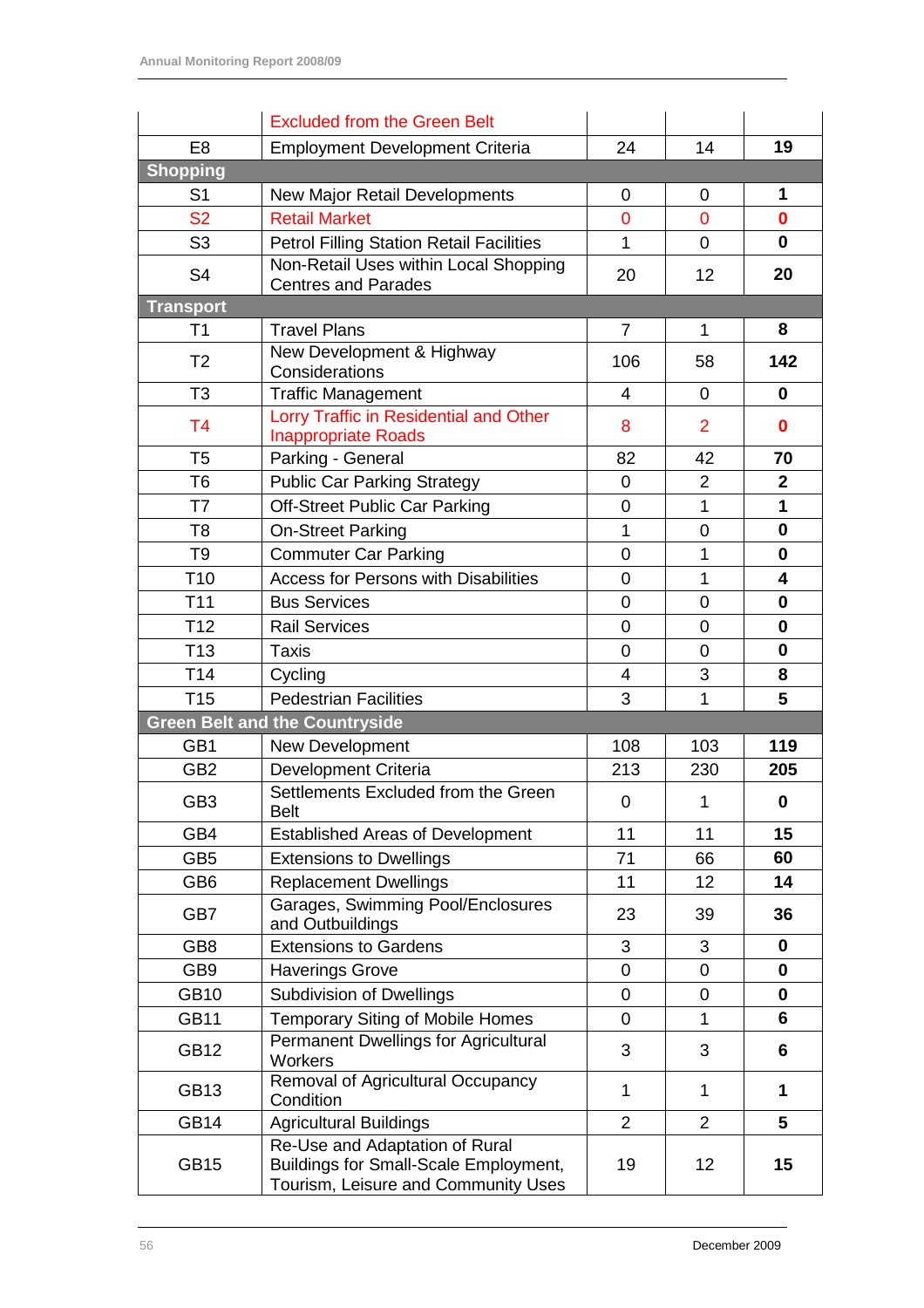| <b>GB16</b>                                           | <b>Residential Conversions</b>                                                                                    | $\overline{7}$            | 5              | 8                       |
|-------------------------------------------------------|-------------------------------------------------------------------------------------------------------------------|---------------------------|----------------|-------------------------|
| <b>GB17</b>                                           | Conversion or Change of Use of Listed<br>6<br><b>Buildings</b>                                                    |                           | 8              | 5                       |
| <b>GB18</b>                                           | <b>Existing Inappropriate Development</b><br>18<br><b>Sites</b>                                                   |                           | 11             | 8                       |
| <b>GB19</b>                                           | Farm Shops and Retailing                                                                                          | $\overline{0}$            | 0              | $\overline{2}$          |
| <b>GB20</b>                                           | <b>Garden Centres</b>                                                                                             | $\overline{0}$            | $\mathbf 0$    | $\mathbf 0$             |
| <b>GB21</b>                                           | <b>Cemeteries</b>                                                                                                 | 1                         | 1              | $\mathbf 0$             |
| <b>GB22</b>                                           | <b>Outdoor Sports Facilities</b>                                                                                  | 4                         | 3              | 11                      |
| GB23                                                  | <b>Ancillary Buildings</b>                                                                                        | 8                         | $\overline{7}$ | 5                       |
| <b>GB24</b>                                           | <b>Golf Courses</b>                                                                                               | $\overline{0}$            | $\overline{2}$ | 1                       |
| <b>GB25</b>                                           | <b>Riding Schools and Livery Stables</b>                                                                          | 6                         | $\overline{2}$ | $\mathbf 0$             |
| <b>GB26</b>                                           | <b>Other Stables</b>                                                                                              | 3                         | 6              | $\mathbf{2}$            |
| <b>GB27</b>                                           | Access to the Countryside                                                                                         | $\mathbf{1}$              | $\mathbf{1}$   | $\mathbf 0$             |
| <b>GB28</b>                                           | <b>Landscape Enhancement</b>                                                                                      | $\overline{4}$            | 5              | 4                       |
|                                                       | <b>Sport &amp; Leisure, Tourism and Community Services</b>                                                        |                           |                |                         |
| LT <sub>1</sub>                                       | <b>Strategic Public Open Space</b>                                                                                | 0                         | 0              | 0                       |
| LT <sub>2</sub>                                       | Development of Existing Urban Open<br><b>Spaces</b>                                                               | 5                         | 4              | 5                       |
| LT <sub>3</sub>                                       | Areas Deficient in Open Space                                                                                     | 3                         | $\mathbf 0$    | $\mathbf 0$             |
| LT4                                                   | Provision of Open Space in New<br>Development                                                                     | 8                         | 0              | 7                       |
| LT <sub>5</sub>                                       | Displacement of Open Land Uses                                                                                    | $\mathbf 0$               | 3              | $\mathbf 0$             |
| LT6                                                   | <b>The Brentwood Centre</b>                                                                                       | 0                         | $\mathbf 0$    | $\overline{2}$          |
| LT7                                                   | Provision of Small Scale, Local<br>Recreation, Leisure, Cultural and<br>5<br><b>Entertainment Facilities</b>      |                           | $\overline{2}$ | $\overline{\mathbf{2}}$ |
| LT <sub>8</sub>                                       | Use of Redundant Institutional,<br><b>Recreational and Community Buildings</b>                                    | 11<br>$\overline{7}$<br>4 |                |                         |
| LT <sub>9</sub>                                       | <b>Highwood Hospital Site</b>                                                                                     | $\overline{0}$            | 0              | $\mathbf{2}$            |
| LT10                                                  | Changes of Use or New Buildings for<br><b>Institutional Purposes</b>                                              | 4                         | $\overline{7}$ | 5                       |
| LT11                                                  | <b>Retention of Existing Local Community</b><br><b>Facilities</b>                                                 | $\overline{2}$            | 2              | 12                      |
| <b>LT12</b>                                           | <b>Proposals for Medical Uses</b>                                                                                 | $\overline{4}$            | $\overline{2}$ | 4                       |
| <b>LT13</b>                                           | Footpaths and Cycleways in New<br><b>Developments</b>                                                             | 3                         | 0              | 0                       |
| <b>LT14</b>                                           | <b>Recreational Routes</b>                                                                                        | $\overline{0}$            | $\overline{0}$ | $\mathbf 0$             |
| <b>LT15</b>                                           | Hotel Accommodation in the Urban Area                                                                             | 0                         | $\overline{0}$ | 0                       |
| LT16                                                  | Bed and Breakfast and Self-Catering<br>Accommodation                                                              | $\mathbf 1$               | 0              | 0                       |
| <b>LT17</b>                                           | <b>Transit and Other Picnic Sites</b>                                                                             | 0                         | $\mathbf 0$    | 0                       |
| <b>LT18</b>                                           | <b>Caravan/Camp Sites</b>                                                                                         | $\overline{0}$            | $\overline{0}$ | $\mathbf{0}$            |
| <b>LT19</b>                                           | Accessibility to Premises to which the<br>Public are Admitted and to Employment<br><b>Generating Developments</b> | 1                         | $\mathbf 1$    | 5                       |
| <b>Conservation and Protection of the Environment</b> |                                                                                                                   |                           |                |                         |
| C <sub>1</sub>                                        | <b>Sites of Special Scientific Interest</b>                                                                       | 0                         | 1              | 1                       |
| C <sub>2</sub>                                        | <b>Local Nature Reserves</b>                                                                                      | $\mathbf 0$               | $\mathbf 0$    | $\mathbf 0$             |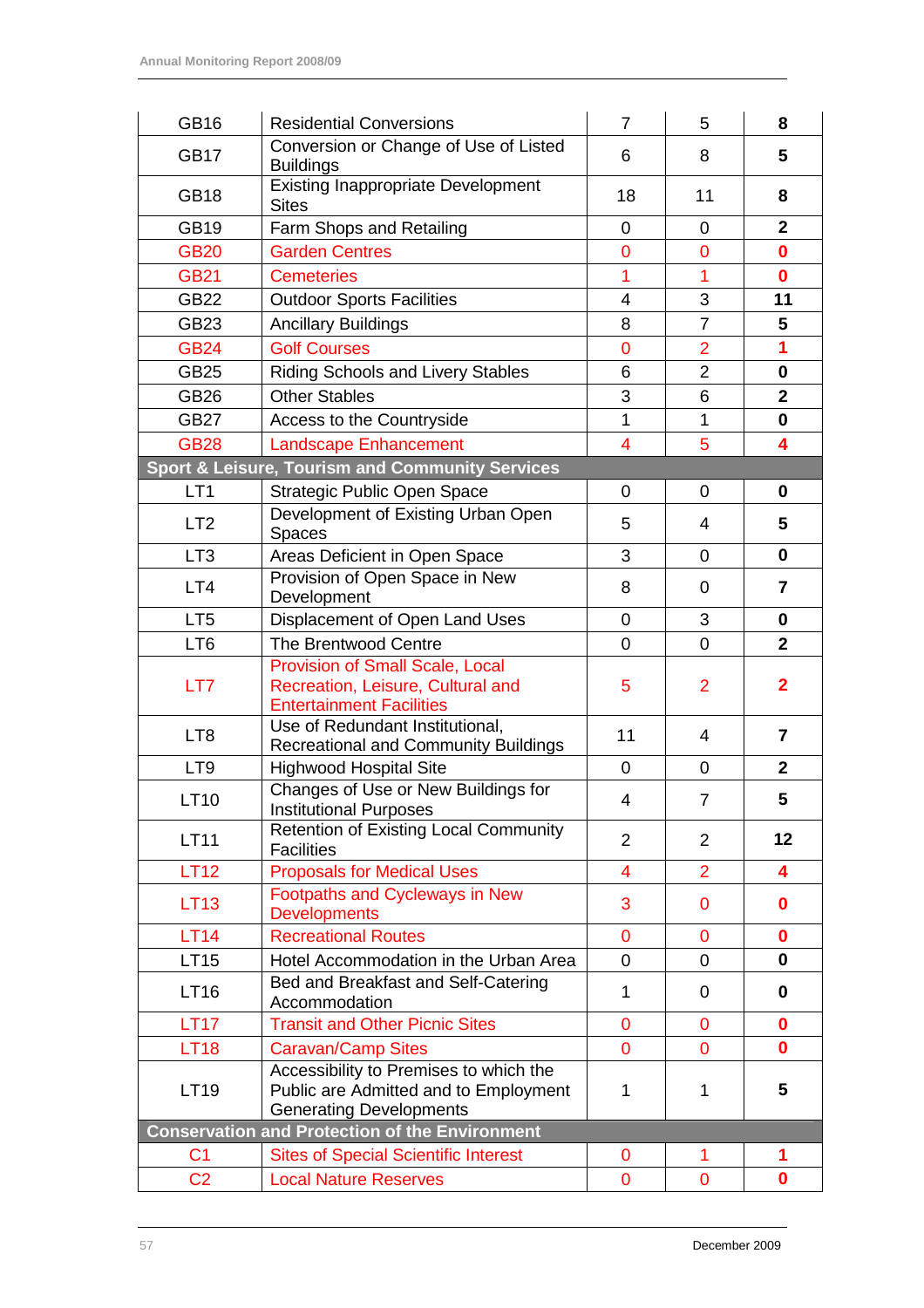| C <sub>3</sub>  | County Wildlife Sites, Local Nature<br>Reserves and Other Habitats and                                | 5              | $\overline{2}$ | 6              |
|-----------------|-------------------------------------------------------------------------------------------------------|----------------|----------------|----------------|
|                 | Natural Features of Local Value                                                                       |                |                |                |
| C <sub>4</sub>  | Management of Woodlands                                                                               | 0              | $\mathbf{1}$   | $\bf{0}$       |
| C <sub>5</sub>  | Retention and Provision of Landscaping<br>and Natural Features in Development                         | 66             | 53             | 65             |
| C <sub>6</sub>  | Tree Preservation Orders and Works to<br><b>Preserved Trees</b>                                       | 180            | 184            | 23             |
| C <sub>7</sub>  | Development Affecting Preserved Trees,<br>Ancient Woodlands and Trees in<br><b>Conservation Areas</b> | 22             | 27             | 47             |
| C <sub>8</sub>  | Ancient Landscapes and Special<br>Landscape Areas                                                     | 53             | 80             | 164            |
| C <sub>9</sub>  | <b>Historic Parks and Gardens</b>                                                                     | $\overline{2}$ | 3              | $\mathbf{2}$   |
| C10             | <b>Protected Lanes</b>                                                                                | $\mathbf{1}$   | $\mathbf{1}$   | $\overline{2}$ |
| C <sub>11</sub> | <b>Thames Chase Community Forest</b>                                                                  | 0              | 1              | $\mathbf{2}$   |
| C12             | Landscape Improvements                                                                                | $\overline{0}$ | $\mathbf{1}$   | 1              |
| C <sub>13</sub> | New Development in the Lakeside Area,<br>Ingatestone                                                  | 0              | 0              | $\bf{0}$       |
| C14             | Development Affecting Conservation<br>Areas                                                           | 76             | 86             | 72             |
| C <sub>15</sub> | Listed Buildings - Demolition, Alterations<br>or Extensions                                           | 57             | 82             | 68             |
| C <sub>16</sub> | Development within the Vicinity of a<br><b>Listed Building</b>                                        | 44             | 49             | 58             |
| C <sub>17</sub> | Change of Use of a Listed Building                                                                    | 13             | 9              | 15             |
| C <sub>18</sub> | Ancient Monuments and Archaeological<br><b>Sites</b>                                                  | 5              | 3              | $\overline{7}$ |
| C <sub>19</sub> | Secured by Design                                                                                     | 6              | 0              | $\mathbf{2}$   |
| C <sub>20</sub> | <b>Shop Fronts</b>                                                                                    | 14             | 6              | 10             |
| C <sub>21</sub> | <b>Illuminated Advertisements</b>                                                                     | 26             | 35             | 35             |
| C <sub>22</sub> | Signs within Conservation Areas and on<br><b>Listed Buildings</b>                                     | 5              | 17             | 12             |
| C <sub>23</sub> | <b>Externally Illuminated Hanging Signs</b>                                                           | $\overline{2}$ | $\overline{4}$ | $\mathbf{3}$   |
| C <sub>24</sub> | Non-Illuminated Advertisements                                                                        | 15             | 20             | 5              |
| C <sub>25</sub> | Floodlighting and Other Forms of<br>Illumination                                                      | 3              | 5              | 6              |
|                 | <b>Infrastructure and Resources</b>                                                                   |                |                |                |
| IR <sub>1</sub> | <b>Utility Providers</b>                                                                              | 0              | 0              | $\mathbf 0$    |
| IR <sub>2</sub> | Telecommunications                                                                                    | 8              | $\mathbf{1}$   | $\overline{7}$ |
| IR <sub>3</sub> | Protecting the Best and Most Versatile<br><b>Agricultural Land</b>                                    | $\mathbf 0$    | $\mathbf 1$    | $\bf{0}$       |
| IR4             | <b>Recycling Facilities</b>                                                                           | $\overline{0}$ | $\overline{0}$ | $\overline{2}$ |
| IR <sub>5</sub> | Energy and Water Conservation and the<br>Use of Renewable Sources of Energy in<br>New Development     | 25             | 66             | 89             |
| IR <sub>6</sub> | Renewable Energy Schemes                                                                              | $\mathbf 0$    | $\overline{2}$ | $\bf{0}$       |
| IR7             | Development in Areas at Risk of<br>Flooding                                                           | 3              | 5              | 3              |
| IR <sub>8</sub> | <b>Surface Water Run Off</b>                                                                          | 12             | $\overline{0}$ | $\overline{2}$ |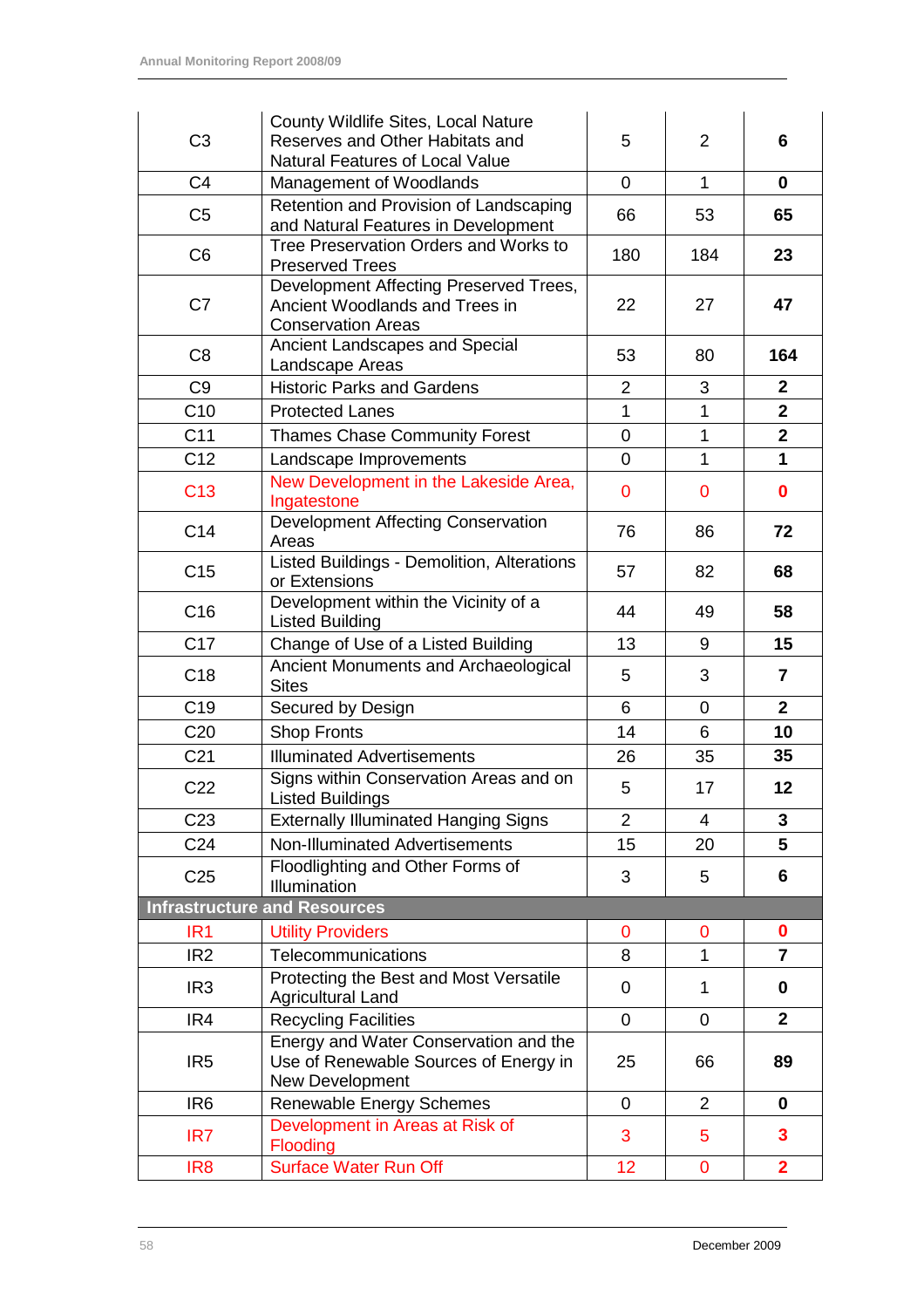| <b>Pollution Control</b>     |                                                                             |                |                |                |
|------------------------------|-----------------------------------------------------------------------------|----------------|----------------|----------------|
| PC <sub>1</sub>              | Land Contaminated by Hazardous<br><b>Substances</b>                         | $\overline{7}$ | $\mathbf{1}$   | 4              |
| PC <sub>2</sub>              | <b>Hazardous Substances</b><br>0                                            |                | $\overline{0}$ | $\bf{0}$       |
| PC <sub>3</sub>              | Development in the Vicinity of<br>0<br><b>Hazardous Substances</b>          |                | 0              | $\bf{0}$       |
| PC4                          | <b>Noise</b>                                                                | 17             | 8              | 9              |
| PC <sub>5</sub>              | <b>Traffic Noise</b>                                                        | 1              | $\overline{2}$ | 1              |
| PC <sub>6</sub>              | <b>Transport Pollution</b>                                                  | 0              | 0              | 1              |
| PC7                          | Areas of Poor Air Quality                                                   | 4              | $\mathbf{1}$   | $\bf{0}$       |
| <b>Brentwood Town Centre</b> |                                                                             |                |                |                |
| TC <sub>1</sub>              | Vacant and Redevelopment Sites within<br><b>Residential Allocated Areas</b> | 3              | $\mathbf{1}$   | 1              |
| TC <sub>2</sub>              | <b>Residential Replacement</b>                                              | 0              | $\mathbf{1}$   | $\overline{2}$ |
| TC <sub>3</sub>              | <b>Mixed Use Development</b>                                                | 3              | $\overline{7}$ | 3              |
| TC4                          | Use of Upper Floors Above Commercial<br>Premises                            | 0              | 5              | 5              |
| TC <sub>5</sub>              | Type of Accommodation                                                       | 7              | 10             | 6              |
| TC <sub>6</sub>              | Small-Scale Shops                                                           | $\overline{2}$ | 5              | 8              |
| TC7                          | <b>Non-Retail Uses</b>                                                      | 10             | $\overline{7}$ | 11             |
| TC <sub>8</sub>              | Professional/Financial Office Uses                                          | 0              | $\mathbf{1}$   | 0              |
| TC <sub>9</sub>              | The Telephone Exchange                                                      | 0              | 0              | 0              |
| <b>TC10</b>                  | Site of the William Hunter Way Car Park                                     | 0              | 0              | 1              |
| <b>TC11</b>                  | Traffic in the High Street                                                  | 0              | $\mathbf 0$    | $\bf{0}$       |
| <b>TC12</b>                  | Landscaping in the Town Centre                                              | 0              | $\mathbf 0$    | $\mathbf 0$    |
| <b>TC13</b>                  | <b>Pedestrian Areas</b>                                                     | 0              | $\overline{0}$ | $\mathbf{2}$   |
| <b>TC14</b>                  | <b>Advertisements and Shop Fronts</b>                                       | 19             | 15             | 11             |
| <b>TC15</b>                  | Shops Fronts Facing William Hunter<br>Way                                   | $\overline{0}$ | $\mathbf{1}$   | 0              |
| <b>TC16</b>                  | Non-Illuminated Advertisements fronting<br><b>William Hunter Way</b>        | 1              | 3              | 0              |
| <b>TC17</b>                  | <b>Open Space/Amenity Areas</b>                                             | 0              | $\overline{0}$ | $\bf{0}$       |
| <b>TC18</b>                  | New Cultural, Entertainment or Leisure<br><b>Uses</b>                       | 0              | 0              | 1              |
| <b>TC19</b>                  | <b>Medical/Health Uses</b>                                                  | 0              | $\mathbf{1}$   | 1              |
| 128                          | <b>Policies Saved beyond August 2008</b>                                    |                |                |                |
| 28                           | <b>Policies not Saved</b>                                                   |                |                |                |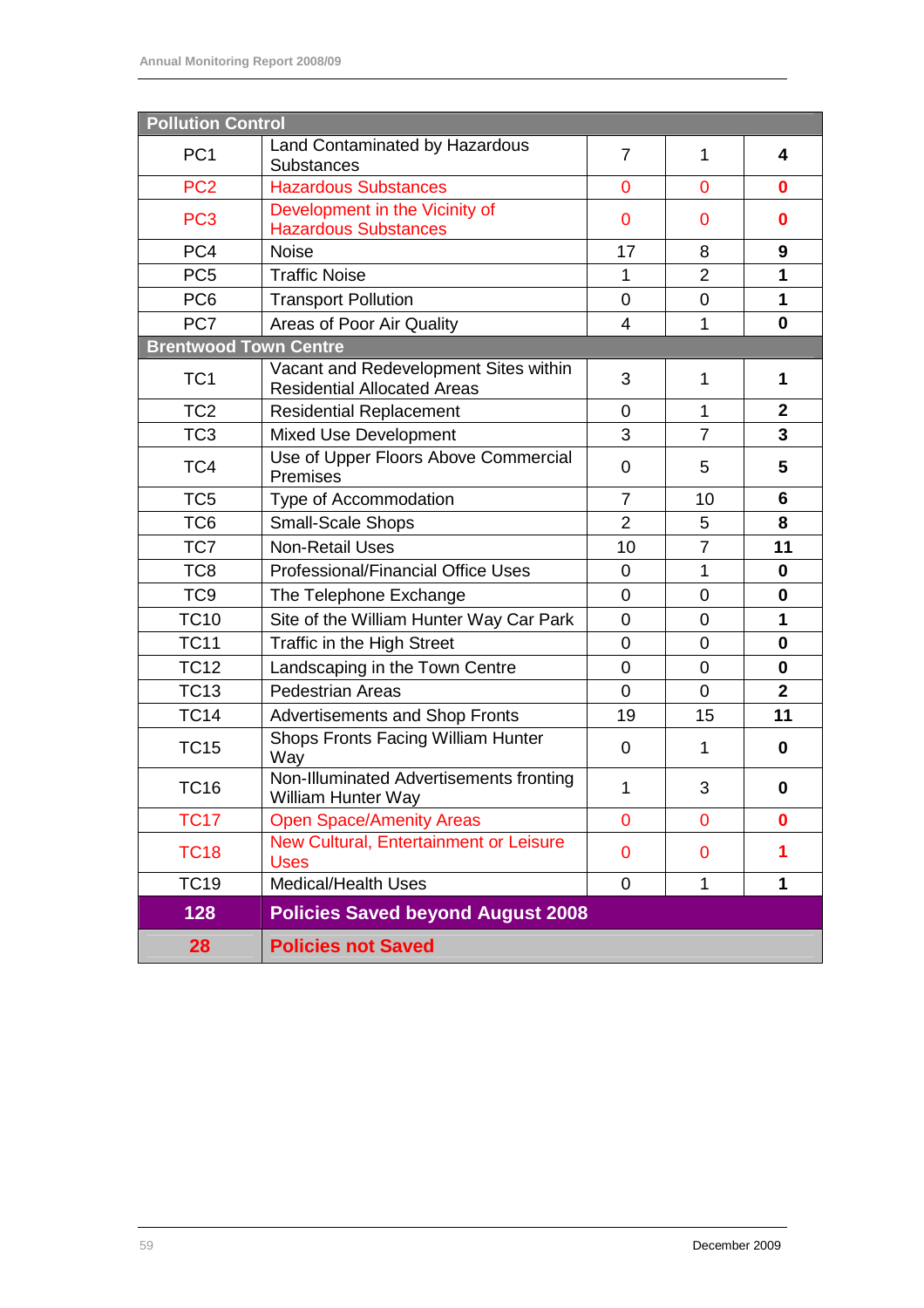# List of Abbreviations

| <b>AMR</b>   | <b>Annual Monitoring Report</b>                       |
|--------------|-------------------------------------------------------|
| <b>BAP</b>   | <b>Biodiversity Action Plan</b>                       |
| <b>CWS</b>   | <b>County Wildlife Site</b>                           |
| <b>DCLG</b>  | Department of Communities and Local Government        |
| <b>DPD</b>   | Development Plan Document                             |
| EBP          | <b>Essex Biodiversity Plan</b>                        |
| <b>ELR</b>   | <b>Employment Land Review</b>                         |
| <b>GIS</b>   | Geographical Information System                       |
| GO-East      | Government Office for the East of England             |
| <b>GTAA</b>  | Gypsy and Traveller Accommodation Assessment          |
| <b>LDD</b>   | <b>Local Development Document</b>                     |
| <b>LDF</b>   | <b>Local Development Framework</b>                    |
| <b>LDS</b>   | <b>Local Development Scheme</b>                       |
| LoWS         | <b>Local Wildlife Site</b>                            |
| <b>PDL</b>   | Previously Developed Land                             |
| <b>PINS</b>  | Planning Inspectorate                                 |
| <b>PPG</b>   | <b>Planning Policy Guidance note</b>                  |
| <b>PPS</b>   | <b>Planning Policy Statement</b>                      |
| <b>RLP</b>   | Brentwood Replacement Local Plan                      |
| <b>RSP</b>   | Replacement Structure Plan                            |
| <b>RSS</b>   | <b>Regional Spatial Strategy</b>                      |
| SCI          | <b>Statement of Community Involvement</b>             |
| <b>SHLAA</b> | <b>Strategic Housing Land Availability Assessment</b> |
| <b>SHMA</b>  | <b>Strategic Housing Market Assessment</b>            |
| <b>SLA</b>   | Service Level Agreement                               |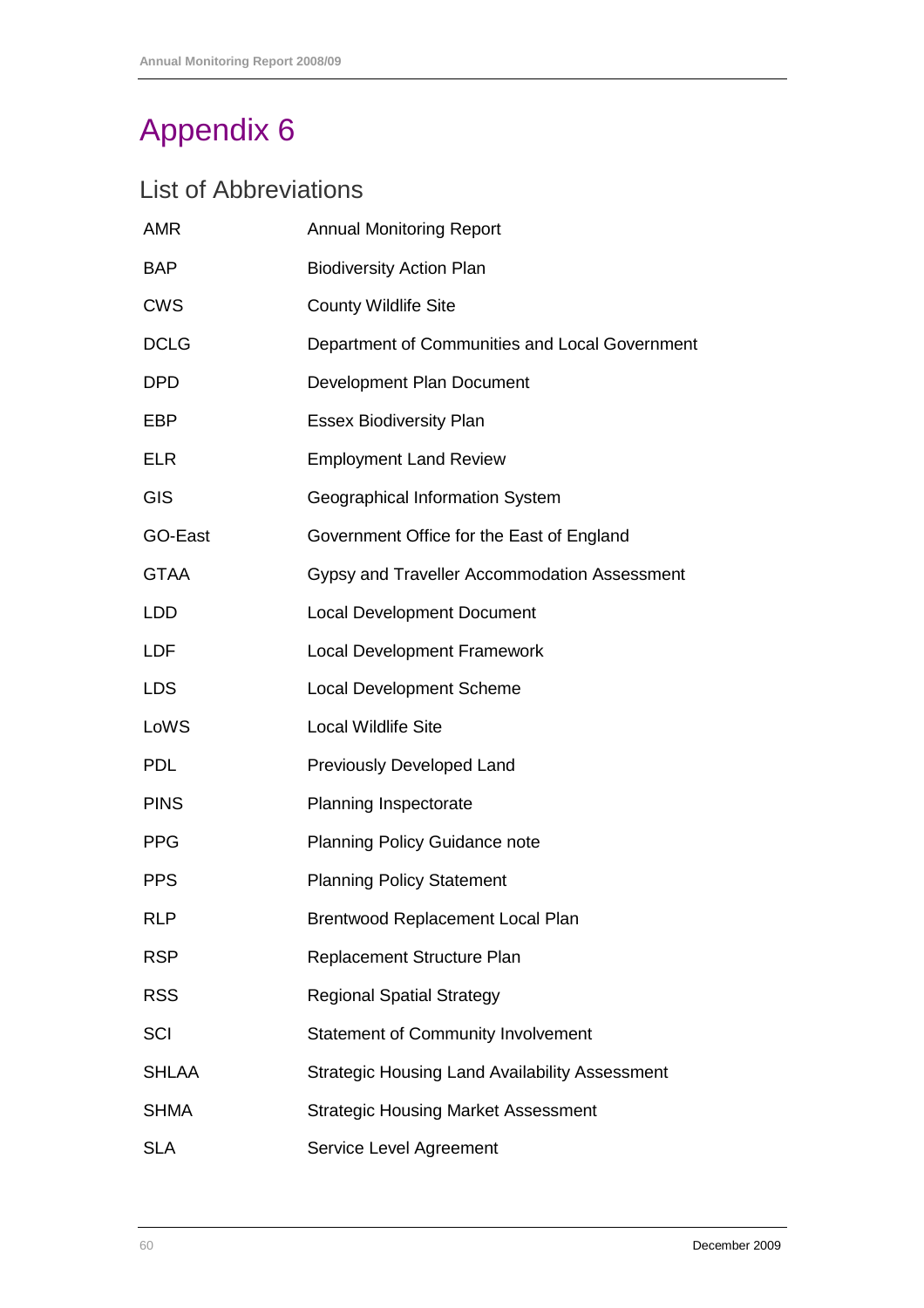| <b>SPD</b>      | <b>Supplementary Planning Document</b>                                          |
|-----------------|---------------------------------------------------------------------------------|
| SSSI            | Site of Specific Scientific Interest                                            |
| The Act         | The Planning and Compulsory Purchase Act 2004                                   |
| The Regulations | The Town and Country Planning (Local Development) (England)<br>Regulations 2004 |
| <b>UPS</b>      | Urban Place Supplement                                                          |